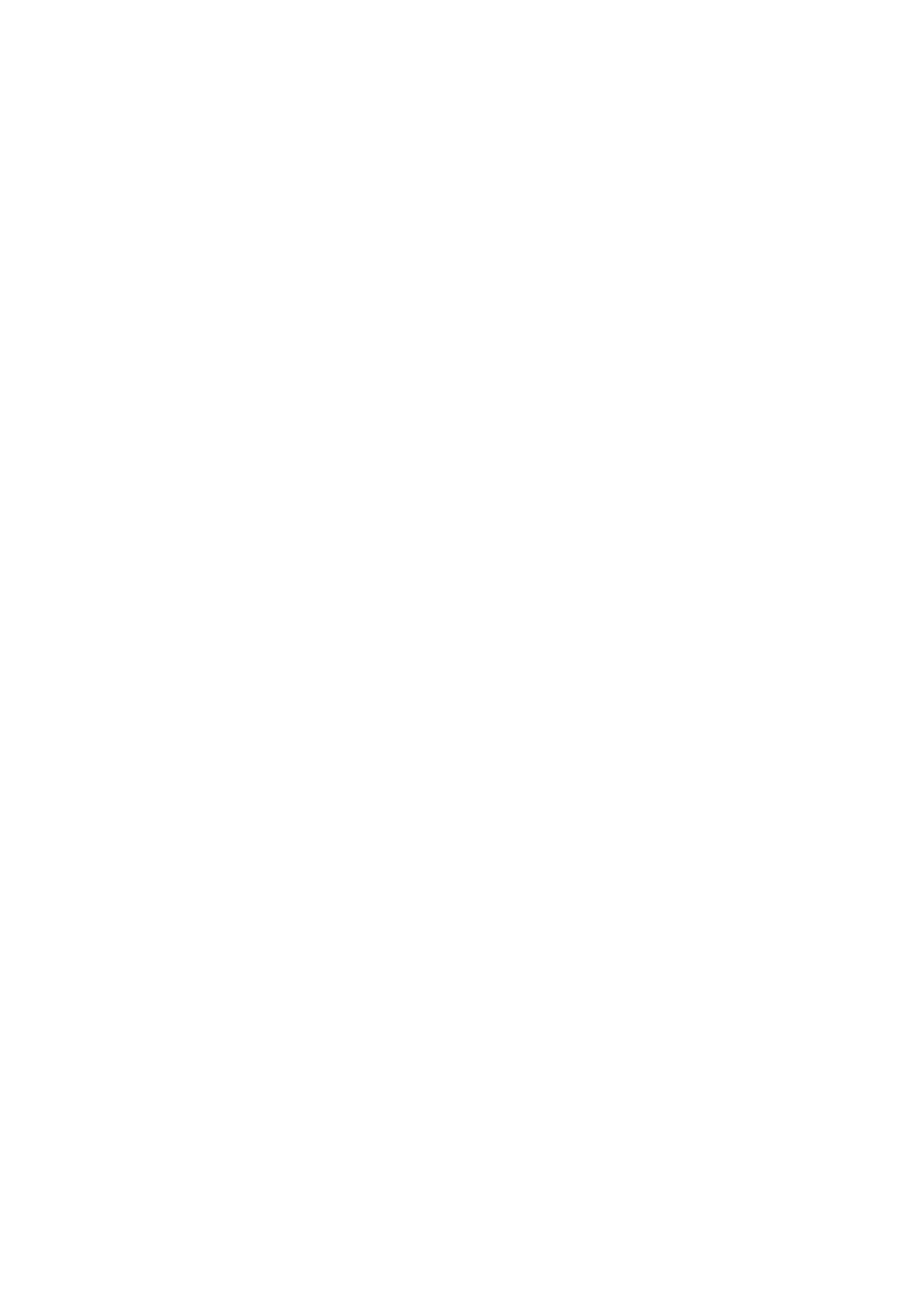# **Contents**

| Community and Recreation Facilities Location Guidelines General Code 1 |
|------------------------------------------------------------------------|
|                                                                        |
|                                                                        |
|                                                                        |
| Detailed Location Guidelines for community and recreation facilities6  |
|                                                                        |
|                                                                        |
|                                                                        |
|                                                                        |
|                                                                        |
|                                                                        |
|                                                                        |
|                                                                        |
|                                                                        |
| Place Of Worship (Church, Mosque, Temple, Chapel, Shrine, Synagogue)23 |
|                                                                        |
|                                                                        |
|                                                                        |
|                                                                        |
| Index of common terms and development defined in the Territory Plan31  |
|                                                                        |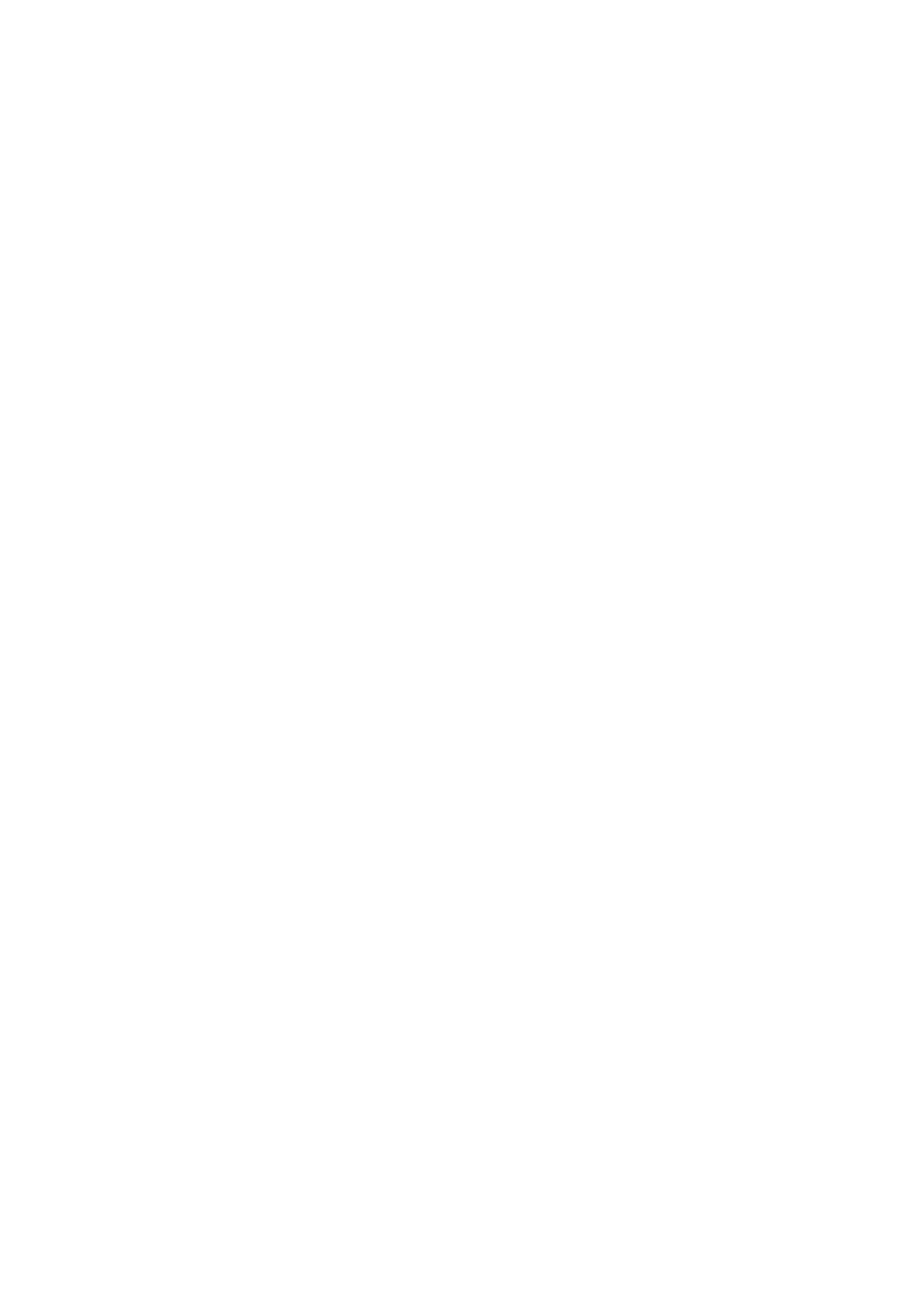### <span id="page-4-0"></span>**1. Introduction**

#### Purpose

This Code is for use in making decisions about where to locate a broad range of community and recreational facilities, whether new facilities or the re-use of existing ones. They document sound town planning practice for agencies providing facilities, and include detailed guidelines which reflect the key location objectives. They are not rigid standards, but a guide intended for ACT planning and facility providers in determining suitable sites and locations for facilities. Location decisions should try to meet the general objectives, recognising that specific guidelines may not be achievable in all cases.

This Code covers those facilities used for community purposes and which need public access: health, education, community services, arts, sport and recreation. Other civic facilities not needing direct public access have been included because of their need for locations which enable short response times: those providing fire, emergency and ambulance services. Although public telephones, post offices and post boxes have no site implications they require accessible locations and are included for completeness.

This Code covers the very broad range of facilities that may be provided in the ACT. It aims for facilities that are in the best place for both users and providers. While they will help in location decisions, this Code does not infer that facilities listed *will* be provided by agencies.

The Code has three key components:

- 1. Objectives
- 2. General location guidelines
- 3. Detailed location guidelines

The Objectives set out he general location principles which facilities should meet.

The Detailed Location Guidelines provide criteria for specific facilities. These criteria refer to how close facilities should be to buses and shops; the relationship of the facility in relation to other uses (what the facility should be close to and what it should be separated from); opportunities for co-location with other facilities, and other issues, such as locations on major roads. The detailed location guidelines outline practical ways of meeting the general location guidelines and objectives.

It may not be possible to achieve all the detailed location guidelines in locating a new facility. In this case, the location of facilities should still try to meet the general location guidelines and the objectives of the Code.

It should be noted that this Code is not retrospective – it applies only to the location of new facilities, whether on new or existing sites. They also apply in re-using existing building for new purposes.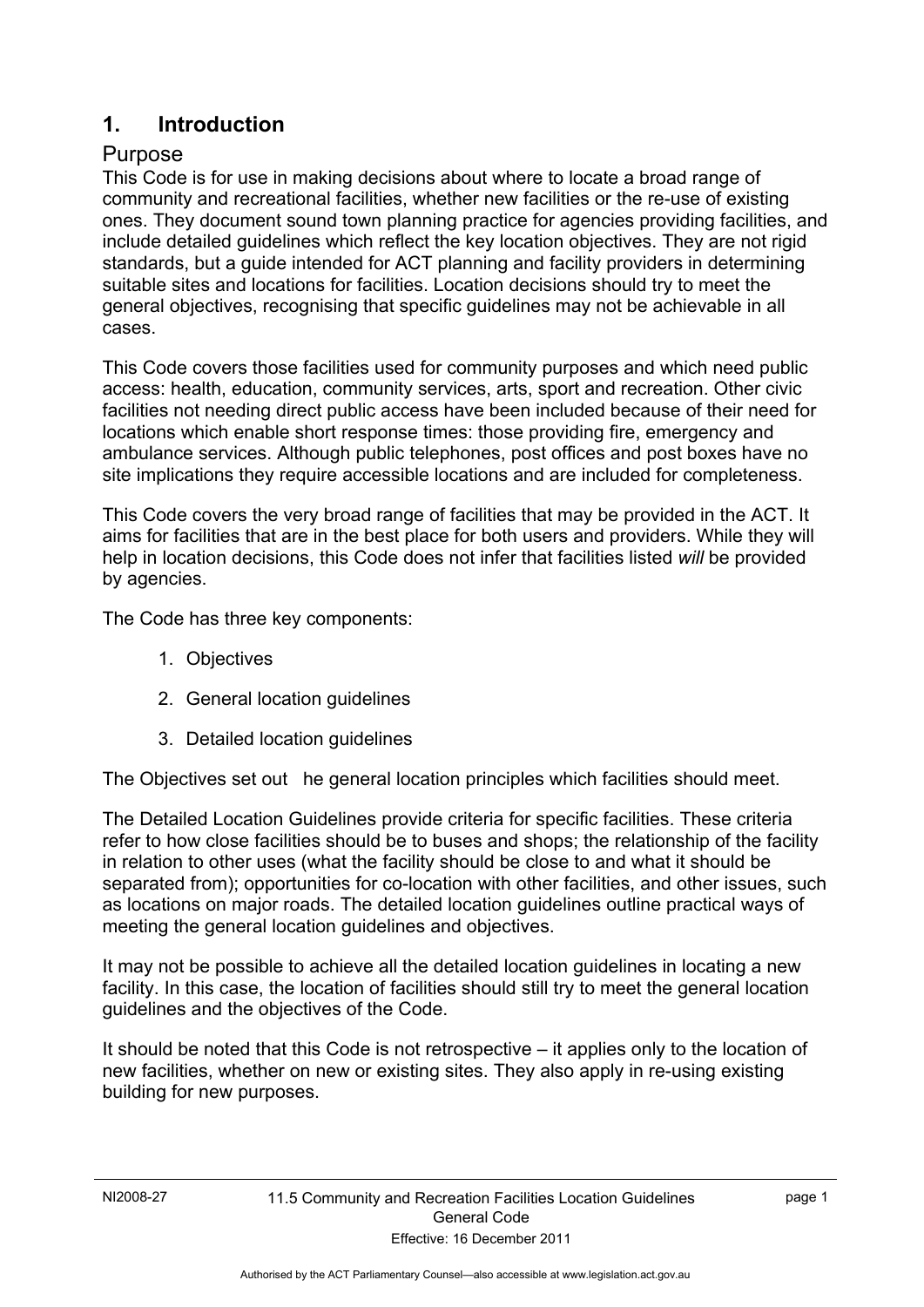## <span id="page-5-0"></span>**2. Objectives**

The objectives of the Code are:

- 1. To protect and enhance social amenity for all ACT resident and visitors. Social amenity includes access to services, safety and equity in the distribution of facilities.
- 2. To maximise efficient land use, accessibility and convenience for uses through clustering related facilities and encouraging shared use.
- 3. To protect and enhance residential amenity for ACT residents whilst meeting the need to provide access to facilities best located in the residential area.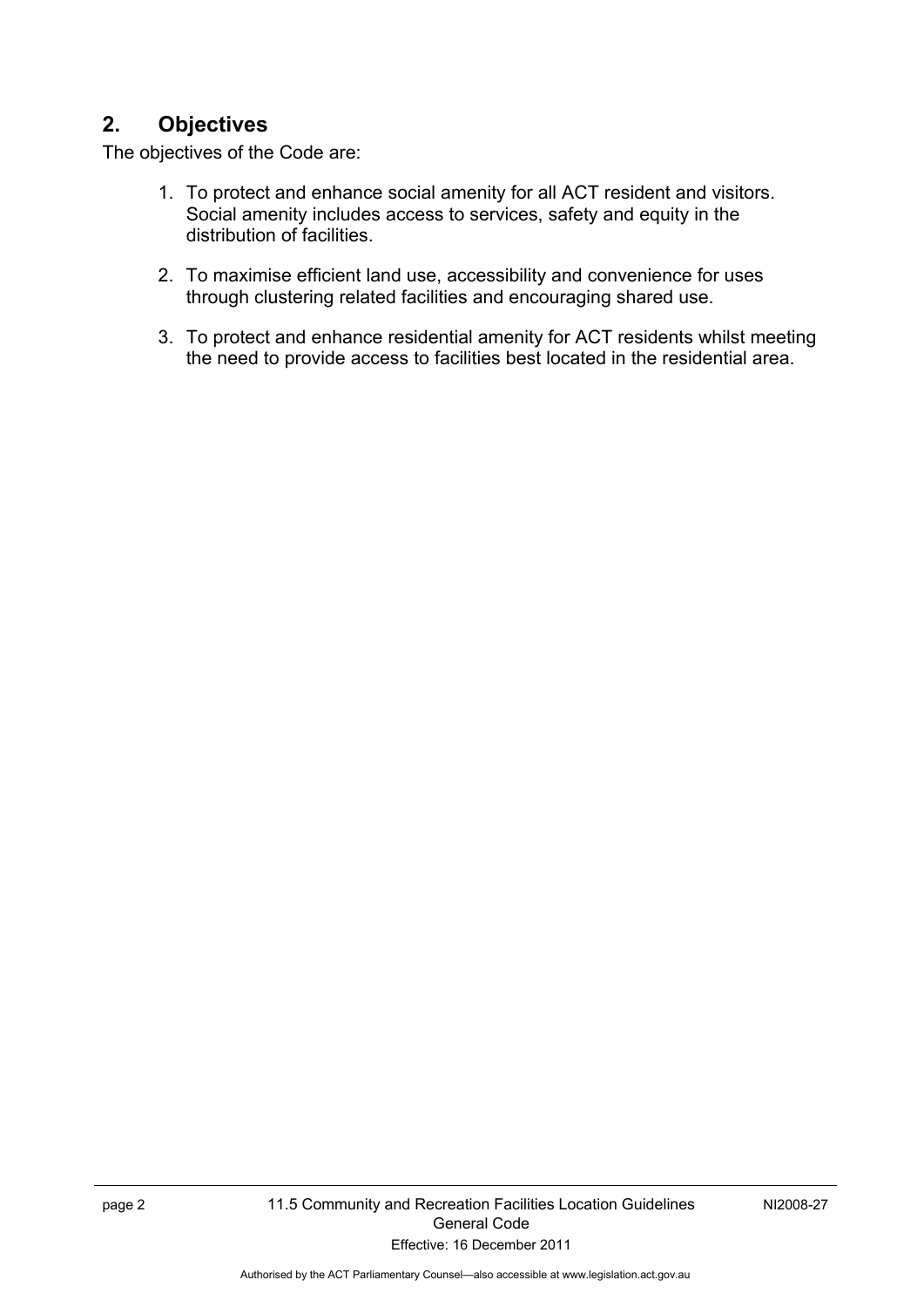## <span id="page-6-0"></span>**3. General Location Guidelines**

#### **3.1 Public Transport Routes**

All community and recreation facilities which are directly used by the public should be located on or near public transport routes which provide *services which are appropriate to the user group* of the facility.

The location guidelines in this code commonly aim for facility locations within 500 metres of *bus stops,* except where facilities are likely to be used by small children, older people, or people with a disability. Users may include day visitors to facilities, as well as longer term occupants of the facility.

A distance of 400 metres is considered a reasonable maximum walking distance for older people and is consistent with guidelines used elsewhere in Australia. Distances for very young children should aim to be shorter, and 200 metres has been assessed as the maximum walking distance that can be managed by children under about 7 years of age. Similarly, whilst 400 metres has been assessed as acceptable for older people, a shorter distance (200m) to public transport stops would ensure greater accessibility for older or infirmed people, or persons with a disability. These guidelines should be achievable in most cases. In some cases, such as retirement villages, on-site transport services may compensate where maximum distances are exceeded.

ACTION aims for daytime *bus routes* which are within 500 metres of 95 percent of all dwellings. Facilities for planning new developments should be located in consultation with ACTION.

#### **3.2 Parks**

In locating parks, reference should also be made to the *Canberra Landscape Guidelines,* and the *ACT Code for Residential Development.*

ACT City Operations aims for all residential areas to be within 400 metres of local parks with playground facilities.

#### **3.3 Retail Facilities**

Community facilities generally should be located near retail centres in a position that is relatively central to their long-term catchment and at a level of the urban hierarchy that is appropriate to their size and scale.

### **3.4 Co-location/ Mixed Use opportunities**

Compatible facilities should be clustered at every opportunity, and facilities shared wherever possible to increases participation opportunities and a range of amenities to meet community needs. Flexible designs to meet changing needs are also encouraged.

Early stages of planning for new areas should address the need to cluster appropriate land uses to increase opportunities for co-location of appropriate community and recreational facilities, and to share parking.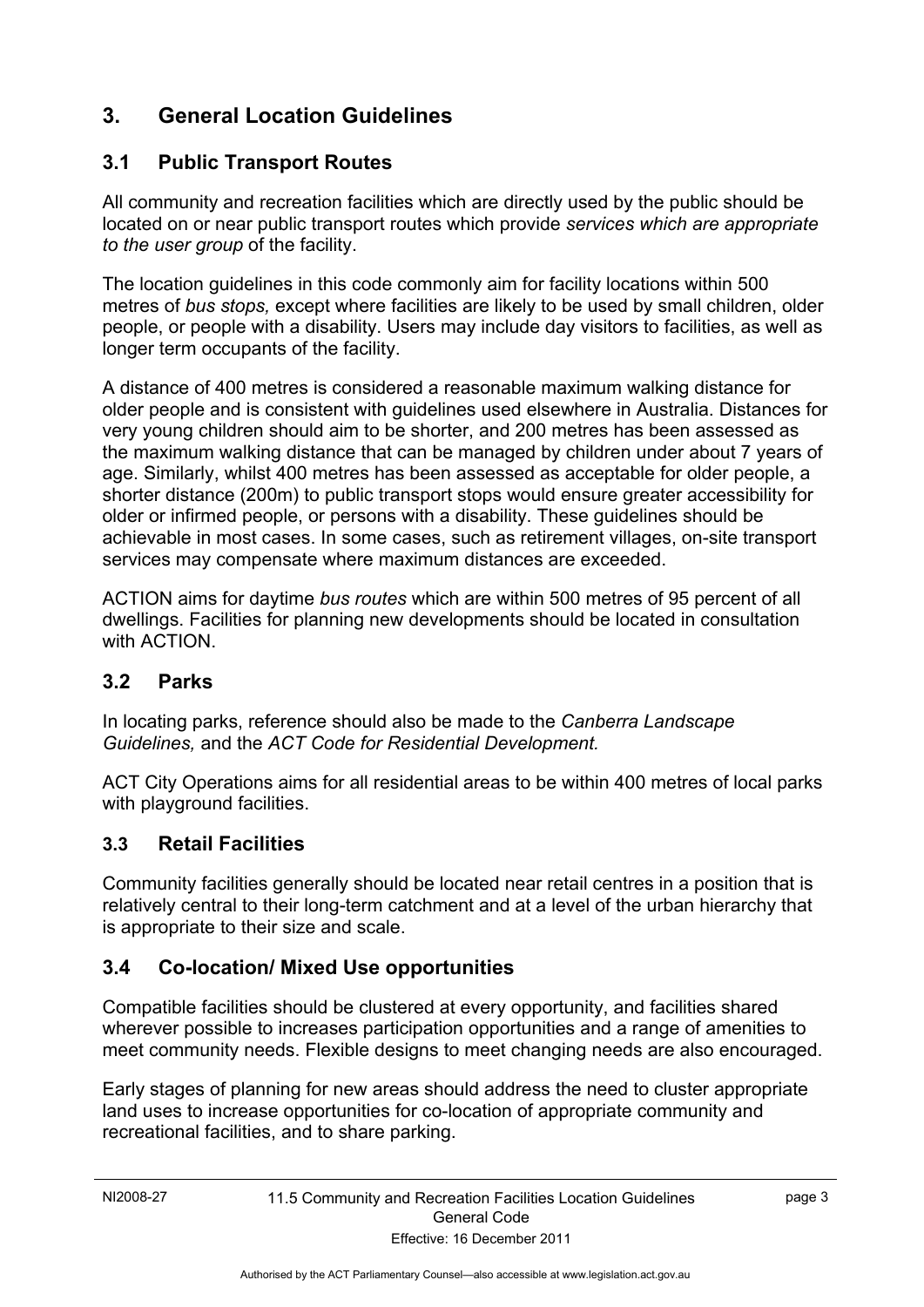By mixing compatible industrial, institutional, retail, entertainment, business and residential use areas, greater community safety can also be achieved by increasing after-hours activity levels.

Mixed uses must be compatible in scale and consistent with neighbouring uses. Facilities used at night should also be located to enable informal surveillance or 'overlooking' by other activity in the area or by passing traffic.

## **3.5 Separation**

In considering relationships to other uses, "separated from" (unless specifically prescribed) will mean:

- 1. *noise separation –* set apart from roads or other noise generating activities by distances which are within the relevant noise guidelines volumes set out under the *Noise Management Guidelines*; and
- *2. social separation* the maximum achievable distance between access points.

Facilities likely to generate noise (such as clubs and outdoor recreation facilities) should be located so that they do not reduce residential amenity, nor constrain or preclude later residential development in surrounding areas.

#### **3.6 Access and Mobility**

Reference should be made to Australian Standards 1428.1-1993 *Design for Access and Mobility* to ensure access to all community and recreation sites by older people and people with disabilities. Community and recreation sites should be as flat as possible. Where it is necessary to move further than 18 metres, the maximum gradient should be between 1:20 and 1:33. Steeper gradients should only be considered for shorter distances and / or where design solutions according to Australia Design standard 1428.1/1993 will enable disability access (preferably unassisted access). A key criterion for accessibility for people with disabilities is to ensure that access is possible with dignity.

### **3.7 Parking**

Parking for people with disabilities and older persons should be provided close to entrances of public buildings for both convenience and safety factors, particularly for after hours use, and low gradient access should be provided to parking areas.

Parking should be provided for all community and recreation facilities referred to in this Code in accordance with the *Parking and Vehicular Access General Code.* This code includes requirements for set down and pick up areas and parking for people with disabilities.

The location of parking should enable safe, well lit pedestrian access after dark, and should not disrupt the amenity of the area.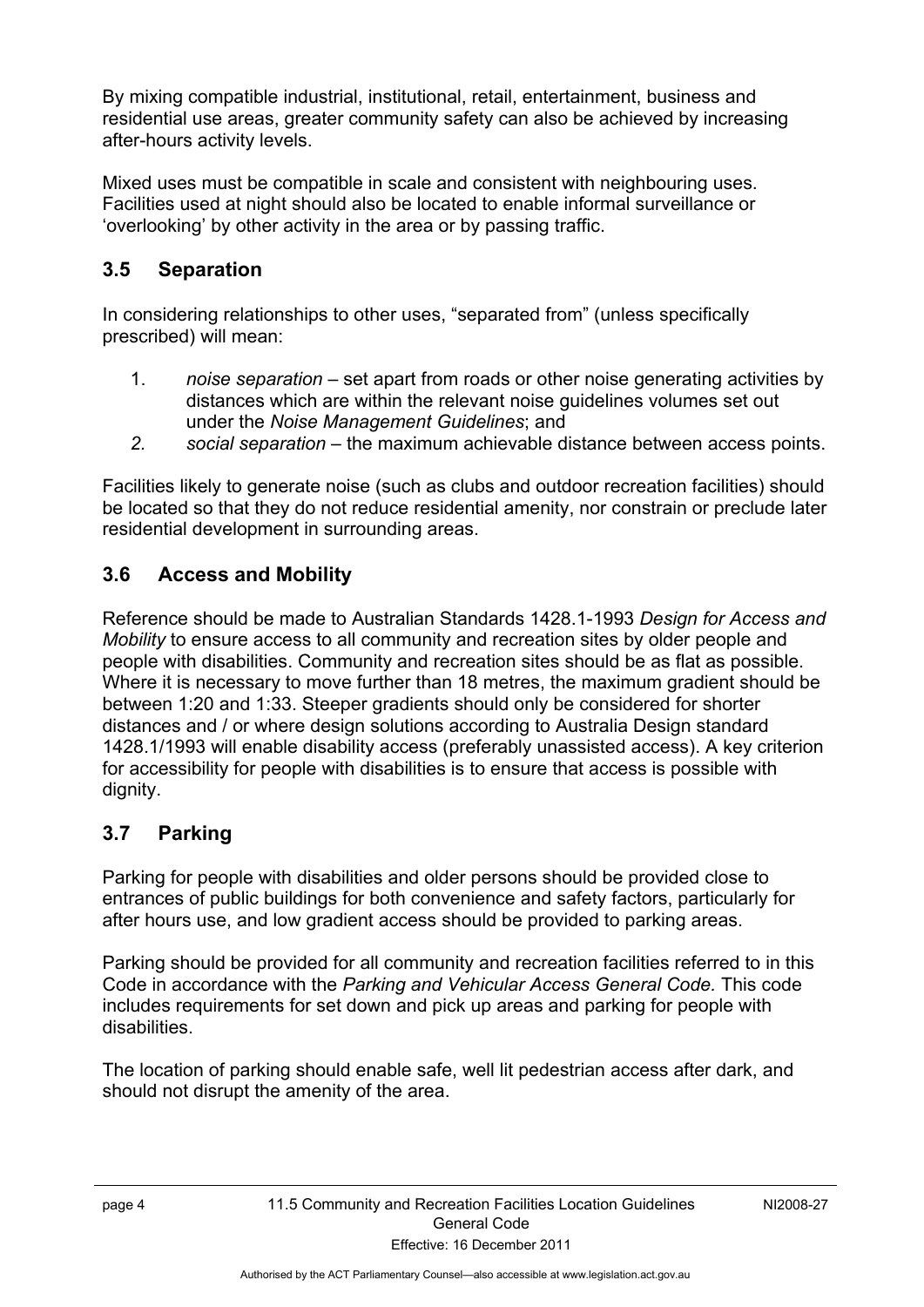#### **3.8 Pedestrian Access**

Safe access is a key location criteria for all community and recreation facilities. Facilities which are used by pedestrians should avoid locations on arterial roads and other roads with high traffic volumes. Walking distances to bus stops, shops and associated facilities should not involve crossing such roads except where safe crossing are provided.

### **3.9 Lighting/ Surveillance**

All facilities likely to be used at night should provide well-lit pedestrian routes to parking areas on and off the site, and good artificial lighting to parking areas and external access points to enhance the safety and security of users. Parking to be used at night should be visible, preferably by users of the facility, to ensure safety and security. Landscaping of areas likely to be used after dark should avoid plantings that screen areas and make them unsafe. After-hours uses should be located together to enhance safety through increased activity.

To maximise surveillance of public areas and thereby increase community safety, colocation of pedestrian and cycle routes with roads in desirable.

#### **3.10 Design and Siting in Residential areas**

All community facilities located in Residential zones should comply with the Residential Zones Development Code where applicable, particularly in relation to:

- 1 Building height
- 2 Building in relation to front boundaries<br>3 Building in relation to side and rear bo
- Building in relation to side and rear boundaries
- 4 Private Open Space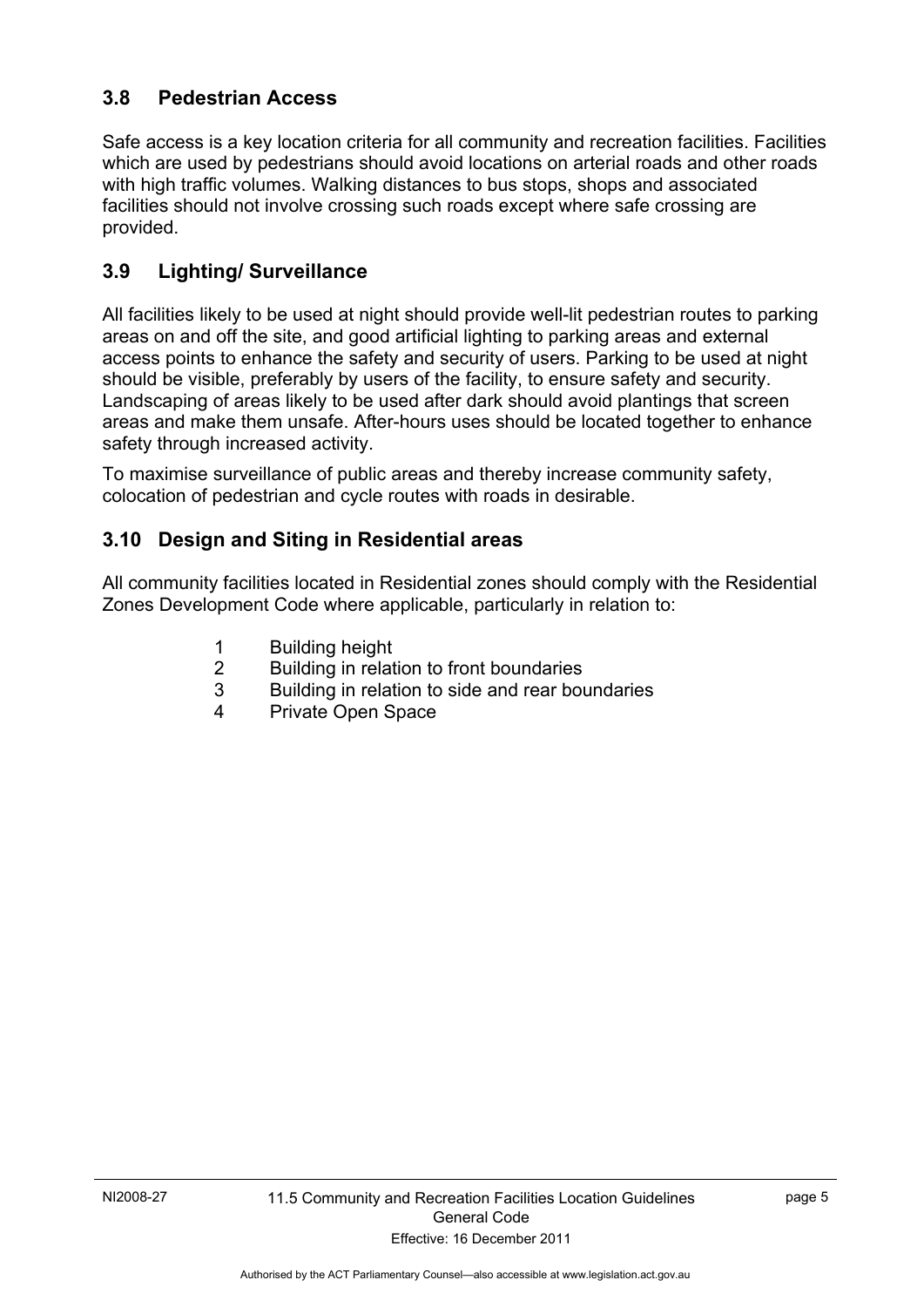## **4. Detailed Location Guidelines for community and recreation facilities**

| <b>Development</b>                                                                                                 | <b>Relationship to</b><br><b>Shops</b> | <b>Relationship to other</b><br>$uses -$<br>Close to ** | <b>Separated from</b>                                                       | <b>Co-location Opportunity</b>                                    | <b>Other Issues</b>                                                                                                                          |
|--------------------------------------------------------------------------------------------------------------------|----------------------------------------|---------------------------------------------------------|-----------------------------------------------------------------------------|-------------------------------------------------------------------|----------------------------------------------------------------------------------------------------------------------------------------------|
| <b>Arts</b><br>Visual Arts/Craft - Professional<br><b>Arts Space</b><br>(for professionals working in the<br>arts) | Near group or town<br>centre           | Near public parking                                     |                                                                             | <b>Arts Centre</b>                                                |                                                                                                                                              |
| *Visual Arts/Craft-Community<br><b>Arts Space</b><br>(non-professional group space)                                |                                        |                                                         | Noise separation/<br>adequately buffered from<br>residential areas if noisy | Community or youth<br>centre; library; theatre<br>studio; schools | Access for large vehicles to<br>site                                                                                                         |
| *Community Arts Centre<br>(theatre, gallery space, workshop<br>etc)                                                | Near town retail<br>centre             |                                                         |                                                                             | Concert hall                                                      |                                                                                                                                              |
| *Community Theatre<br>(small fitted out theatre)                                                                   | Near town retail<br>centre             | Close to arterial roads;<br>near public parking         | Noise separation from<br>residential areas unless<br>sound insulated        | Major community arts<br>space; schools; youth<br>facility         | $\overline{On}$ site parking as close to<br>building as possible for<br>performer safety after hours<br>Access for large vehicles to<br>site |
| <b>*Theatre Studio</b><br>(rehearsal space)                                                                        | Near retail centre                     | Close to arterial roads                                 | Noise separation from<br>residential areas unless<br>sound insulated        | Community arts space;<br>schools; youth facility                  | On site parking as close to<br>building as possible for<br>performer safety after hours<br>Access for large vehicles to<br>site              |

\*\* Section 2.1 refers to public transport

Not a defined use under the Territory Plan; refer to index of Common Terminology for relevant definition

<span id="page-9-1"></span><span id="page-9-0"></span>

page 6 11.5 Community and Recreation Facilities Location Guidelines General Code Effective: 16 December 2011

NI2008-27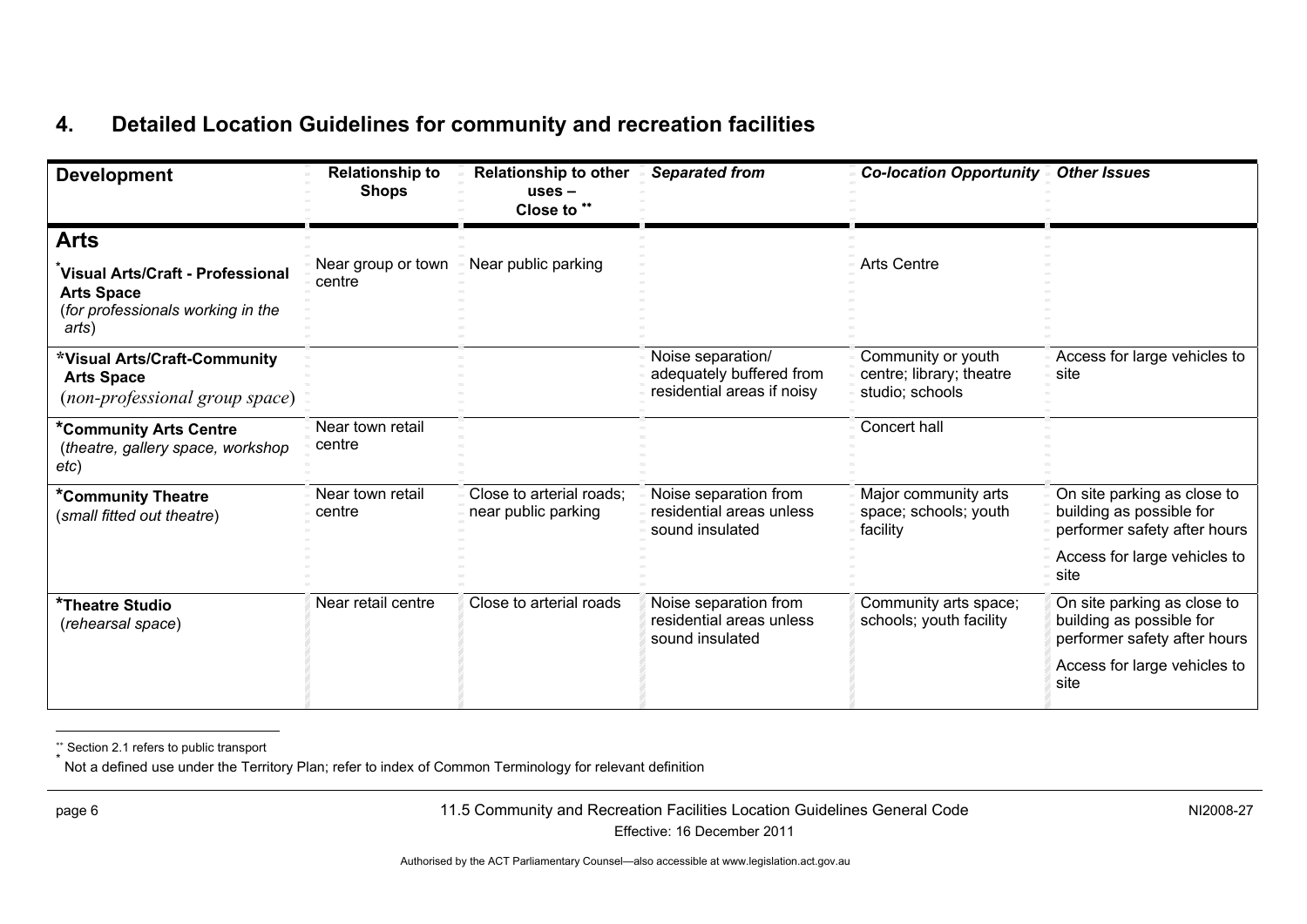| <b>Development</b>                                                                                                                                 | <b>Relationship to</b><br><b>Shops</b> | <b>Relationship to other</b><br>$uses -$<br>Close to **                                                                                     | <b>Separated from</b>                                                                                                                                                                                                                                                              | <b>Co-location Opportunity -</b>                                    | <b>Other Issues</b>                                                                                                                                                  |
|----------------------------------------------------------------------------------------------------------------------------------------------------|----------------------------------------|---------------------------------------------------------------------------------------------------------------------------------------------|------------------------------------------------------------------------------------------------------------------------------------------------------------------------------------------------------------------------------------------------------------------------------------|---------------------------------------------------------------------|----------------------------------------------------------------------------------------------------------------------------------------------------------------------|
| <b>Major Theatre, Concert Hall,</b><br><b>Recital Hall</b>                                                                                         |                                        | Close to arterial roads:<br>near major car parking<br>areas                                                                                 | Noise separation from<br>residential areas                                                                                                                                                                                                                                         | Arts centre; cinemas;<br>restaurants; other indoor<br>entertainment | On site parking as close to<br>building as possible for<br>performer safety after hours                                                                              |
|                                                                                                                                                    |                                        |                                                                                                                                             |                                                                                                                                                                                                                                                                                    |                                                                     | Provision for safe drop-off<br>area and bus bay                                                                                                                      |
| <b>Commercial</b><br>Club - Licensed (eg, ethnic<br>clubs, football clubs, Labor club,<br>Leagues club, RSL clubs)                                 | Within group centre<br>or town centre  | Near car parking                                                                                                                            | Noise separation from<br>residential areas, or<br>adequately noise buffered;<br>social and noise separation<br>from schools, colleges and<br>youth facilities                                                                                                                      | Indoor/outdoor sporting<br>facility                                 |                                                                                                                                                                      |
| *Drink Establishment (tavern,<br>bar, nightclub)                                                                                                   | Within group centre<br>or town centre  | Restaurants and other<br>entertainment facilities                                                                                           | Noise separation from<br>residential areas, or<br>adequately noise buffered;<br>social and noise separation<br>from schools, colleges and<br>youth facilities                                                                                                                      |                                                                     |                                                                                                                                                                      |
| *Brothel<br>(Note locations restricted to<br>Mitchell and Fyshwick under ACT<br><b>Prostitution Regulations</b><br>(Subordinate Law No 19 of 1993) |                                        | Located in areas with<br>good artificial lighting at<br>night; safe vehicle drop<br>off and pick up area<br>within 50 metres of<br>premises | Not in residential areas; not<br>within sight lines of schools,<br>child care or similar<br>community facilities; not<br>within sight line of hotels or<br>night clubs or other<br>licensed premises; not in<br>isolated areas where no<br>other after hours uses are<br>operating |                                                                     | On-site parking should be<br>concealed from road and as<br>close to building as<br>possible.<br>Ensure adequate<br>surveillance from building<br>for worker security |

 $^*$  Not a defined use under the Territory Plan; refer to index of Common Terminology for relevant definition

<span id="page-10-0"></span>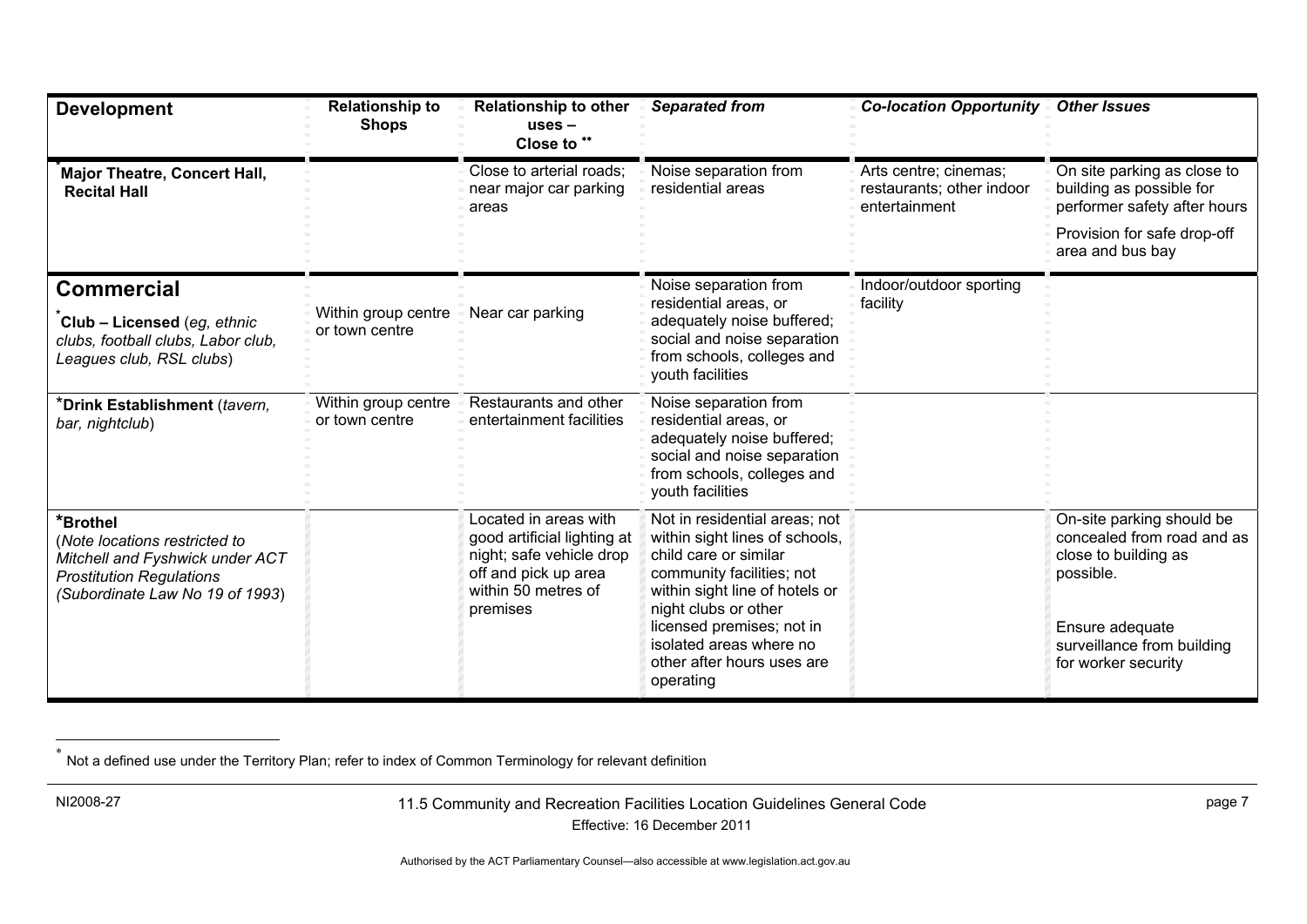| <b>Development</b>                                                              | <b>Relationship to</b><br><b>Shops</b>    | <b>Relationship to other</b><br>$uses -$<br>Close to **              | <b>Separated from</b>                                                       | <b>Co-location Opportunity</b>                                                                | <b>Other Issues</b>                                                                                                                                                                                                                                                                                        |
|---------------------------------------------------------------------------------|-------------------------------------------|----------------------------------------------------------------------|-----------------------------------------------------------------------------|-----------------------------------------------------------------------------------------------|------------------------------------------------------------------------------------------------------------------------------------------------------------------------------------------------------------------------------------------------------------------------------------------------------------|
| <b>Community</b><br><b>Community Centre</b>                                     | 400 metres of town<br>centre              | Near major car parking<br>area                                       | Noise separation or<br>adequately noise insulated                           | College; youth centre;<br>aged day care centre;                                               | Provision for emergency<br>vehicle access and safe                                                                                                                                                                                                                                                         |
| (large multi-purpose centre with<br>community group<br>accommodation)           |                                           |                                                                      | from residential areas                                                      | recreation centre; child<br>care centre; library;<br>health facility                          | drop-off area on site; also<br>off-street parking for large<br>vehicles                                                                                                                                                                                                                                    |
| *Neighbourhood Centre<br>(smaller centre for recreation,<br>family support etc) | 400 metres of<br>group or local<br>centre | In residential area,<br>close to schools                             | Noise separation or<br>adequately noise insulated<br>from residential areas | Child care centre; day<br>care for elderly persons;<br>small scale health facility;<br>school | Provision for safe drop-off<br>area at site                                                                                                                                                                                                                                                                |
| <b>*Community House</b><br>(house for meeting, family support<br>etc)           | 400 metres of local<br>centre             | In residential areas,<br>close to open space<br>and pedestrian paths |                                                                             | Child care centre; pre-<br>school; primary school                                             | Scale and character to be<br>generally compatible with<br>surrounding residential<br>development. Cul-de-sacs<br>acceptable if there is street<br>capacity to handle traffic<br>generated by the centre;<br>corner blocks acceptable if<br>safe access to site<br>provided. Sufficient parking<br>is vital |
| *Senior Citizens' Centre<br>(recreation and social support)                     | Near town or group<br>retail centre       | Close to other<br>community facilities,<br>shops, health facilities  |                                                                             | Library; community<br>centre; day care for aged<br>persons; health facility                   | Provision for emergency<br>vehicle access and safe<br>drop-off area on site.<br>Ground floor access<br>preferred                                                                                                                                                                                           |

 $\hbox{ }^{**}$  Section 2.1 refers to public transport<br>້ Not a defined use under the Territory Plan; refer to index of Common Terminology for relevant definition

<span id="page-11-0"></span>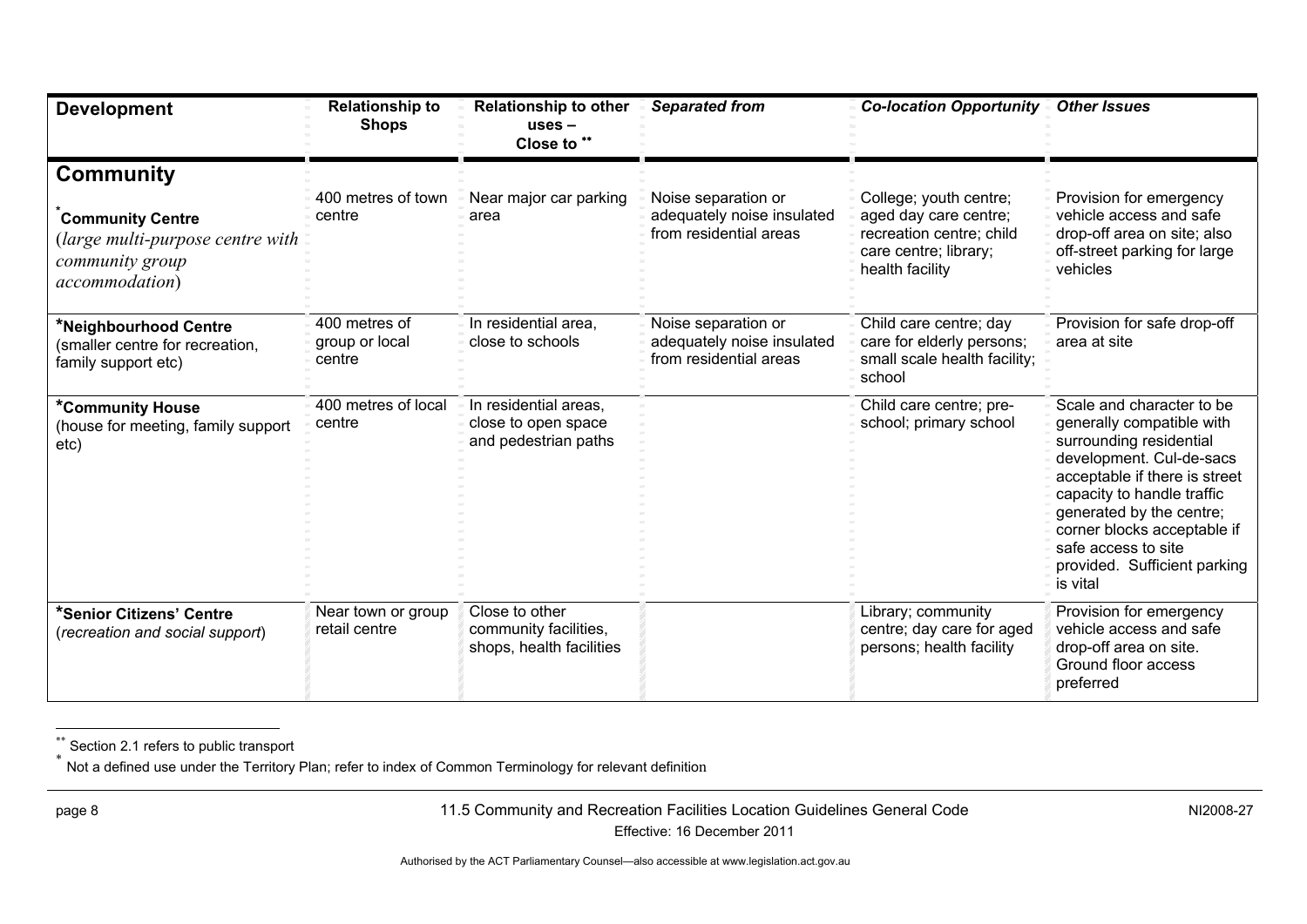| <b>Development</b>                                                                                                        | <b>Relationship to</b><br><b>Shops</b>        | <b>Relationship to other</b><br>$uses -$<br>Close to **                   | <b>Separated from</b>                                                      | <b>Co-location Opportunity -</b>                                                                      | <b>Other Issues</b>                         |
|---------------------------------------------------------------------------------------------------------------------------|-----------------------------------------------|---------------------------------------------------------------------------|----------------------------------------------------------------------------|-------------------------------------------------------------------------------------------------------|---------------------------------------------|
| *Scout/Guide Hall, Community<br>Hall                                                                                      |                                               | Bicycle networks and<br>pedestrian paths                                  | At residential fringe to<br>minimise noise impact on<br>residents          | Park; oval or playing field                                                                           | Provision for safe drop-off<br>area at site |
| *Sea Scout Hall                                                                                                           |                                               | At lake edge                                                              | At residential fringe to<br>minimise noise impact on<br>residents          | Open space                                                                                            | Provision for safe drop-off<br>area at site |
| <b>District Youth Centre</b><br>(youth café and recreation)                                                               | In town centre                                |                                                                           | Noise separation or<br>adequately noise buffered<br>from residential areas | Recreation including<br>skateboard facilities,<br>cinema, skating rink;<br>group centre               |                                             |
|                                                                                                                           |                                               |                                                                           | Separated from safety<br>hazards (eg stormwater<br>channels)               |                                                                                                       |                                             |
|                                                                                                                           |                                               |                                                                           | Social separation from<br>clubs and other licensed<br>premises             |                                                                                                       |                                             |
| *Youth Resources Centre<br>(smaller outreach centre for<br>support, information, structured<br>activities and recreation) | Near town or group<br>retail centre<br>school | Close to/direct access<br>to open space; close to<br>primary school, high | Noise separation or<br>adequately noise buffered<br>from residential areas | Recreation including<br>skateboard facilities,<br>group centre; college;<br>community centre; library |                                             |
|                                                                                                                           |                                               |                                                                           | Separated from safety<br>hazards (eg stormwater<br>channels)               |                                                                                                       |                                             |
|                                                                                                                           |                                               |                                                                           | Social separation from<br>clubs and other licensed<br>premises             |                                                                                                       |                                             |

Not a defined use under the Territory Plan; refer to index of Common Terminology for relevant definition

<sup>\*\*</sup> Section 2.1 refers to public transport \*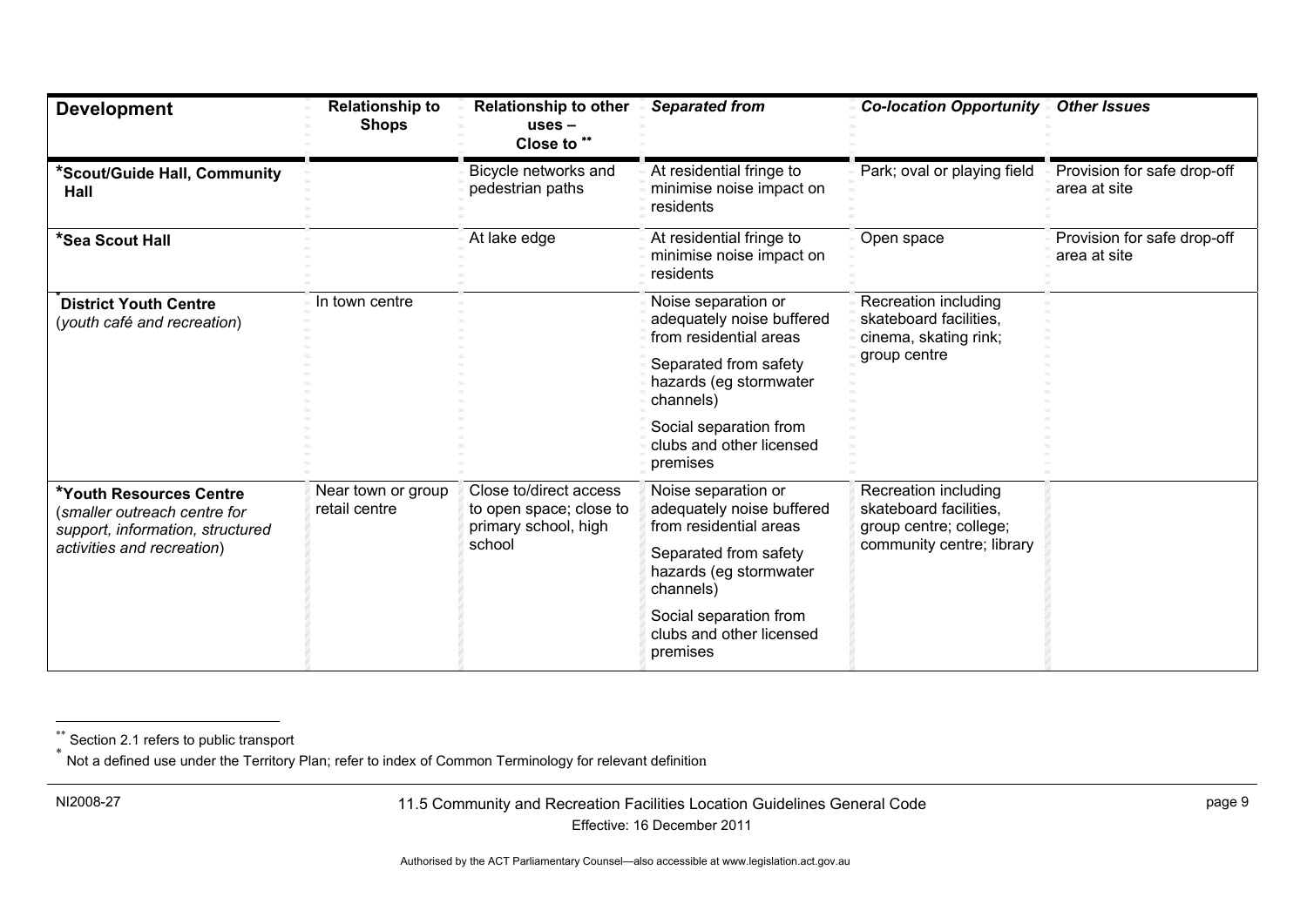| <b>Development</b>                                                                                                                                                                                                                                       | <b>Relationship to</b><br><b>Shops</b>         | <b>Relationship to other</b><br>$uses -$<br>Close to **                                                                                                                                                         | <b>Separated from</b>                                                                                                                                                                                                                                                           | <b>Co-location Opportunity</b>                                                                                                                                                                                                                            | <b>Other Issues</b>                                                                                                                                                                                                                                                                                                                                                                                                                                                                                       |
|----------------------------------------------------------------------------------------------------------------------------------------------------------------------------------------------------------------------------------------------------------|------------------------------------------------|-----------------------------------------------------------------------------------------------------------------------------------------------------------------------------------------------------------------|---------------------------------------------------------------------------------------------------------------------------------------------------------------------------------------------------------------------------------------------------------------------------------|-----------------------------------------------------------------------------------------------------------------------------------------------------------------------------------------------------------------------------------------------------------|-----------------------------------------------------------------------------------------------------------------------------------------------------------------------------------------------------------------------------------------------------------------------------------------------------------------------------------------------------------------------------------------------------------------------------------------------------------------------------------------------------------|
| *Child Care Centre<br>(long day care or occasional care)<br>(Note: The licensing authority for<br>child care in the ACT is the<br>Children's Youth & Family Services<br>Bureau. They should be consulted<br>about location for child care<br>facilities) | Near retail centre<br>(for occasional<br>care) | Long day care centres<br>on major work routes,<br>or easy vehicle access<br>near major work places.<br>Only small centres in<br>residential areas; on<br>pedestrian path/open<br>space system where<br>possible | Social separation from<br>correction facilities.<br>Buffered from sight, smell,<br>fumes and noise of<br>industrial uses and from<br>roads with high traffic<br>volumes (refer to air quality<br>guidelines). Separated<br>from safety hazards (eg<br>water bodies; busy roads) | Pre-School or primary<br>school for long day care<br>Recreation facility or<br>community centre/ house<br>for occasional care<br>centre; neighbourhood<br>centre<br>Baby health clinic<br>Long day care with<br>occasional care or at<br>major workplaces | Child care centres must be<br>licensed to operated by the<br>Children's Youth & Family<br>Services Bureau.<br>Requirements include<br>minimum standards for<br>building size and play area.<br>The Bureau must be<br>consulted in the process of<br>site selection. Play areas<br>should have north easterly<br>orientation<br>Cul-de-sac sites acceptable<br>if there is street capacity to<br>handle traffic generated by<br>the centre; corner blocks<br>acceptable if safe access to<br>site provided |
| <b>Multi-Agency Accommodation</b><br>for Non-Government<br><b>Organisations</b><br>(community office/service space)                                                                                                                                      | Town centre                                    | Near major car parking<br>areas and town centre<br>bus passenger facilities                                                                                                                                     |                                                                                                                                                                                                                                                                                 | Community centre; library<br>and town centre bus<br>passenger facilities                                                                                                                                                                                  |                                                                                                                                                                                                                                                                                                                                                                                                                                                                                                           |
| *Meals on Wheels Centre                                                                                                                                                                                                                                  |                                                | Near car parking areas                                                                                                                                                                                          |                                                                                                                                                                                                                                                                                 | Community centre;<br>hospital                                                                                                                                                                                                                             |                                                                                                                                                                                                                                                                                                                                                                                                                                                                                                           |

Accessibility ot bus stops for Corrections Facilities enables access for older visitors and visitors with small children.

page 10 11.5 Community and Recreation Facilities Location Guidelines General Code Effective: 16 December 2011

NI2008-27

Section 2.1 refers to public transport \*\* Section 2.1 refers to public transport

 $1$  Not a defined use under the Territory Plan; refer to index of Common Terminology for relevant definition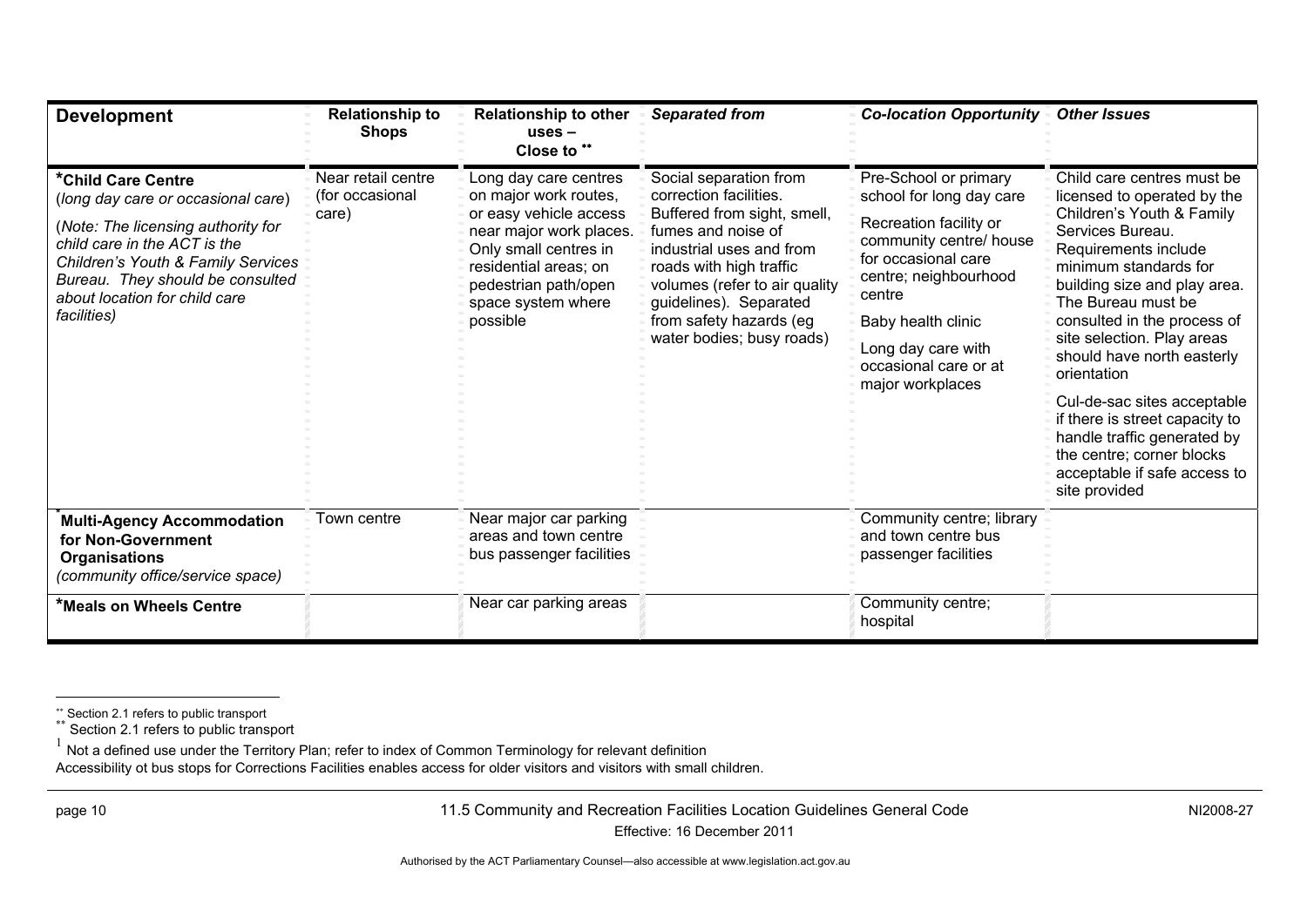| <b>Development</b>                                            | <b>Relationship to</b><br><b>Shops</b> | <b>Relationship to other</b><br>$uses -$<br>Close to **                   | <b>Separated from</b>                                                                                                                   | <b>Co-location Opportunity</b>                                                | <b>Other Issues</b>                                                                                                                      |
|---------------------------------------------------------------|----------------------------------------|---------------------------------------------------------------------------|-----------------------------------------------------------------------------------------------------------------------------------------|-------------------------------------------------------------------------------|------------------------------------------------------------------------------------------------------------------------------------------|
| <b>Corrections Facility</b><br>*Custodial Complex<br>(Prison) |                                        | Industry/work<br>opportunities.<br>Closeness to courts is<br>an advantage | Social separation from<br>residential areas and from<br>facilities serving older<br>persons or children                                 | Remand centre                                                                 | Large site allowing secure<br>boundaries. Extra internal<br>security required.<br>Capacity for unbroken<br>visibility on every perimeter |
| *Remand Centre<br>(adults)                                    |                                        | Industry/work<br>opportunities.<br>Closeness to courts is<br>an advantage | Social separation from<br>residential areas and from<br>facilities serving older<br>persons or children in non-<br>correctional matters | Custodial complex                                                             | Medium site allowing<br>secure external boundaries<br>and internal security<br>Capacity for unbroken<br>visibility on every perimeter    |
| *Transitional Release Hostel<br>(adults)                      | Near town or group<br>centre           | Preferably close to<br>residential area                                   | Social separation from<br>other facilities serving<br>children or older persons in<br>non-correctional matters                          | Locate with periodic<br>detention centre/<br>community service order<br>depot | Capacity for visibility of site<br>boundaries                                                                                            |
| *Periodic Detention Centre<br>(adults)                        | Near town or group<br>centre           |                                                                           | Social separation from<br>other facilities serving<br>children or older persons in<br>non-correctional matters                          | Community service order<br>depot                                              | Capacity for visibility of site<br>boundaries                                                                                            |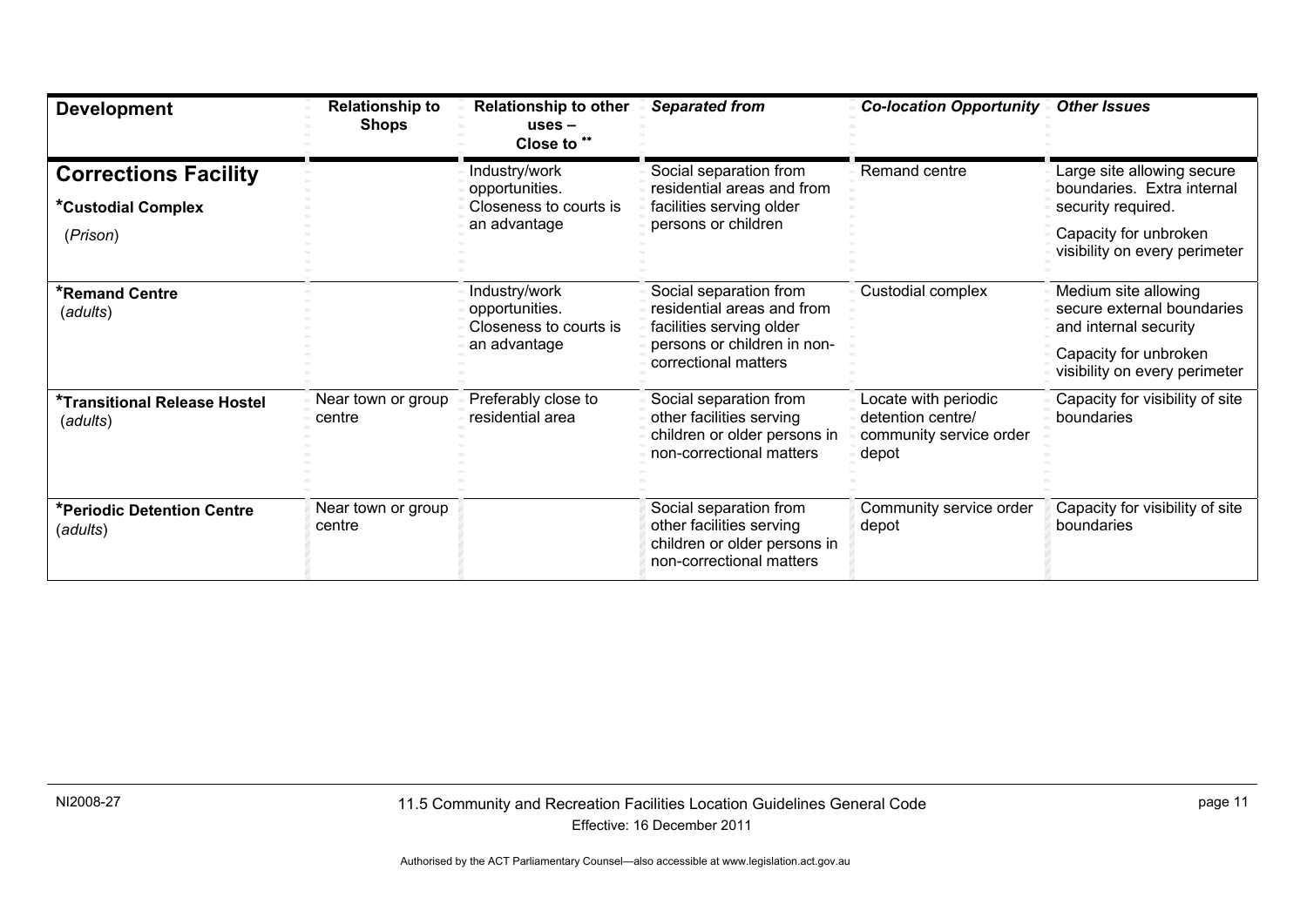| <b>Development</b>                                                                                                       | <b>Relationship to</b><br><b>Shops</b> | <b>Relationship to other</b><br>$uses -$<br>Close to **                | <b>Separated from</b>                                                                                          | <b>Co-location Opportunity</b>                                      | <b>Other Issues</b>                                                                                                                   |
|--------------------------------------------------------------------------------------------------------------------------|----------------------------------------|------------------------------------------------------------------------|----------------------------------------------------------------------------------------------------------------|---------------------------------------------------------------------|---------------------------------------------------------------------------------------------------------------------------------------|
| <b>Community Service Order</b><br><b>Depot</b><br>(adults)                                                               | Near town centre                       |                                                                        | Social separation from<br>other facilities serving<br>children or older persons in<br>non-correctional matters | Periodic detention centre                                           | Capacity for visibility of site<br>boundaries                                                                                         |
| <b>Remand Shelter</b><br>(youth)                                                                                         | Near town or group<br>retail centre    | Within 15 minutes drive<br>of courts                                   | Social separation from<br>other facilities serving<br>children or older persons in<br>non-correctional matters |                                                                     | Medium site allowing<br>secure external boundaries<br>and internal security<br>Capacity for unbroken<br>visibility on every perimeter |
| *Juvenile Justice Centre<br>(residential care)<br>Note: defined as a special care<br>establishment in the Territory Plan |                                        |                                                                        | Social separation from<br>other facilities serving<br>children or older persons in<br>non-correctional matters | Youth attendance centre                                             | Separated from adult<br>custodial complexes                                                                                           |
| *Youth Attendance Centre<br>(non-residential)                                                                            |                                        |                                                                        | Social separation from<br>other facilities serving<br>children or older persons in<br>non-correctional matters | Juvenile justice centre;<br>youth remand centre                     | Separated from adult<br>custodial complexes                                                                                           |
| *Transitional Release Facility;<br><b>Periodic Detention Centre; Bail</b><br><b>Probation Hostel</b><br>(youth)          | Near town centre                       |                                                                        | Social separation from<br>other facilities serving<br>children or older persons in<br>non-correctional matters | Periodic detention centre                                           | Proximity to public transport<br>vital                                                                                                |
| *Courts                                                                                                                  | On major transport<br>routes           | Police station; social<br>services (eg legal aid,<br>welfare services) |                                                                                                                | Major police station,<br>community corrections<br>centre for adults | Secure access to building<br>and secure building<br>perimeters essential.                                                             |
|                                                                                                                          |                                        |                                                                        |                                                                                                                |                                                                     | Where connected with<br>police station, underground<br>tunnel preferable for secure<br>access                                         |

 $\hbox{ }^{**}$  Section 2.1 refers to public transport<br>້ Not a defined use under the Territory Plan; refer to index of Common Terminology for relevant definition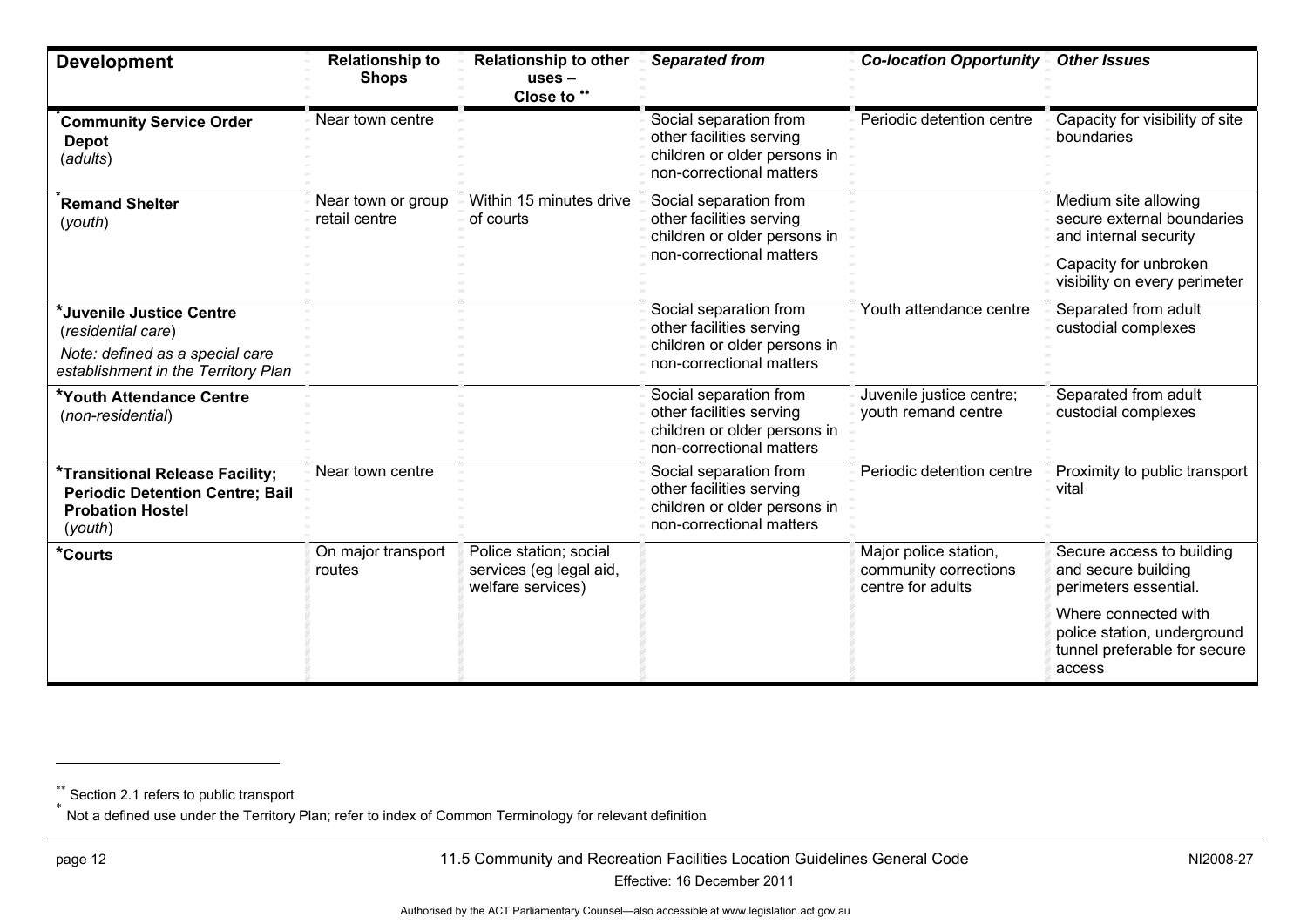| <b>Development</b>                                   | <b>Relationship to</b><br><b>Shops</b> | Relationship to other<br>$uses -$<br>Close to **                  | <b>Separated from</b>                                                                              | <b>Co-location Opportunity</b>                                                                                                         | <b>Other Issues</b>                                                                                                                                             |
|------------------------------------------------------|----------------------------------------|-------------------------------------------------------------------|----------------------------------------------------------------------------------------------------|----------------------------------------------------------------------------------------------------------------------------------------|-----------------------------------------------------------------------------------------------------------------------------------------------------------------|
| <b>Cultural Facility</b>                             |                                        | Close to arterial road;<br>near major car parking                 | Separated from residential<br>areas to preserve amenity,                                           | Museum; other cultural or<br>entertainment facilities                                                                                  | Safe drop-off area and bus<br>bay.                                                                                                                              |
| *Public Art Gallery                                  |                                        | areas; close to major<br>pedestrian paths,<br>adjacent to park or | particularly in relation to<br>traffic                                                             |                                                                                                                                        | Ground floor access<br>essential                                                                                                                                |
|                                                      |                                        | open space                                                        |                                                                                                    |                                                                                                                                        | Separate loading facilities                                                                                                                                     |
| *Cinema<br>(private enterprise)                      | Near town retail<br>centre             | Close to major car<br>parking areas                               |                                                                                                    | Major arts centre                                                                                                                      | Provision for safe drop-off<br>area                                                                                                                             |
| *Library                                             | Near town or group<br>retail centre    | Close to arterial roads<br>and major car parking<br>areas         |                                                                                                    | <b>Community facilities</b><br>(youth centres,<br>community centre, senior<br>citizens centre); cultural<br>facilities; retail centres | The size of the library<br>should be related to the<br>total catchment population<br>to be served.<br>Ground floor access<br>essential<br>Access to loading bay |
| *Museum, Culture and Heritage<br>Centre <sup>4</sup> | Close to town retail<br>centre         | On pedestrian route,<br>close to parking                          | Separated from residential<br>areas to preserve amenity,<br>particularly in relation to<br>traffic | Major community facility;<br>other cultural or<br>entertainment facilities                                                             | Ground floor access<br>essential<br>Safe drop-off area and bus<br>bay<br>Separate loading facilities                                                            |

Section 2.1 refers to public transport

<sup>\*</sup> Not a defined use under the Territory Plan; refer to index of Common Terminology for relevant definition 2 Refer to detailed site selection guidelines

<span id="page-16-0"></span>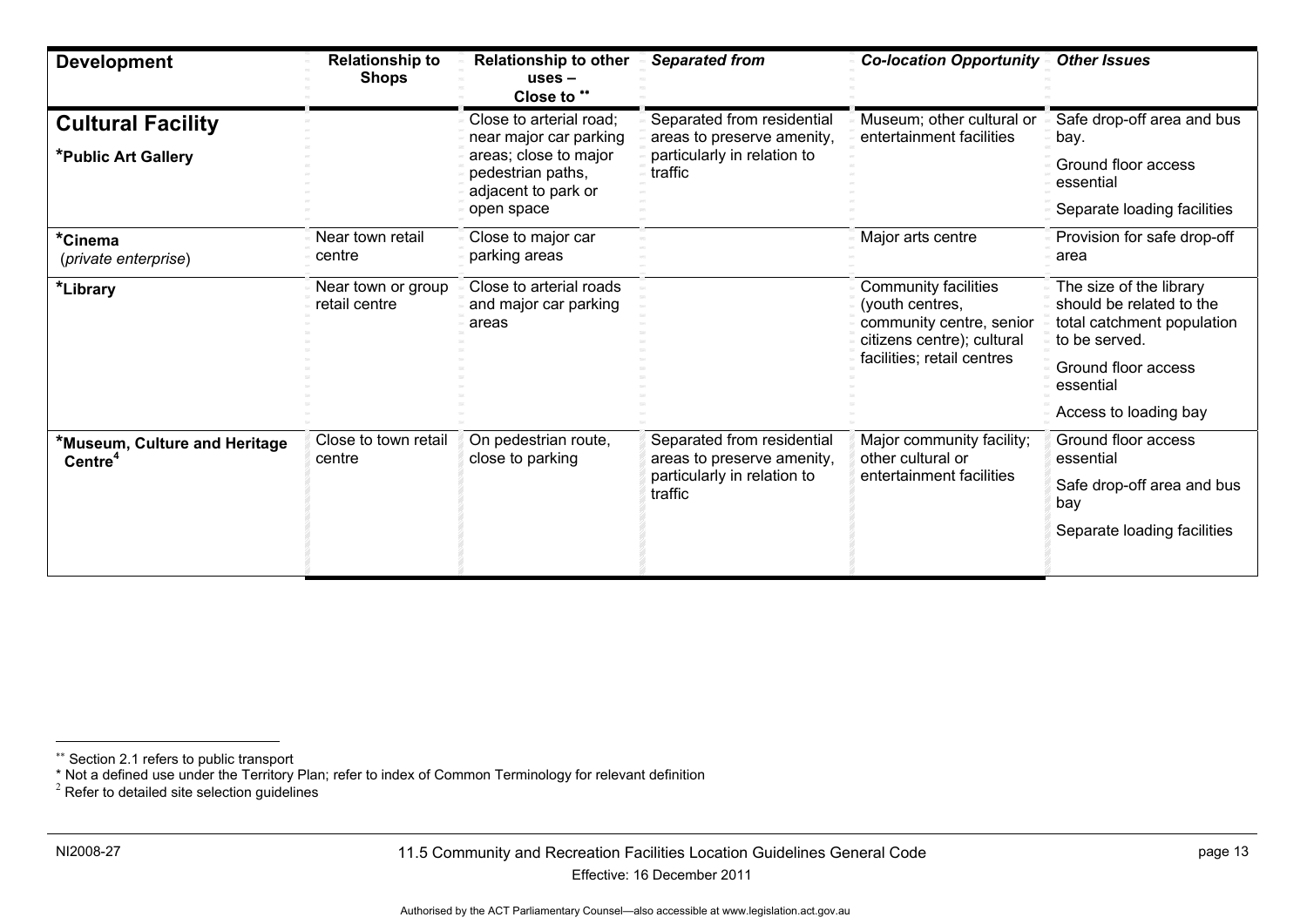| <b>Development</b>                                                               | <b>Relationship to</b><br><b>Shops</b>             | <b>Relationship to other</b><br>$uses -$<br>Close to **                                                                                                                                                                                                         | <b>Separated from</b>                                                                                                                                                                                                                                                                                                                                                                                                                                                                                                                                                  | <b>Co-location Opportunity</b>                                                                                | <b>Other Issues</b>                                                                                                                                                                                                                      |
|----------------------------------------------------------------------------------|----------------------------------------------------|-----------------------------------------------------------------------------------------------------------------------------------------------------------------------------------------------------------------------------------------------------------------|------------------------------------------------------------------------------------------------------------------------------------------------------------------------------------------------------------------------------------------------------------------------------------------------------------------------------------------------------------------------------------------------------------------------------------------------------------------------------------------------------------------------------------------------------------------------|---------------------------------------------------------------------------------------------------------------|------------------------------------------------------------------------------------------------------------------------------------------------------------------------------------------------------------------------------------------|
| <b>Education</b><br>*Preschool                                                   | 400 metres from<br>retail centre where<br>possible | Central to catchment<br>area, linked to major<br>pedestrian system                                                                                                                                                                                              | Noise separation from<br>special care hostels; social<br>separation from clubs and<br>other licensed premises;<br>separated from safety<br>hazards (eg roads with high<br>traffic volumes, stormwater<br>channels)                                                                                                                                                                                                                                                                                                                                                     | Child care centre, primary<br>school, baby health clinic                                                      | Northerly aspect<br>Safe drop-off areas<br>essential                                                                                                                                                                                     |
| <b>Primary School</b><br>(education and community use,<br>includes kindergarten) | 400 metres from<br>retail centre where<br>possible | Adjoining/adjacent to<br>playing fields/ovals<br>essential, and on<br>cycleway; central to<br>long-term catchment;<br>located on distributor or<br>local road or close to a<br>collector road; within<br>safe pedestrian access<br>to dwellings in<br>catchment | Noise separation from<br>special care hostels; social<br>separation from clubs and<br>other licensed premises;<br>separated from safety<br>hazards (eg roads with high<br>traffic volumes, stormwater<br>channels)<br>No direct access off arterial<br>roads and other roads with<br>high traffic volumes; social<br>separation from major<br>shopping areas and<br>amusement centres; careful<br>consideration should be<br>given to relationship<br>between school and<br>residential streets to avoid<br>disturbing residents, and to<br>ensure safety of children. | Other community<br>facilities; child care<br>centre; preschool; church<br>for non-government<br>church school | Northerly aspect<br>immediately adjoining oval<br>or playing fields<br>Substantial, uninhibited<br>street frontage on three<br>boundaries where possible<br>Streets must be suitable for<br>bus laybys and pick up and<br>set down areas |

Section 2.1 refers to public transport

\*\*Section 2.1 refers to public transport

<span id="page-17-0"></span>\* Not a defined use under the Territory Plan; refer to index of Common Terminology for relevant definition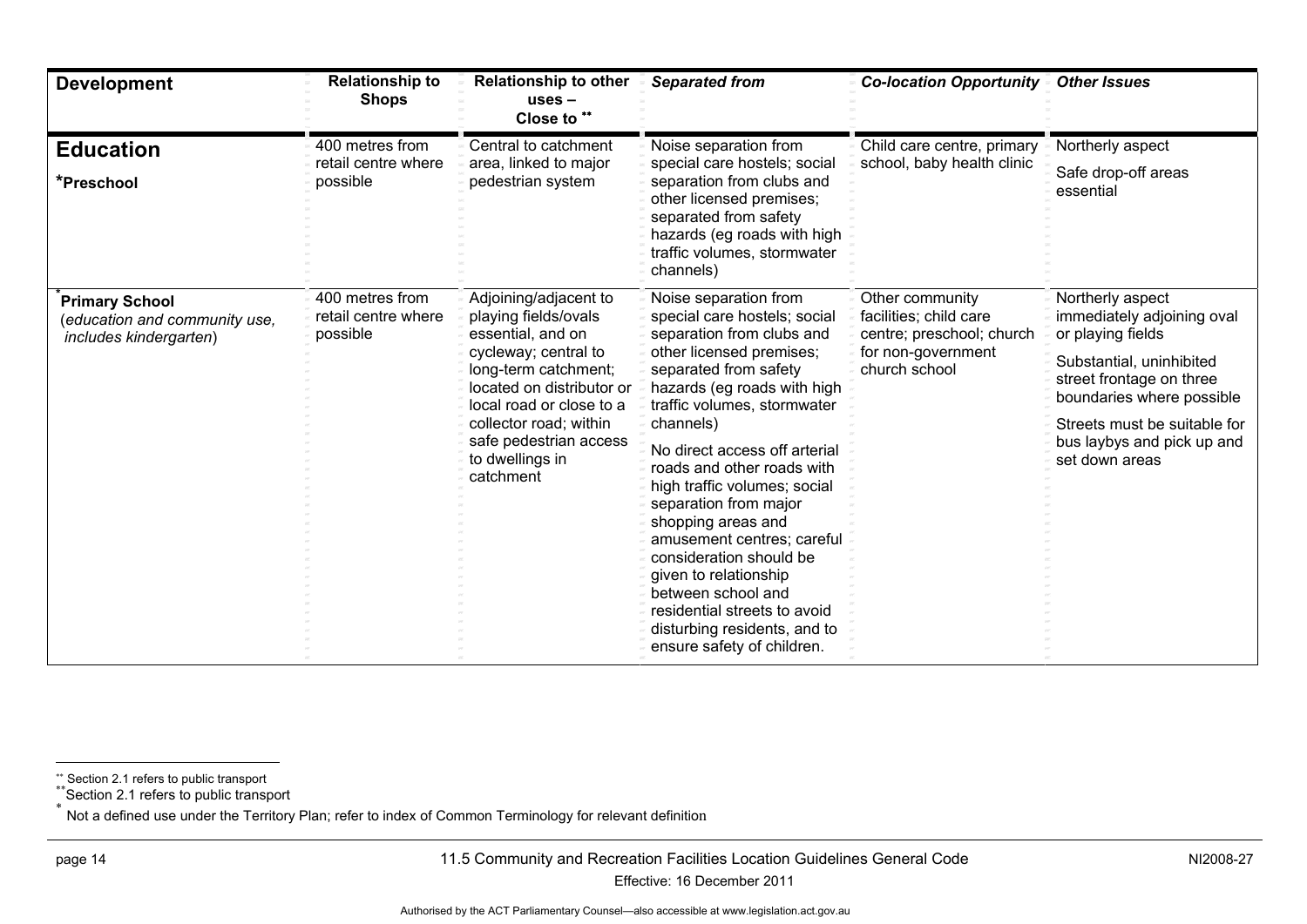| <b>Development</b>                                        | <b>Relationship to</b><br><b>Shops</b>                              | <b>Relationship to other</b><br>$uses -$<br>Close to **                                                                                                                     | <b>Separated from</b>                                                                                                                                                                                                                                                           | <b>Co-location Opportunity -</b>                                                                | <b>Other Issues</b>                                                                                                                                                                                                             |
|-----------------------------------------------------------|---------------------------------------------------------------------|-----------------------------------------------------------------------------------------------------------------------------------------------------------------------------|---------------------------------------------------------------------------------------------------------------------------------------------------------------------------------------------------------------------------------------------------------------------------------|-------------------------------------------------------------------------------------------------|---------------------------------------------------------------------------------------------------------------------------------------------------------------------------------------------------------------------------------|
| *High School<br>(education and community use)             | 400 metres from<br>retail centre where<br>possible                  | Adjoining/adjacent to<br>district playing fields<br>essential, on cycleway;<br>central to long-term<br>catchment<br>On collector or<br>distributor roads                    | Noise separation from<br>special care hostels; social<br>separation from clubs and<br>other licensed premises,<br>amusement centres;<br>separated from safety<br>hazards (eg roads with high<br>traffic volumes, stormwater<br>channels)                                        | Government and non-<br>government high school,<br>primary school; other<br>community facilities | Northerly aspect<br>immediately adjoining<br>district playing fields with<br>easterly aspect<br>Uninhibited street frontage<br>on two boundaries<br>Street must be suitable for<br>bus laybys and pick up and<br>set down areas |
|                                                           |                                                                     |                                                                                                                                                                             | No direct access off arterial<br>roads and other roads with<br>high traffic volumes, but<br>within easy access of<br>arterial roads                                                                                                                                             |                                                                                                 |                                                                                                                                                                                                                                 |
| <b>Secondary College</b><br>(education and community use) | Located on<br>boundary of town<br>or group centre<br>where possible | Near open space,<br>adjacent to district<br>playing fields<br>(essential), on cycle-<br>way network; safe<br>walking distance of<br>town centre bus<br>passenger facilities | Noise separation from<br>special care hostels; social<br>separation from clubs and<br>other licensed premises,<br>amusement centres:<br>separated from safety<br>hazards (eg roads with high<br>traffic volumes)<br>No direct access off arterial<br>roads and other roads with | Recreation facilities,<br>library; theatre                                                      | Northerly aspect<br>immediately adjoining<br>playing fields<br>Uninhibited street frontage<br>on at least one boundary                                                                                                          |
|                                                           |                                                                     |                                                                                                                                                                             | high traffic volumes                                                                                                                                                                                                                                                            |                                                                                                 | Wide and uninhibited street                                                                                                                                                                                                     |
| <b>Emergency Services</b>                                 |                                                                     | On major road. Locate<br>for 10 minute response                                                                                                                             | Separated from schools or<br>other children's facilities to                                                                                                                                                                                                                     | Other emergency<br>services                                                                     | frontage required for                                                                                                                                                                                                           |
| <b>*Ambulance Station</b>                                 |                                                                     | time to edge of<br>catchment                                                                                                                                                | enhance safety                                                                                                                                                                                                                                                                  |                                                                                                 | vehicular access                                                                                                                                                                                                                |
| *Fire Station                                             |                                                                     | Quick access to a<br>major road; to ACT<br><b>Standards of Fire Cover</b>                                                                                                   | Not adjacent to residential<br>areas                                                                                                                                                                                                                                            | Other emergency<br>services                                                                     | Wide and uninhibited street<br>frontage required for<br>vehicular access                                                                                                                                                        |

\*\* Section 2.1 refers to public transport

\*\*Section 2.1 refers to public transport \*

<span id="page-18-0"></span>Not a defined use under the Territory Plan; refer to index of Common Terminology for relevant definition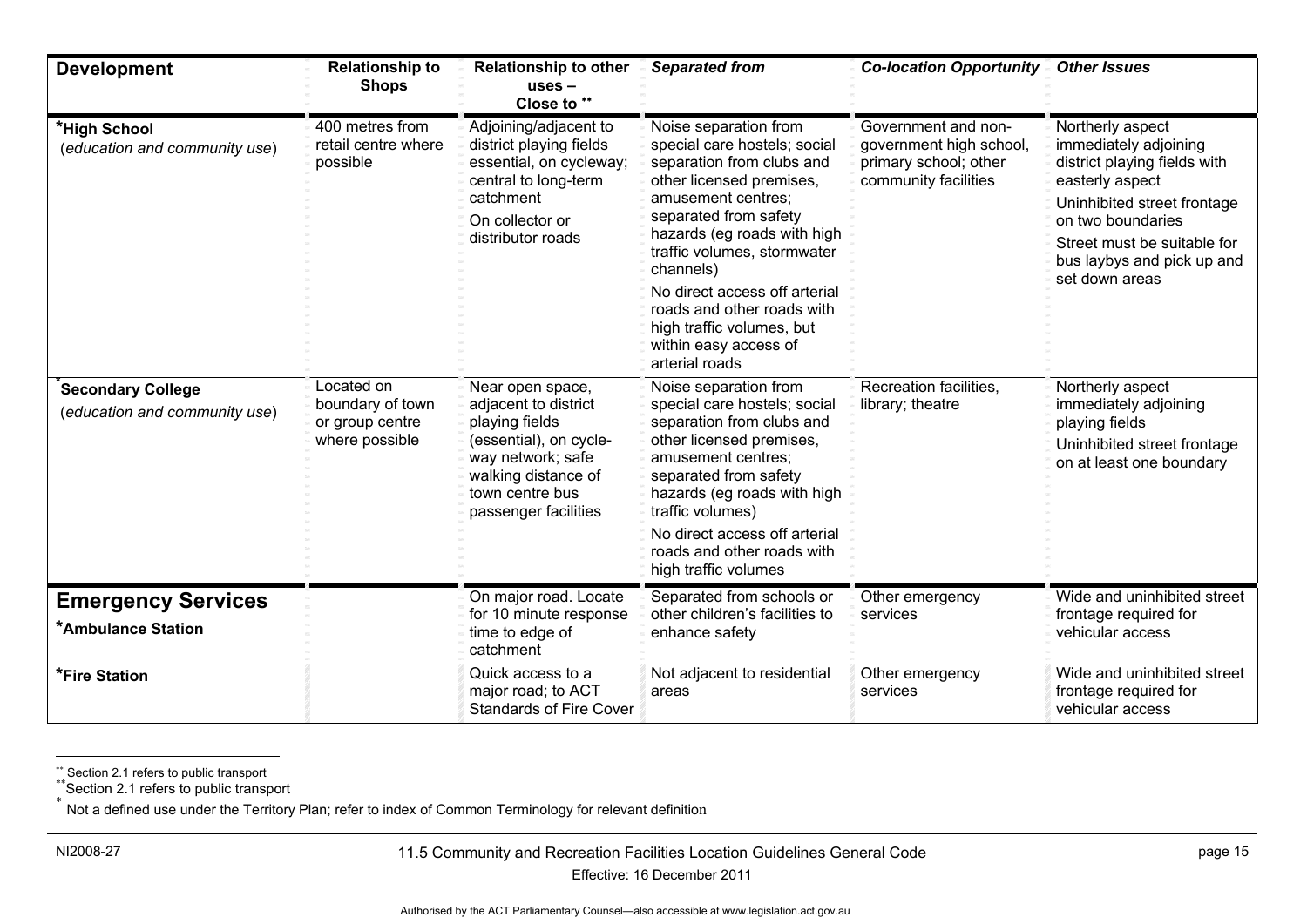| <b>Development</b>                                                      | <b>Relationship to</b><br><b>Shops</b> | <b>Relationship to other</b><br>uses –<br>Close to ** | <b>Separated from</b>                                             | <b>Co-location Opportunity</b>                                     | <b>Other Issues</b>                                                                                                                                                          |  |
|-------------------------------------------------------------------------|----------------------------------------|-------------------------------------------------------|-------------------------------------------------------------------|--------------------------------------------------------------------|------------------------------------------------------------------------------------------------------------------------------------------------------------------------------|--|
| *Police Station                                                         |                                        | Remand centre; court<br>house; public parking<br>area |                                                                   | Other emergency<br>services                                        | Special parking and traffic<br>movement requirements<br>(secure parking and access<br>to site). Wide and<br>uninhibited street frontage<br>required for vehicular<br>access. |  |
|                                                                         |                                        |                                                       |                                                                   |                                                                    | Where connected with<br>courts, underground tunnel<br>preferable for secure<br>access                                                                                        |  |
| *Police Shopfront                                                       | In town centre                         |                                                       |                                                                   | <b>ACT Government</b><br>Shopfront                                 |                                                                                                                                                                              |  |
| <b>Health</b>                                                           | Near or within town                    | Near major car parking<br>areas                       |                                                                   | Other health and welfare<br>services                               | Provision for emergency<br>vehicle access                                                                                                                                    |  |
| <b>District Health Centre</b><br>(health services and aged day<br>care) | centre of group<br>centre              |                                                       |                                                                   |                                                                    |                                                                                                                                                                              |  |
| *Outreach Health Centre<br>(satellite centre)                           | At group centre or<br>local centre     | Near major car parking<br>areas                       |                                                                   | Other health and welfare<br>services; neighbourhood<br>centres     | Provision for emergency<br>vehicle access                                                                                                                                    |  |
| *Baby Health Clinic, Family Care<br><b>Centre</b>                       | Near local or group<br>retail centres  | Safe and easy access<br>from housing                  |                                                                   | Preschools, primary<br>schools, health centre,<br>community centre |                                                                                                                                                                              |  |
| Hospital                                                                |                                        | Close to arterial roads                               | Noise separation from<br>residential areas<br>Child care facility | Primary health services;                                           | Northerly aspect preferable                                                                                                                                                  |  |
|                                                                         |                                        | Preferably quiet location                             |                                                                   |                                                                    | Provision for emergency<br>vehicle access                                                                                                                                    |  |

Section 2.1 refers to public transport

<sup>\*\*</sup>Section 2.1 refers to public transport

<span id="page-19-0"></span><sup>\*</sup> Not a defined use under the Territory Plan; refer to index of Common Terminology for relevant definition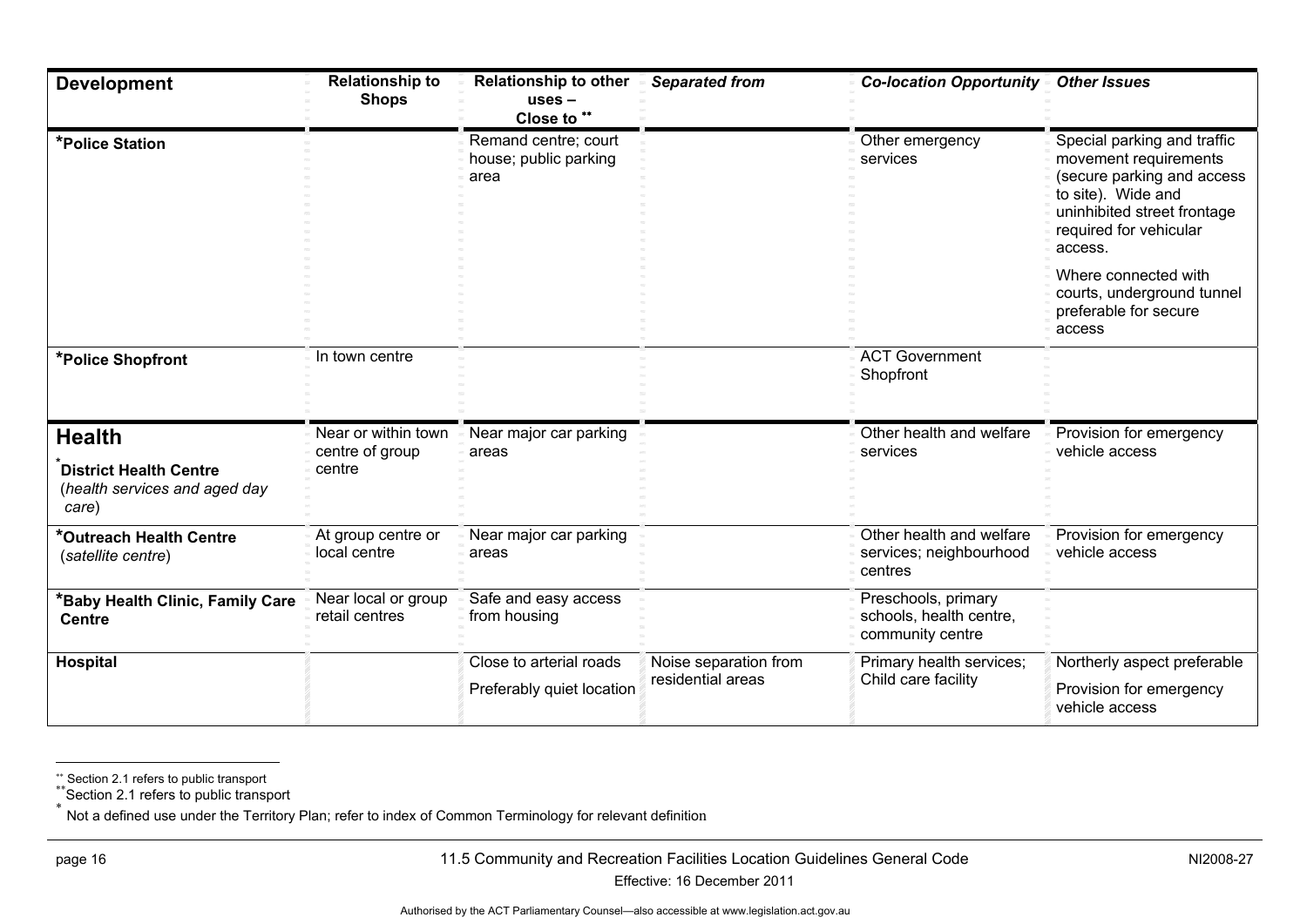| <b>Development</b>                                                                                                                                                                                                                | <b>Relationship to</b><br><b>Shops</b> | <b>Relationship to other</b><br>$uses -$<br>Close to **                  | <b>Separated from</b>                                                                                                                                                                                                        | <b>Co-location Opportunity</b>                                                  | <b>Other Issues</b>                                                                                                                                                                                                                                                 |
|-----------------------------------------------------------------------------------------------------------------------------------------------------------------------------------------------------------------------------------|----------------------------------------|--------------------------------------------------------------------------|------------------------------------------------------------------------------------------------------------------------------------------------------------------------------------------------------------------------------|---------------------------------------------------------------------------------|---------------------------------------------------------------------------------------------------------------------------------------------------------------------------------------------------------------------------------------------------------------------|
| *Hospice<br>(palliative nursing care for<br>terminally ill people)<br>Note: defined as a special care<br>hostel in the Territory Plan                                                                                             |                                        | Park; close to arterial<br>roads<br>Preferably quiet location            | Noise separation, or<br>adequately buffered from<br>major and/or continuous<br>sources of noise; not on<br>arterial roads or roads with<br>high traffic volumes, unless<br>safe crossing is provided to<br>access facilities | Hospital                                                                        | Provision for emergency<br>vehicle access                                                                                                                                                                                                                           |
| *Convalescent Facility<br>(recuperative nursing care)<br><b>Rehabilitation Centre</b><br>(rehabilitation for head injuries or<br>other reasons)<br>Note: both defined as a special<br>care establishment in the Territory<br>Plan | 200 metres                             | Park<br>Preferably quiet<br>location                                     | Noise separation, or<br>adequately buffered from<br>major and/or continuous<br>sources of noise; not on<br>arterial roads or roads with<br>high traffic volumes, unless<br>safe crossing is provided to<br>access facilities | Hospital; primary health<br>services; retirement<br>village, nursing home       | Northerly aspect preferable<br>Provision for emergency<br>vehicle access                                                                                                                                                                                            |
| Day Care Centre for Elderly<br>People<br>(day activity centre)                                                                                                                                                                    | Near retail centre                     | On major work routes<br>or easy vehicle access<br>near major work places |                                                                                                                                                                                                                              | Preschool or primary<br>school; community<br>centre/house; child care<br>centre | North or north-easterly<br>orientation<br>Provision for emergency<br>vehicle access and safe<br>drop-off area at site<br>Cul-de-sac sites acceptable<br>if street capacity to handle<br>traffic generated by the<br>centre; corner blocks if safe<br>access to site |
| *Day Care Centre – Mental<br><b>Health</b><br>(day activity centre for psychiatric<br>patients)                                                                                                                                   | Near retail centre                     | On major work routes<br>or easy vehicle access<br>near major work places |                                                                                                                                                                                                                              | Recreation facility;<br>community centre/house                                  |                                                                                                                                                                                                                                                                     |

\*\* Section 2.1 refers to public transport

\*\*Section 2.1 refers to public transport \*

Not a defined use under the Territory Plan; refer to index of Common Terminology for relevant definition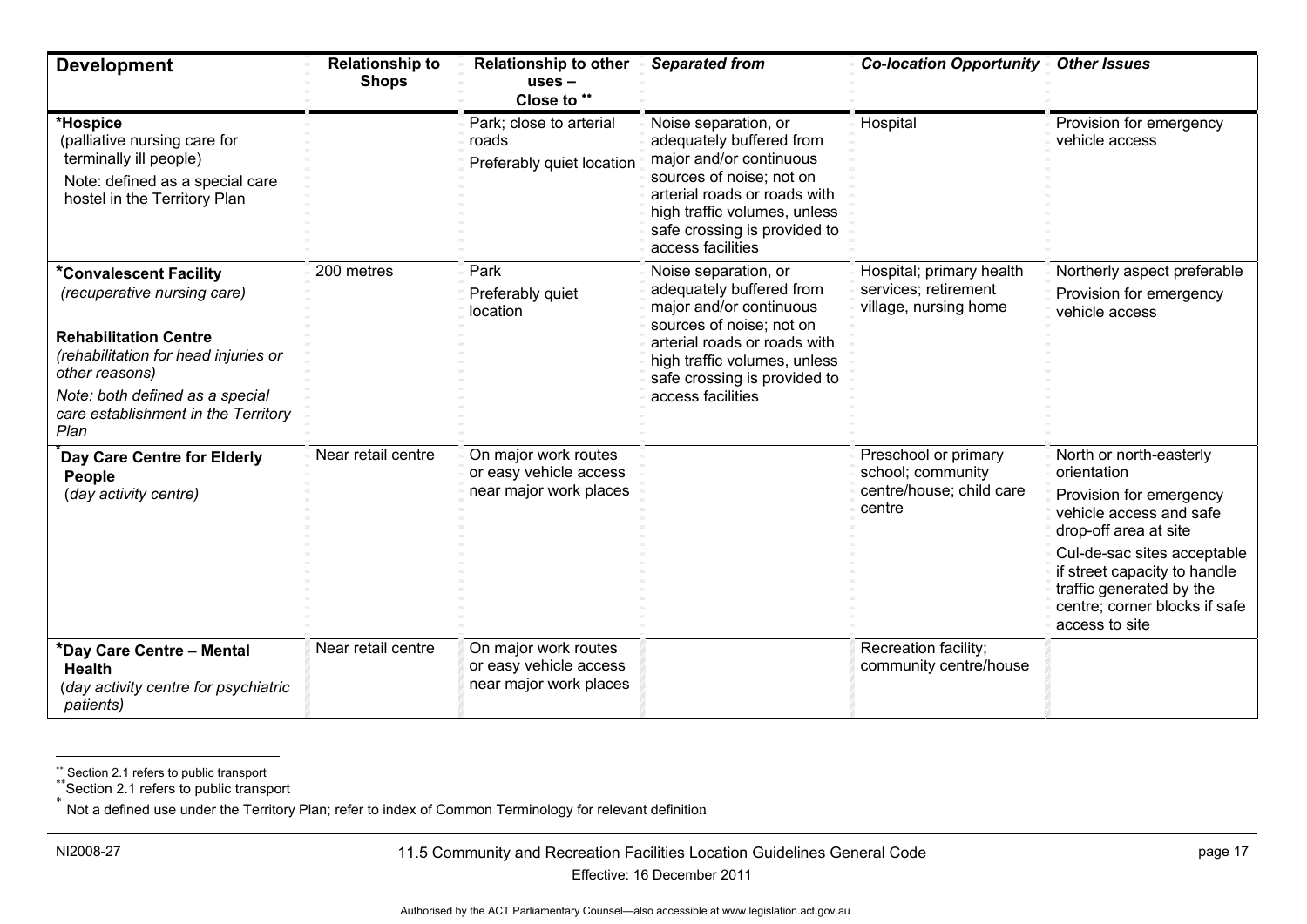| <b>Development</b>                                                                                                         | <b>Relationship to</b><br><b>Shops</b>         | <b>Relationship to other</b><br>$uses -$<br>Close to **                                                            | <b>Separated from</b>                                                                                                                     | Co-location Opportunity =                                                                                                                                                                   | <b>Other Issues</b>                                                                                                                                                                         |
|----------------------------------------------------------------------------------------------------------------------------|------------------------------------------------|--------------------------------------------------------------------------------------------------------------------|-------------------------------------------------------------------------------------------------------------------------------------------|---------------------------------------------------------------------------------------------------------------------------------------------------------------------------------------------|---------------------------------------------------------------------------------------------------------------------------------------------------------------------------------------------|
| *Medical Centre/Surgery/Dental<br><b>Surgery</b><br>(medical/dental consulting rooms)                                      | In or within 200<br>metres of retail<br>centre | Residential areas                                                                                                  |                                                                                                                                           | Health facility; retail<br>centre                                                                                                                                                           | Provision for emergency<br>vehicle access                                                                                                                                                   |
| *Secure mental health/<br>corrections facility<br>(constrained residential care)                                           |                                                |                                                                                                                    | Social separation from<br>other facilities serving<br>children or older persons                                                           | Remand centre; hospital                                                                                                                                                                     | Provision for emergency<br>vehicle access                                                                                                                                                   |
| *Half-way House, Hostel,<br><b>Nursing Home</b><br>(see Residential page 25)                                               |                                                |                                                                                                                    |                                                                                                                                           |                                                                                                                                                                                             |                                                                                                                                                                                             |
| <b>Indoor Sport &amp;</b><br><b>Recreation</b><br>Sports Hall; Indoor Basketball/<br><b>Netball Centre; Cricket Centre</b> |                                                | Near town or district<br>based recreation; near<br>major car parking areas<br>if parking demand not<br>met on site | Noise separation or<br>adequately nose buffered<br>from residential areas;<br>social separation of youth<br>facilities and liquor outlets | Community centre; gym;<br>indoor courts, secondary<br>college; child care centre                                                                                                            | Safe drop-off area at or<br>near site; bus bays<br>Close proximity to licensed<br>club may be appropriate if<br>other relations (eg with<br>schools and colleges) are<br>not compromised    |
| *Fitness Gymnasium; Squash<br><b>Centre</b>                                                                                |                                                |                                                                                                                    | Noise separation or<br>adequately noise buffered<br>from residential areas                                                                | <b>Recreation facilities</b>                                                                                                                                                                | Safe drop-off at or near<br>site; bus bays                                                                                                                                                  |
| *Indoor Recreation Centre<br>(pool, gym, indoor courts, etc)<br><b>Swimming Complex; Tennis</b><br><b>Centre</b>           | At town or group<br>retail centre              | Near major car parking<br>areas if parking<br>demand not met on site                                               | Social separation of youth<br>facilities and liquor outlets<br>Noise separation or<br>adequately noise buffered<br>from residential areas | Outdoor recreation<br>facilities; enclosed oval;<br>skating rink; school;<br>secondary college; gym;<br>indoor courts; community<br>arts and cultural facilities;<br>youth resources centre | Safe drop-of area at or near<br>site; bus bays<br>Close proximity to licensed<br>club may be appropriate if<br>other relationships (eg with<br>schools and colleges) are<br>not compromised |

Section 2.1 refers to public transport

<sup>\*\*</sup>Section 2.1 refers to public transport

<span id="page-21-0"></span><sup>\*</sup> Not a defined use under the Territory Plan; refer to index of Common Terminology for relevant definition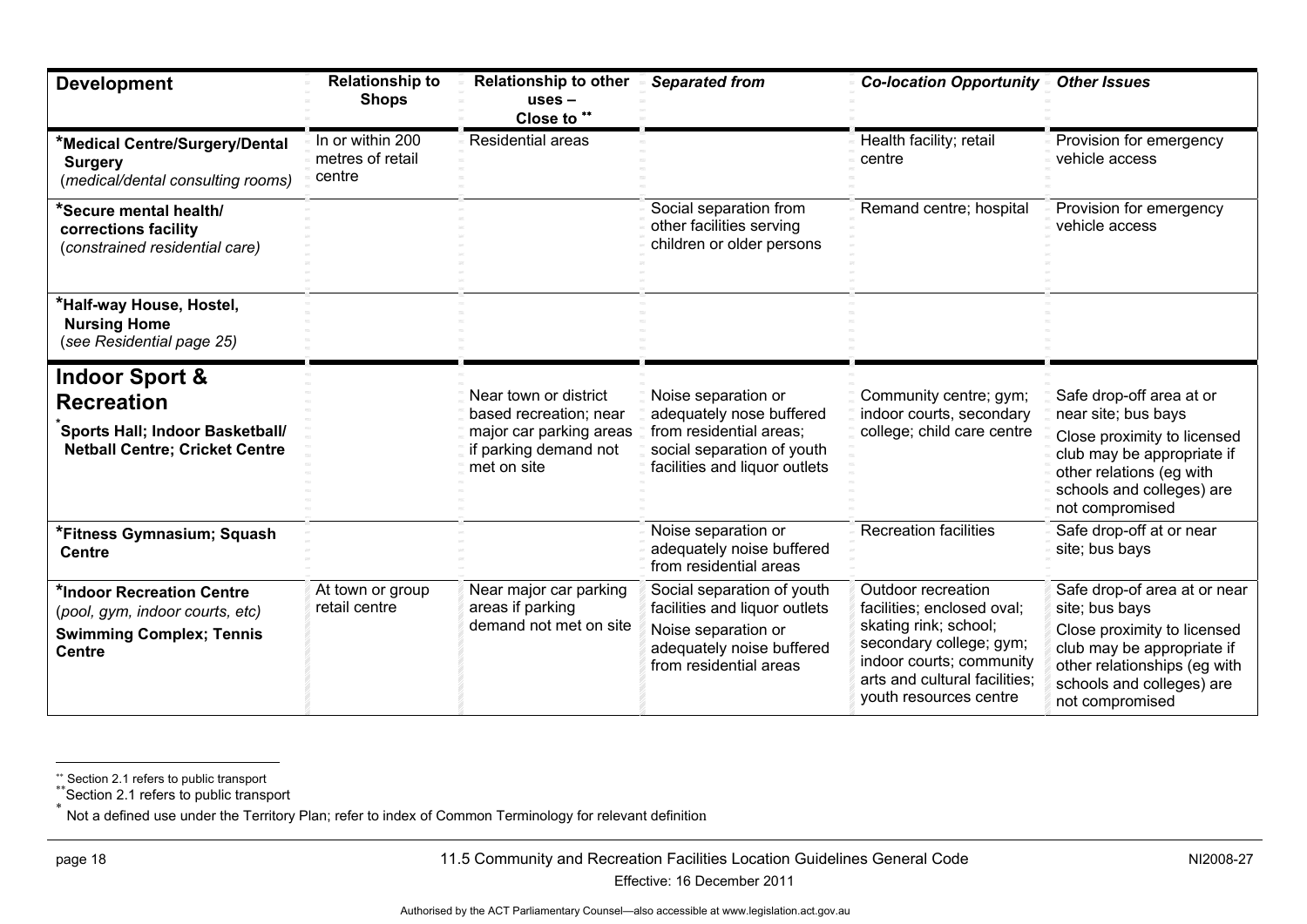| <b>Development</b>                                               | <b>Relationship to</b><br><b>Shops</b> | <b>Relationship to other</b><br>$uses -$<br>Close to **                                                                                       | <b>Separated from</b>                                                                            | <b>Co-location Opportunity</b>                                                                                                | <b>Other Issues</b>                                                          |
|------------------------------------------------------------------|----------------------------------------|-----------------------------------------------------------------------------------------------------------------------------------------------|--------------------------------------------------------------------------------------------------|-------------------------------------------------------------------------------------------------------------------------------|------------------------------------------------------------------------------|
| <b>Roller Skating or Ice Skating</b><br><b>Rink</b>              |                                        | With town based<br>recreation; near major<br>car parking areas if<br>parking demand not<br>met on site                                        | Not on residential street, or<br>within audible distance of<br>residential uses                  | Where possible with other<br>indoor or outdoor<br>recreation facilities; youth<br>centre; secondary<br>college; swimming pool | Safe drop-off area at or<br>near site                                        |
| *Amusement Centre <sup>5</sup><br>(pinball parlour)              | Near retail centre                     |                                                                                                                                               | Not within 500 metres of a<br>school or college, or visible<br>from school or college<br>grounds | <b>Recreation facilities</b>                                                                                                  |                                                                              |
| *Bowling Alley                                                   | Near town or group<br>retail centre    | Park                                                                                                                                          | Noise separation or<br>adequately noise buffered<br>from residential areas                       | Co-locate where possible<br>with other                                                                                        | Safe drop-off area at or<br>near site                                        |
| <b>Outdoor Recreation</b>                                        |                                        |                                                                                                                                               |                                                                                                  |                                                                                                                               |                                                                              |
| *Local/neighbourhood park<br>(including playground)              |                                        | Within 400 metres of<br>dwellings; on cycleway<br>route                                                                                       |                                                                                                  | Local playing field;<br>primary school; pre-<br>school                                                                        | Refer to Canberra<br>Landscape Guidelines for<br>detailed on-site guidelines |
| *District Park<br>(eg Kambah, Latham)                            |                                        | Water features; major<br>pedestrian pathway; on<br>cycleway route                                                                             |                                                                                                  | Primary school; high<br>school; playing fields;<br>secondary college; tennis<br>courts                                        | Refer to Canberra<br>Landscape Guidelines for<br>detailed on-site guidelines |
| <b>*Town Park</b><br>eg Glebe Park in Civic, Woden<br>Town Park) | Near town retail<br>centre             | Food outlets, water<br>features, employment<br>centres; major<br>cycleway network                                                             |                                                                                                  | Indoor recreation<br>facilities; outdoor<br>recreation facilities;<br>district playing fields                                 | Refer to Canberra<br>Landscape Guidelines for<br>detailed on-site guidelines |
| *District Playing Fields                                         |                                        | Locate near schools,<br>parks and convenient to<br>residential areas; near<br>major car parking areas<br>if parking demand not<br>met on site |                                                                                                  | District park; high school<br>essential                                                                                       | North of school buildings<br>where co-located                                |

<span id="page-22-0"></span> $^{\circ}$  Section 2.1 refers to public transport<br> $^3$  Location in relation to schools is significant and should be subject to assessment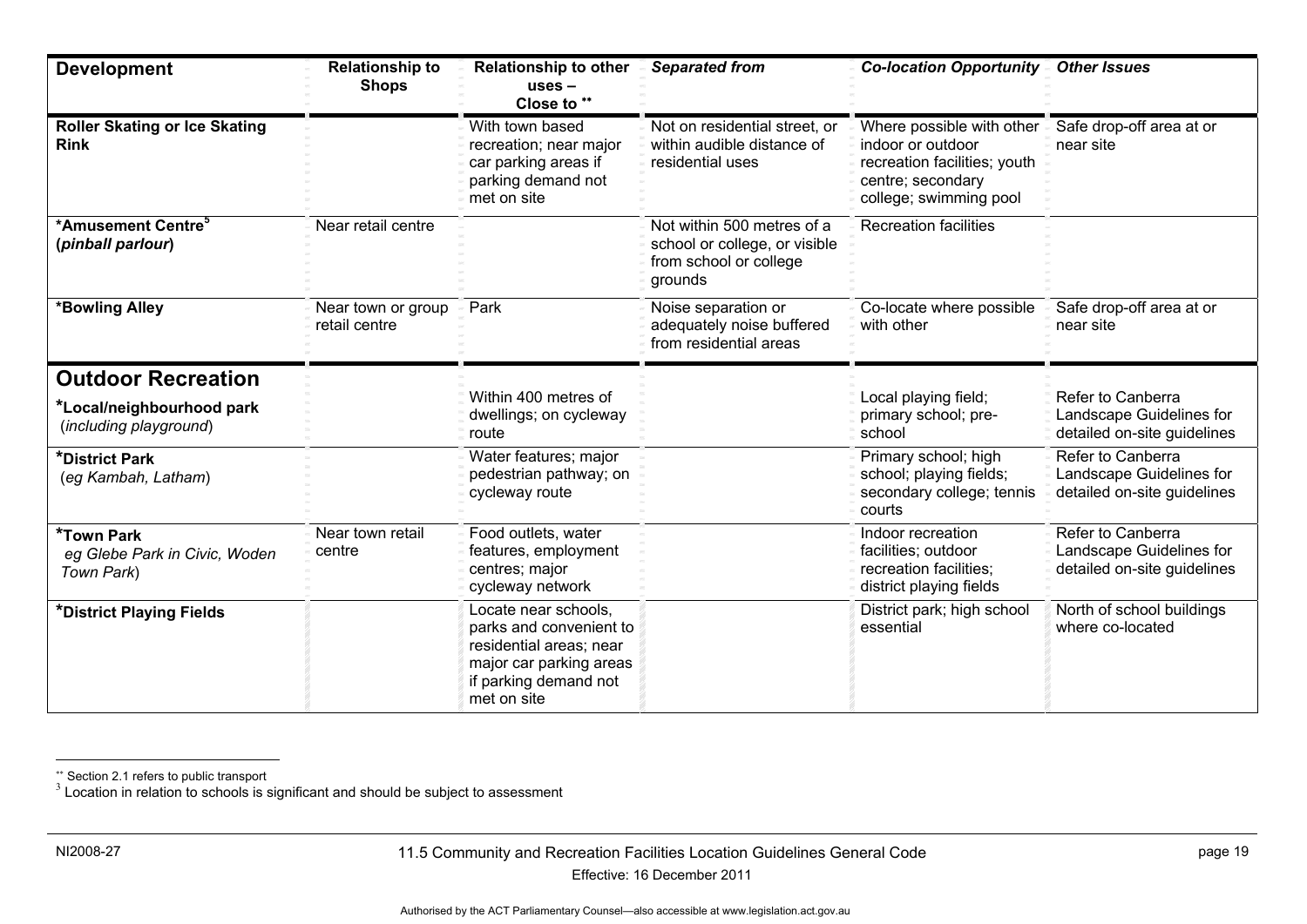| <b>Development</b>  | <b>Relationship to</b><br><b>Shops</b>    | <b>Relationship to other</b><br>$uses -$<br>Close to **                                             | <b>Separated from</b>                                                                                             | <b>Co-location Opportunity</b>                                                 | <b>Other Issues</b>                           |
|---------------------|-------------------------------------------|-----------------------------------------------------------------------------------------------------|-------------------------------------------------------------------------------------------------------------------|--------------------------------------------------------------------------------|-----------------------------------------------|
| *Neighbourhood Oval | Near local retail                         | Locate near schools,<br>parks and convenient to<br>residential areas                                |                                                                                                                   | Primary school                                                                 | North of school buildings<br>where co-located |
| *Enclosed Oval      | At or near town or<br>group retail centre | Near major car parking<br>areas if parking<br>demand not met on<br>site; district playing<br>fields | Noise separation from<br>residential areas; protect<br>residential areas from oval<br>lighting for night time use | District playing fields;<br>other recreation facilities<br>- indoor or outdoor |                                               |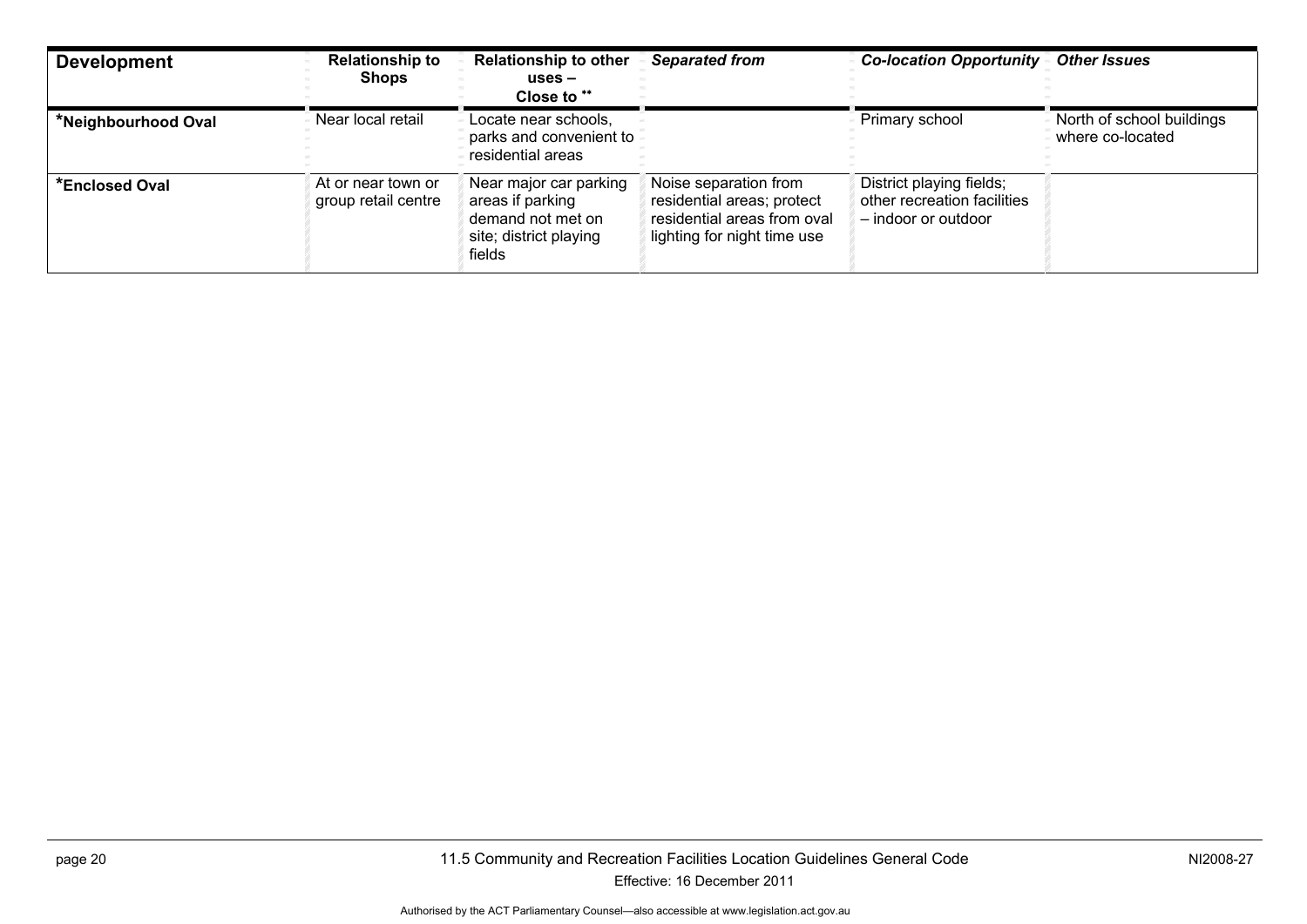| <b>Development</b>                                                                                 | <b>Relationship to</b><br><b>Shops</b> | <b>Relationship to other</b><br>$uses -$<br>Close to **              | <b>Separated from</b>                                                      | <b>Co-location Opportunity</b>                                                                                     | <b>Other Issues</b>                                                              |
|----------------------------------------------------------------------------------------------------|----------------------------------------|----------------------------------------------------------------------|----------------------------------------------------------------------------|--------------------------------------------------------------------------------------------------------------------|----------------------------------------------------------------------------------|
| <b>Skateboard Facility</b>                                                                         | Near town or group<br>retail centre    | On cycleway/<br>pedestrian network<br>(close to road for             | Noise separation or<br>adequately noise buffered<br>from residential areas | Park; recreation facilities<br>(including BMX track,<br>swimming pool); schools;                                   | Orientation and special<br>landscaping treatment<br>needed                       |
|                                                                                                    |                                        | informal surveillance)<br>Near public parks                          |                                                                            | secondary college; district<br>youth centre; youth<br>resources centre                                             | Locate in active area for<br>informal surveillance and<br>for safety of users    |
|                                                                                                    |                                        |                                                                      |                                                                            |                                                                                                                    | Design surrounds/access to<br>reduce tendency to ride<br>boards to/from facility |
| *BMX Track<br>(bicycle track)                                                                      |                                        |                                                                      | Noise separation or<br>adequately noise buffered<br>from residential areas | Town or district park;<br>skateboard facility and<br>other youth recreation<br>facility;<br>District playing field |                                                                                  |
| *Tennis Centre<br>(tennis courts)                                                                  |                                        | Near car parking if<br>demand not met on site                        | Protect residential areas<br>from court lighting for night<br>time use     | Schools; other outdoor<br>courts                                                                                   | Wind protection and<br>North/South orientation<br>needed                         |
| *Synthetic Hockey Field, Netball<br><b>Complex</b>                                                 |                                        | Near major car parking<br>areas if parking<br>demand not met on site | Noise separation or<br>adequately noise buffered<br>from residential areas | District playing fields;<br>high school; secondary<br>college                                                      |                                                                                  |
| *Mini-bike, Go-kart, Drag Racing<br><b>Track, other Motor based Sports</b><br>(small motor racing) |                                        |                                                                      | Noise separation or<br>adequately noise buffered<br>from residential areas | Race track                                                                                                         | Avoid potential fire risk by<br>separation from long dry<br>grass areas          |
| *Motor Racing Circuit                                                                              |                                        |                                                                      | Noise separation or<br>adequately noise buffered<br>from residential areas | Go-kart, minibike track;<br>drag racing                                                                            | Extensive vehicular access<br>needed                                             |
| *Horse or Greyhound Race<br><b>Track; Trotting Track</b>                                           |                                        |                                                                      | Noise separation or<br>adequately noise buffered<br>from residential areas |                                                                                                                    | Extensive vehicular access<br>needed                                             |

\*\* Section 2.1 refers to public transport<br><sup>\*</sup> Not a defined use under the Territory Plan; refer to index of Common Terminology for relevant definition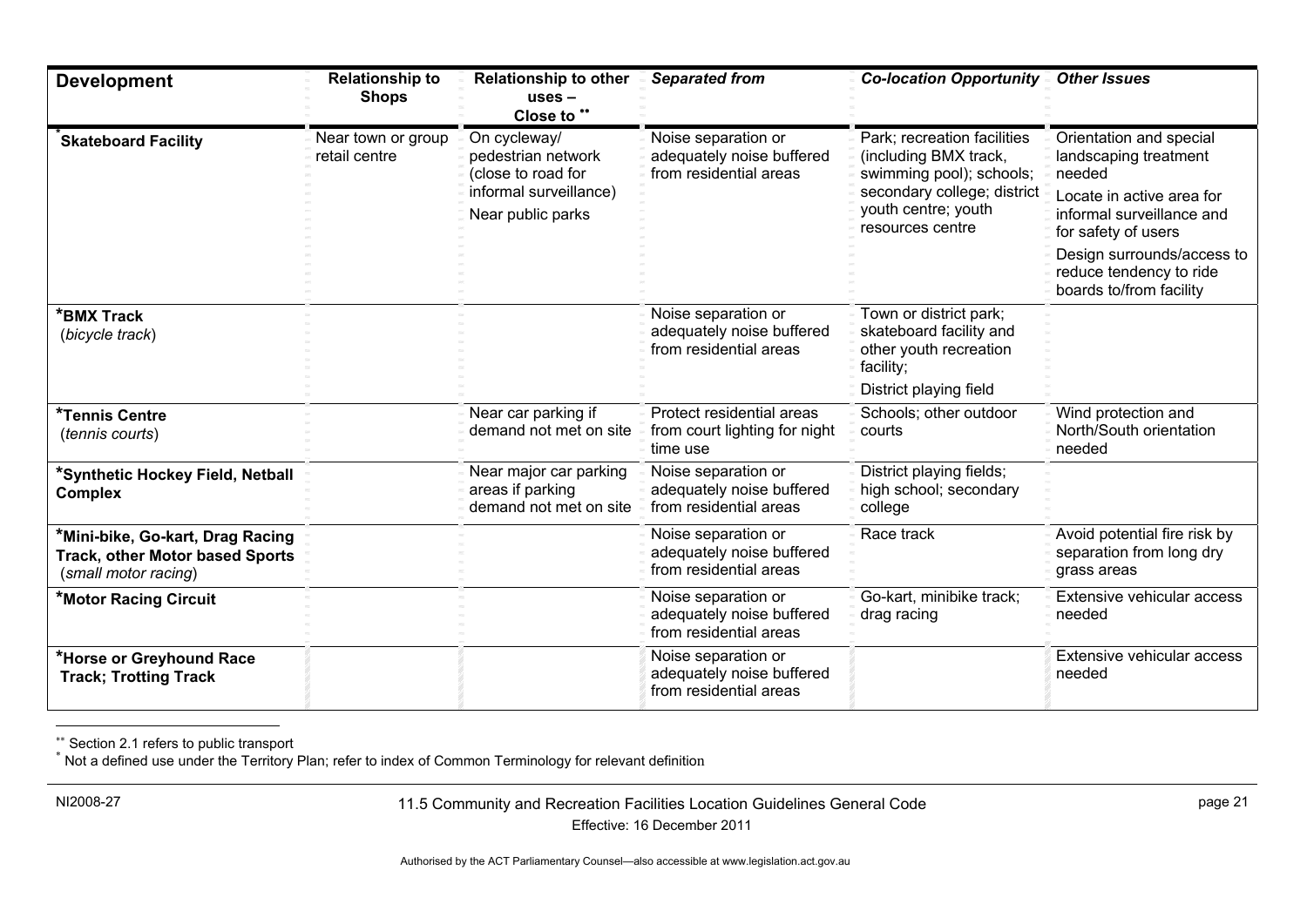| <b>Development</b>                   | <b>Relationship to</b><br><b>Shops</b> | <b>Relationship to other</b><br>$uses -$<br>Close to **                                                           | <b>Separated from</b>                                                                   | <b>Co-location Opportunity -</b>                                  | <b>Other Issues</b>                                                |
|--------------------------------------|----------------------------------------|-------------------------------------------------------------------------------------------------------------------|-----------------------------------------------------------------------------------------|-------------------------------------------------------------------|--------------------------------------------------------------------|
| <b>Golf Driving Range</b>            |                                        | Golf course                                                                                                       | Away from major roads<br>unless high fencing<br>provided around the facility            | Golf course                                                       | Reasonably flat site with<br>buffer around it for safety           |
| <b>Equestrian Facility</b>           |                                        | Equestrian trails; pine<br>plantations; access to<br>cycle paths; residential<br>area; major competition<br>areas |                                                                                         | Showground; racecourse;<br>trotting tracks; agistment<br>paddocks | Extensive vehicular access<br>needed                               |
| <b>Equestrian Trail</b>              |                                        | Equestrian facilities;<br>agistment paddocks;<br>access to cycle paths                                            | Away from major roads                                                                   | Cycle paths                                                       | Safe road crossings and<br>adequate sign posting<br>required       |
|                                      |                                        |                                                                                                                   |                                                                                         |                                                                   | Ring routes favoured                                               |
| Gun/Rifle Range                      |                                        |                                                                                                                   | Essential that remote from<br>residential areas; separated<br>from natural locations of |                                                                   | Solar orientation and<br>special landscaping<br>requirements apply |
|                                      |                                        |                                                                                                                   | concentrations of wildlife                                                              |                                                                   | Boundary fencing and<br>warning signs for safety                   |
| *Archery Course                      |                                        |                                                                                                                   | Separated from areas likely<br>to be developed to enhance<br>safety                     |                                                                   | Solar orientation and<br>special landscaping<br>requirements apply |
|                                      |                                        |                                                                                                                   |                                                                                         |                                                                   | Boundary fencing and<br>warning signs for safety                   |
| *Croquet Green; Lawn Bowling<br>Club |                                        | Near town or district<br>based recreation                                                                         |                                                                                         |                                                                   |                                                                    |
| *Velodrome                           |                                        |                                                                                                                   | Noise separation from<br>residential areas; on<br>cycleway network                      | District playing fields;<br>other recreation facilities           |                                                                    |

<sup>\*\*</sup> Section 2.1 refers to public transport<br><sup>\*</sup> Not a defined use under the Territory Plan; refer to index of Common Terminology for relevant definition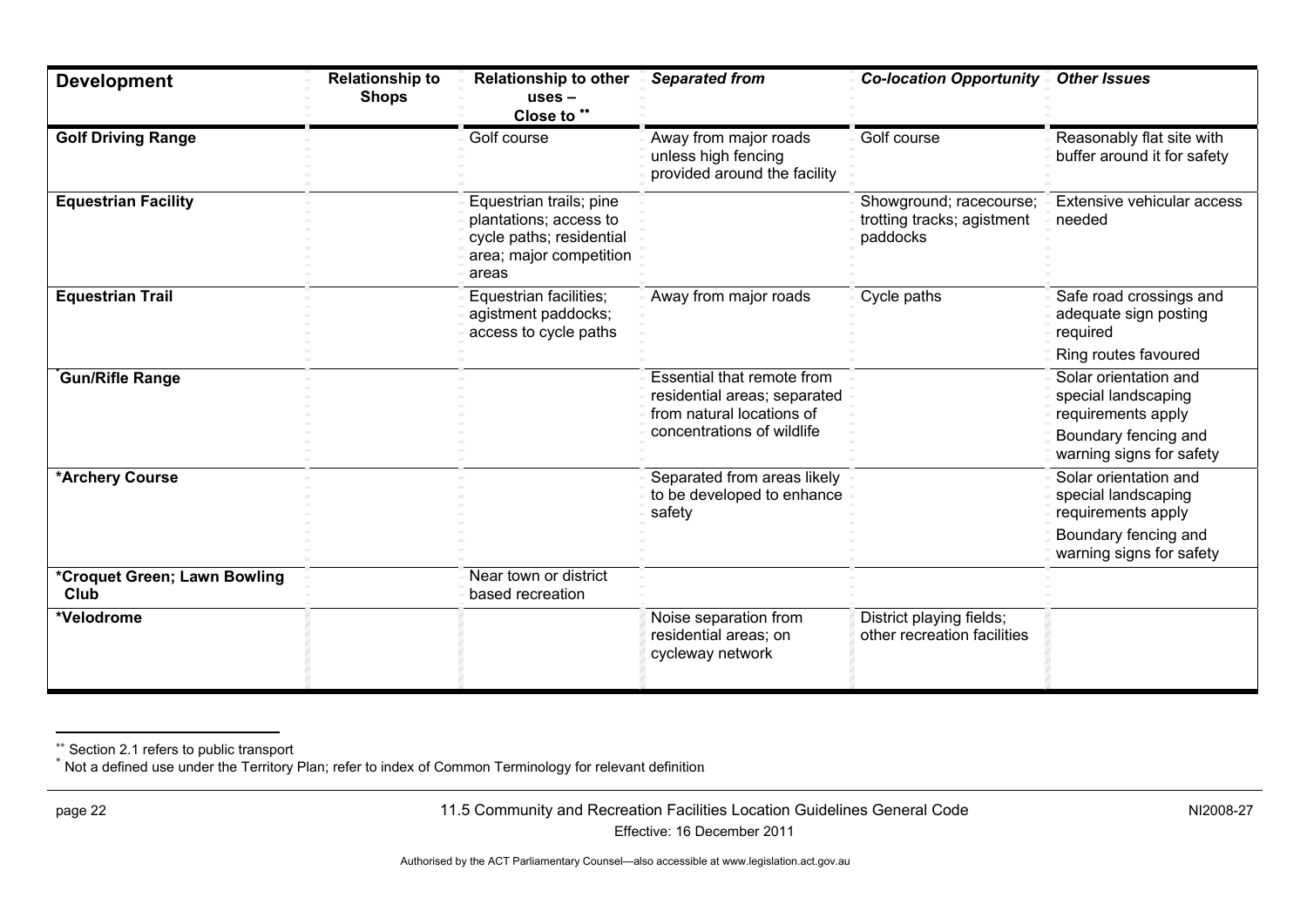| <b>Development</b>                                                                             | <b>Relationship to</b><br><b>Shops</b>                                                                                                                                                       | <b>Relationship to</b><br>other uses -<br>Close to **                                                   | <b>Separated from</b>                                                                                                  | <b>Co-location</b><br><b>Opportunity</b>                | <b>Other Issues</b>                                                                                                                                                                                                                     |
|------------------------------------------------------------------------------------------------|----------------------------------------------------------------------------------------------------------------------------------------------------------------------------------------------|---------------------------------------------------------------------------------------------------------|------------------------------------------------------------------------------------------------------------------------|---------------------------------------------------------|-----------------------------------------------------------------------------------------------------------------------------------------------------------------------------------------------------------------------------------------|
| <b>Place Of Worship</b><br>(Church, Mosque, Temple, Chapel,<br>Shrine, Synagogue)              | Proximity desirable                                                                                                                                                                          | Near major car parking<br>areas if parking<br>demand not met on<br>site; close to residential<br>areas  | Noise separation or<br>adequately noise buffered<br>from residential areas or<br>large traffic generation if<br>likely | Related non-government<br>school; government<br>school  | Safe drop-off area and bus<br>bay<br>Ground floor access<br>essential                                                                                                                                                                   |
| <b>Public Amenities</b><br>*Public Telephone                                                   | At shops                                                                                                                                                                                     | Near high demand<br>areas and/or high<br>density housing; close<br>to main road                         |                                                                                                                        |                                                         | Also located in areas of<br>high customer demand                                                                                                                                                                                        |
| *Retail Post Shop (Post Office)                                                                | At shops                                                                                                                                                                                     |                                                                                                         |                                                                                                                        |                                                         |                                                                                                                                                                                                                                         |
| *Post Box                                                                                      | At shops                                                                                                                                                                                     |                                                                                                         |                                                                                                                        |                                                         |                                                                                                                                                                                                                                         |
| *Public Toilets<br>(excluding those provided by<br>shopping centres, commercial<br>facilities) | Proximity desirable<br>(but not located<br>behind or in<br>isolated position;<br>entrances to be<br>visible from shop<br>frontage or other<br>opportunities for<br>informal<br>surveillance) | Taxi stand, car park,<br>town centre bus<br>passenger facilities,<br>park, street lights,<br>telephones | Social separation from<br>residential areas, taverns,<br>night clubs                                                   | Service trades area; sport<br>and recreation facilities | Good lighting; locate and<br>landscape for public safety<br>(ie provide opportunities for<br>informal surveillance)<br>To enhance user safety,<br>group other activities near<br>toilets (eg change facilities,<br>telephones, seating) |

\*\* Section 2.1 refers to public transport<br><sup>\*</sup> Not a defined use under the Territory Plan; refer to index of Common Terminology for relevant definition

<span id="page-26-1"></span><span id="page-26-0"></span>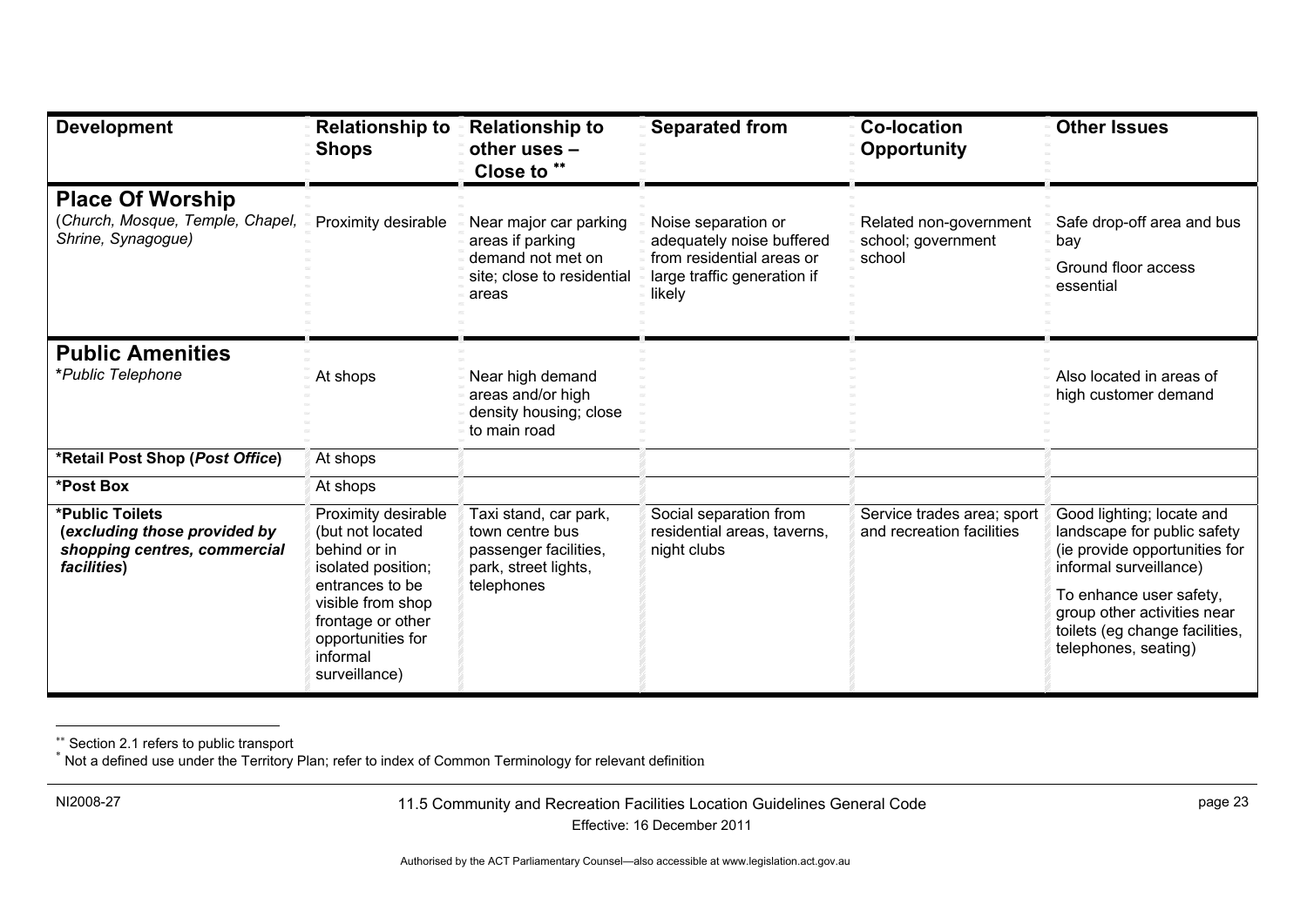| <b>Development</b>                                                         | <b>Relationship to</b><br><b>Shops</b>                                                                                                                  | <b>Relationship to</b><br>other uses -<br>Close to **                                                                                      | <b>Separated from</b>                          | <b>Co-location</b><br><b>Opportunity</b>                                                | <b>Other Issues</b>                                                                                                             |
|----------------------------------------------------------------------------|---------------------------------------------------------------------------------------------------------------------------------------------------------|--------------------------------------------------------------------------------------------------------------------------------------------|------------------------------------------------|-----------------------------------------------------------------------------------------|---------------------------------------------------------------------------------------------------------------------------------|
| <b>Public Transport</b><br>*Town Centre Bus Passenger<br><b>Facilities</b> | Near town based<br>retail and<br>employment<br>centres<br>To be visible from<br>shop frontage or<br>other opportunities<br>for informal<br>surveillance |                                                                                                                                            | Social separation from<br>taverns, night clubs | Park and ride facility, taxi<br>stand, telephones, toilets,<br>theatre, cinema          | Good lighting; locate and<br>landscape for public safety                                                                        |
| *'Park and Ride' Centre<br>(Commuter Parking for Bus<br>Travel)            |                                                                                                                                                         | On major commuter<br>routes and bus stops                                                                                                  |                                                | Town centre bus<br>passenger facilities and<br>facilities used outside<br>working hours | Existing car parks used                                                                                                         |
| *Bus Stops                                                                 |                                                                                                                                                         | Close to nearby<br>facilities or residences<br>and telephone to<br>increase passenger<br>safety; adjacent to<br>walkways where<br>possible |                                                |                                                                                         | Active locations away from<br>vacant land, car parks or<br>buildings set back from the<br>street to enhance<br>passenger safety |

<span id="page-27-0"></span><sup>\*\*</sup> Section 2.1 refers to public transport<br><sup>\*</sup> Not a defined use under the Territory Plan; refer to index of Common Terminology for relevant definition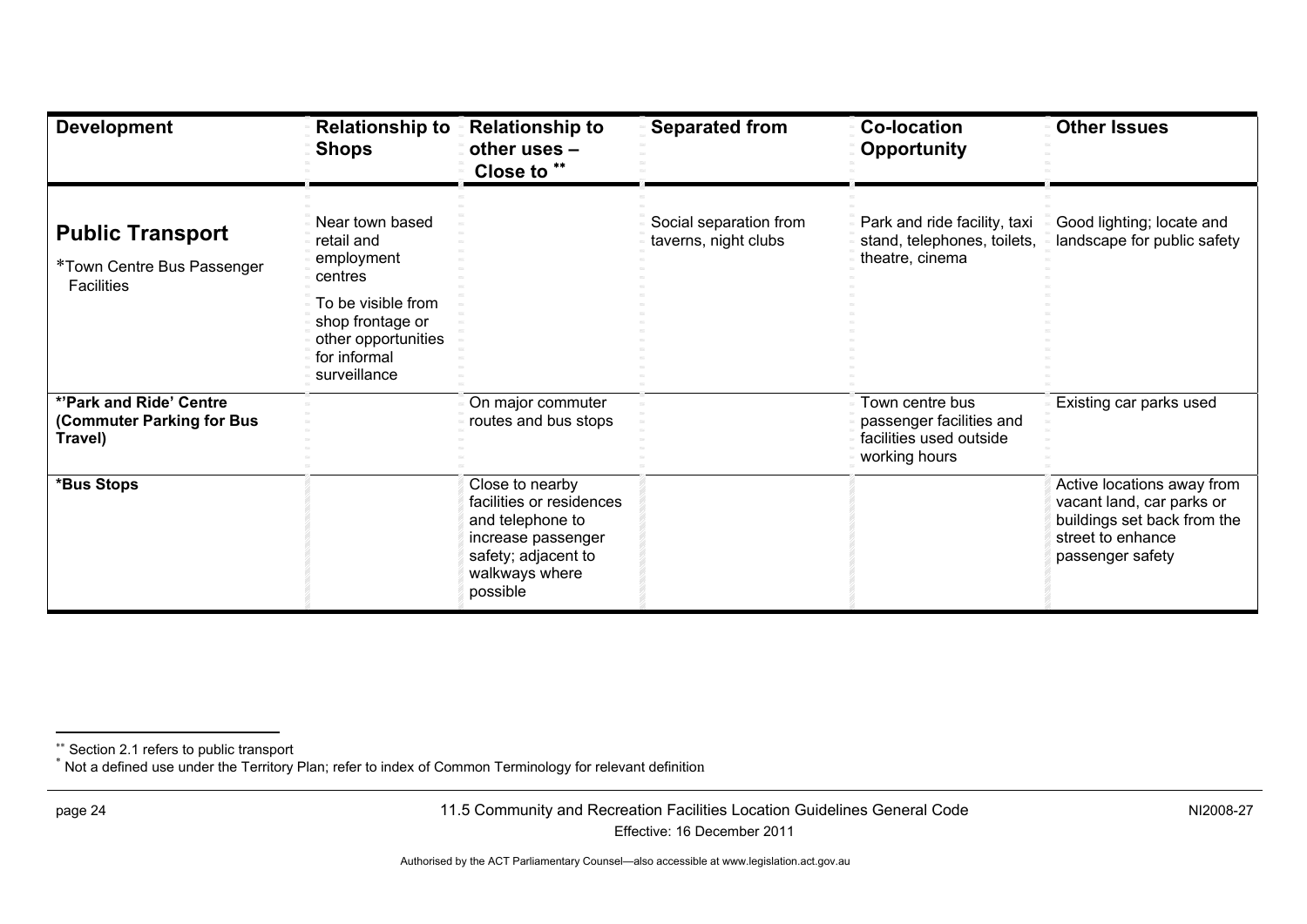| <b>Development</b>                                                                                             | <b>Relationship to</b><br><b>Shops</b>                                                                                 | <b>Relationship to</b><br>other uses -<br>Close to **                                                                            | <b>Separated from</b>                                                                                                                                | <b>Co-location</b><br><b>Opportunity</b>                                                                | <b>Other Issues</b>                                                                                                                                           |
|----------------------------------------------------------------------------------------------------------------|------------------------------------------------------------------------------------------------------------------------|----------------------------------------------------------------------------------------------------------------------------------|------------------------------------------------------------------------------------------------------------------------------------------------------|---------------------------------------------------------------------------------------------------------|---------------------------------------------------------------------------------------------------------------------------------------------------------------|
| <b>Residential</b><br><b>Special Dwelling</b><br>(Refuge, Halfway House,<br><b>Residential Treatment Unit)</b> | 400 metres where<br>maximum gradient<br>1:20; otherwise<br>closer (so that the<br>same effort is<br>required to travel | In residential area,<br>within walking distance<br>of open space and<br>relevant facilities (eg<br>School, pre-school,<br>shops) | Not on arterial roads or<br>roads with high traffic<br>volumes' social separation<br>from shopping centres,<br>hotels or similar commercial<br>uses. | Some special dwellings<br>may require proximity to<br>health facilities, but not to<br>shopping centres | On-site parking for refuges<br>should be concealed from<br>road and as close to<br>building as possible for<br>security purposes and to<br>increase anonymity |
|                                                                                                                | the distance)                                                                                                          | In some cases, a quiet<br>location may be<br>preferable to proximity                                                             | Avoid concentrations of<br>special dwellings in a<br>suburb                                                                                          |                                                                                                         | Gardens should have north<br>or north easterly aspect for<br>good sun penetration                                                                             |
|                                                                                                                |                                                                                                                        | to the above facilities                                                                                                          |                                                                                                                                                      |                                                                                                         | Avoid extensive exposed<br>boundary such as corner<br>blocks unless benefits<br>outweigh exposure                                                             |
|                                                                                                                |                                                                                                                        |                                                                                                                                  |                                                                                                                                                      | Site dependant on street<br>parking capacity to<br>accommodate peak<br>demand (eg staff meetings)       |                                                                                                                                                               |
|                                                                                                                |                                                                                                                        |                                                                                                                                  |                                                                                                                                                      | Scale and character to be<br>generally compatible with<br>surrounding residential<br>development        |                                                                                                                                                               |
|                                                                                                                |                                                                                                                        |                                                                                                                                  |                                                                                                                                                      |                                                                                                         | Refer to Residential Design<br>and Siting Codes, Single<br>Dwellings, Appendix III.,<br><b>Territory Plan</b>                                                 |

\*\* Section 2.1 refers to public transport

<span id="page-28-0"></span>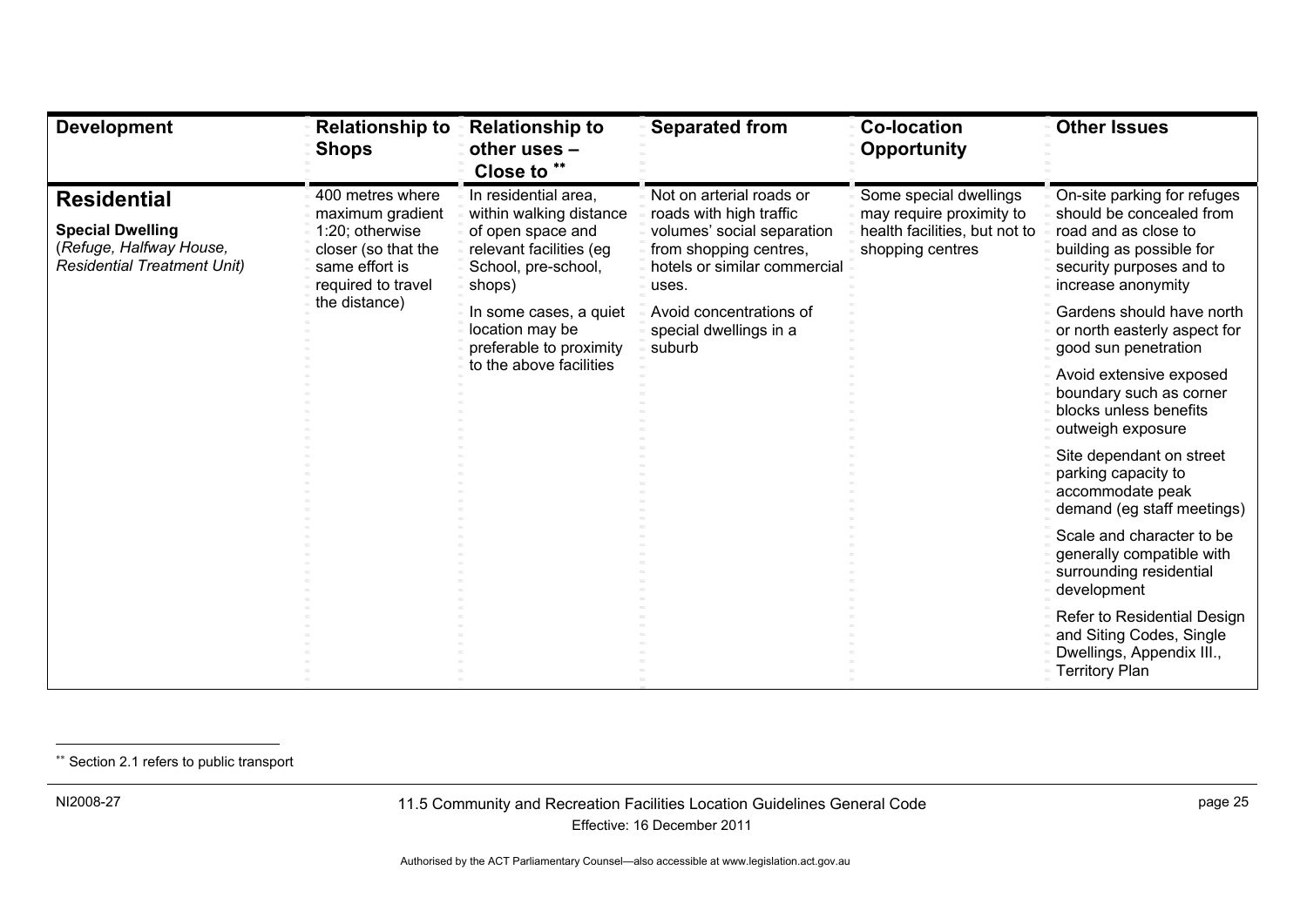| <b>Development</b>                              | <b>Relationship to</b><br><b>Shops</b>                                                                                                  | <b>Relationship to</b><br>other uses -<br>Close to **                                                                                                                                      | <b>Separated from</b>                                                                                                                                                                                                       | <b>Co-location</b><br>Opportunity                                    | <b>Other Issues</b>                                                                                                                                                                                                          |
|-------------------------------------------------|-----------------------------------------------------------------------------------------------------------------------------------------|--------------------------------------------------------------------------------------------------------------------------------------------------------------------------------------------|-----------------------------------------------------------------------------------------------------------------------------------------------------------------------------------------------------------------------------|----------------------------------------------------------------------|------------------------------------------------------------------------------------------------------------------------------------------------------------------------------------------------------------------------------|
| <b>Residential Care</b><br><b>Accommodation</b> | 400 metres where<br>maximum gradient<br>1:20; otherwise<br>closer (so that the<br>same effort is<br>required to travel<br>the distance) | Hostels and nursing<br>homes <sup>5</sup> should be<br>located in quiet areas<br>(such as residential<br>areas); residents of<br>these uses value quiet<br>locations over<br>accessibility | Noise separation or<br>adequately buffered from<br>major and/or continuous<br>sources of noise; not on<br>arterial roads or roads with<br>high traffic volumes, unless<br>safe crossing is provided to<br>access facilities | Aged persons' units for<br>aged persons' hostels or<br>nursing homes | Locate hostels and nursing<br>homes to maximise views<br>and overlook active<br>streetscape in residential<br>area. An assessment of<br>the extent of relevant facility<br>provision in the surrounding<br>area is required. |
|                                                 |                                                                                                                                         | Preferably on<br>pedestrian path system<br>with good access to<br>health facilities, places<br>of worship, parks                                                                           |                                                                                                                                                                                                                             |                                                                      | Gardens and/or balconies<br>and living areas should<br>have north or north easterly<br>aspect for good sun<br>penetration                                                                                                    |
|                                                 |                                                                                                                                         |                                                                                                                                                                                            |                                                                                                                                                                                                                             |                                                                      | Site dependant on street<br>parking capacity to<br>accommodate peak<br>demand (eg staff meetings)                                                                                                                            |
|                                                 |                                                                                                                                         |                                                                                                                                                                                            |                                                                                                                                                                                                                             |                                                                      | Corner site only where safe<br>access can be achieved                                                                                                                                                                        |
|                                                 |                                                                                                                                         |                                                                                                                                                                                            |                                                                                                                                                                                                                             |                                                                      | Provision for emergency<br>vehicle access                                                                                                                                                                                    |
|                                                 |                                                                                                                                         |                                                                                                                                                                                            |                                                                                                                                                                                                                             |                                                                      | Refer to Residential Design<br>and Siting Code, Multi-<br>Dwelling Developments,<br>Appendix III.2, Territory<br>Plan                                                                                                        |

\*\* Section23.1 refers to public transport<br><sup>5</sup> Refer to Commonwealth guidelines in Hostel Design Guidelines, Department of Community Services & Health, 1990 (Section 401)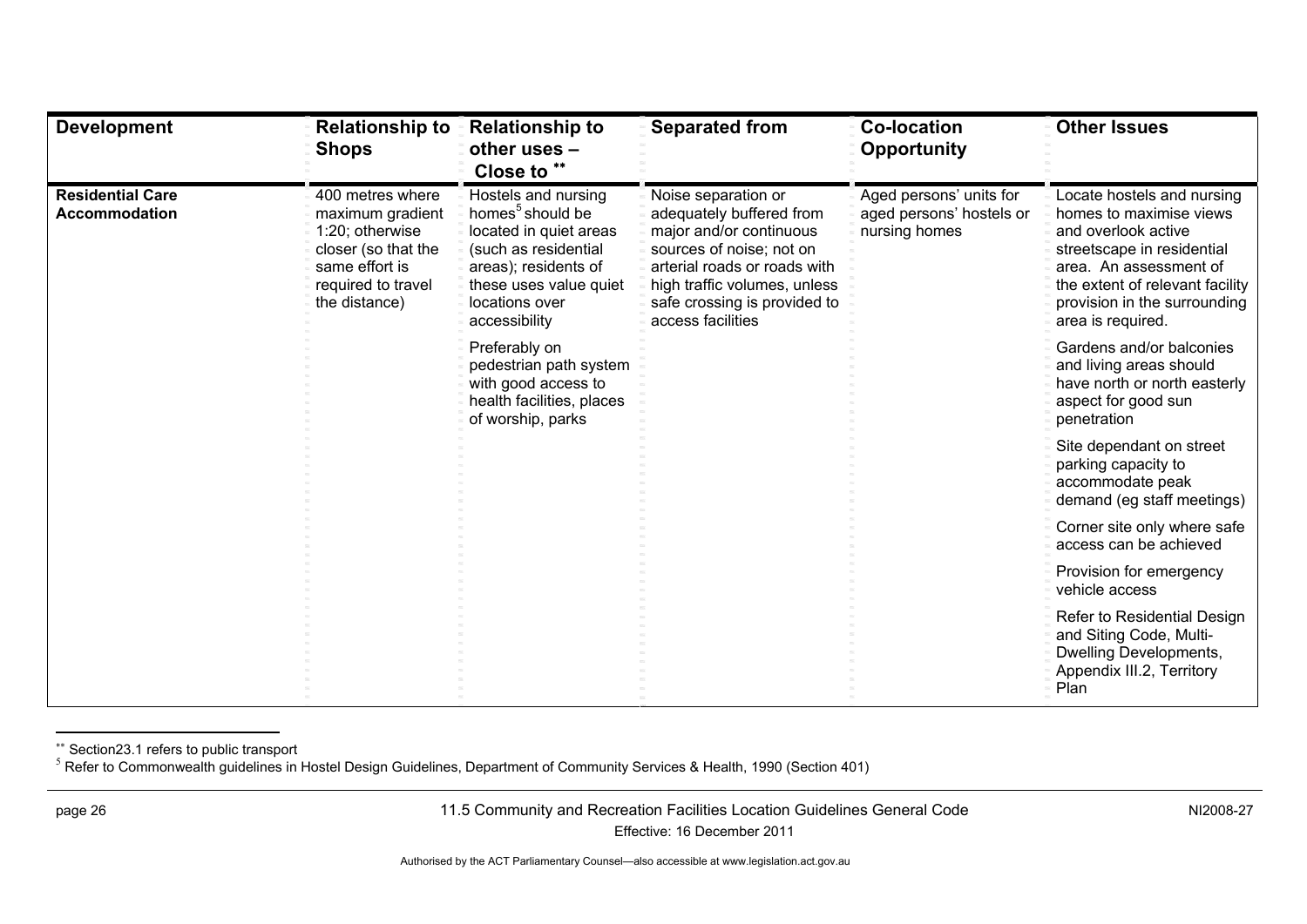| <b>Development</b>                                                                                                                    | <b>Relationship to</b><br><b>Shops</b>                                                                               | <b>Relationship to</b><br>other uses -<br>Close to **                                                                                                                                                                  | <b>Separated from</b>                                                                                                                                                  | <b>Co-location</b><br><b>Opportunity</b> | <b>Other Issues</b>                                                                                                                                                                                                                                     |  |                                                                                                       |
|---------------------------------------------------------------------------------------------------------------------------------------|----------------------------------------------------------------------------------------------------------------------|------------------------------------------------------------------------------------------------------------------------------------------------------------------------------------------------------------------------|------------------------------------------------------------------------------------------------------------------------------------------------------------------------|------------------------------------------|---------------------------------------------------------------------------------------------------------------------------------------------------------------------------------------------------------------------------------------------------------|--|-------------------------------------------------------------------------------------------------------|
| <b>Retirement Village</b><br>(Independent Aged Persons'<br><b>Units with Community Space</b><br>and either Hostel or Nursing<br>Home) | Complexes with<br>self-care units<br>should be within<br>400 metres of<br>shops along<br>maximum gradient<br>of 1:20 | Within or adjacent to<br>residential areas<br>Near medical centres,<br>on public transport<br>route to hospital, major<br>health facilities; town<br>centre etc. On<br>pedestrian path system,<br>with access to parks | Locate to avoid crossing<br>roads with high traffic<br>volumes to access shops<br>and public transport<br>Noise separation from<br>schools, colleges, youth<br>centres | Park                                     | An assessment of the<br>extent of relevant facility<br>provision in the surrounding<br>area is required. Where<br>there is a shortfall in<br>relevant transport,<br>community, retail, health or<br>personal services, these<br>may be required on site |  |                                                                                                       |
|                                                                                                                                       |                                                                                                                      | and local centres                                                                                                                                                                                                      |                                                                                                                                                                        |                                          | Avoid public 'short cut'<br>routes through complex                                                                                                                                                                                                      |  |                                                                                                       |
|                                                                                                                                       |                                                                                                                      |                                                                                                                                                                                                                        |                                                                                                                                                                        |                                          |                                                                                                                                                                                                                                                         |  | Provide individual access to<br>private open space (eg<br>patios or verandahs) for<br>self-care units |
|                                                                                                                                       |                                                                                                                      |                                                                                                                                                                                                                        |                                                                                                                                                                        |                                          | Gardens and/or balconies<br>and living areas should<br>have north or north easterly<br>aspect for good sun<br>penetration                                                                                                                               |  |                                                                                                       |
|                                                                                                                                       |                                                                                                                      |                                                                                                                                                                                                                        |                                                                                                                                                                        |                                          | Provision for emergency<br>vehicle access, safe drop-<br>off area and access for<br>service vehicles to site                                                                                                                                            |  |                                                                                                       |
|                                                                                                                                       |                                                                                                                      |                                                                                                                                                                                                                        |                                                                                                                                                                        |                                          | Refer to Residential Design<br>and Siting Code, Multi-<br>Dwelling Developments,<br>Appendix III.2, Territory<br>Plan                                                                                                                                   |  |                                                                                                       |

\*\* Section 2.1 refers to public transport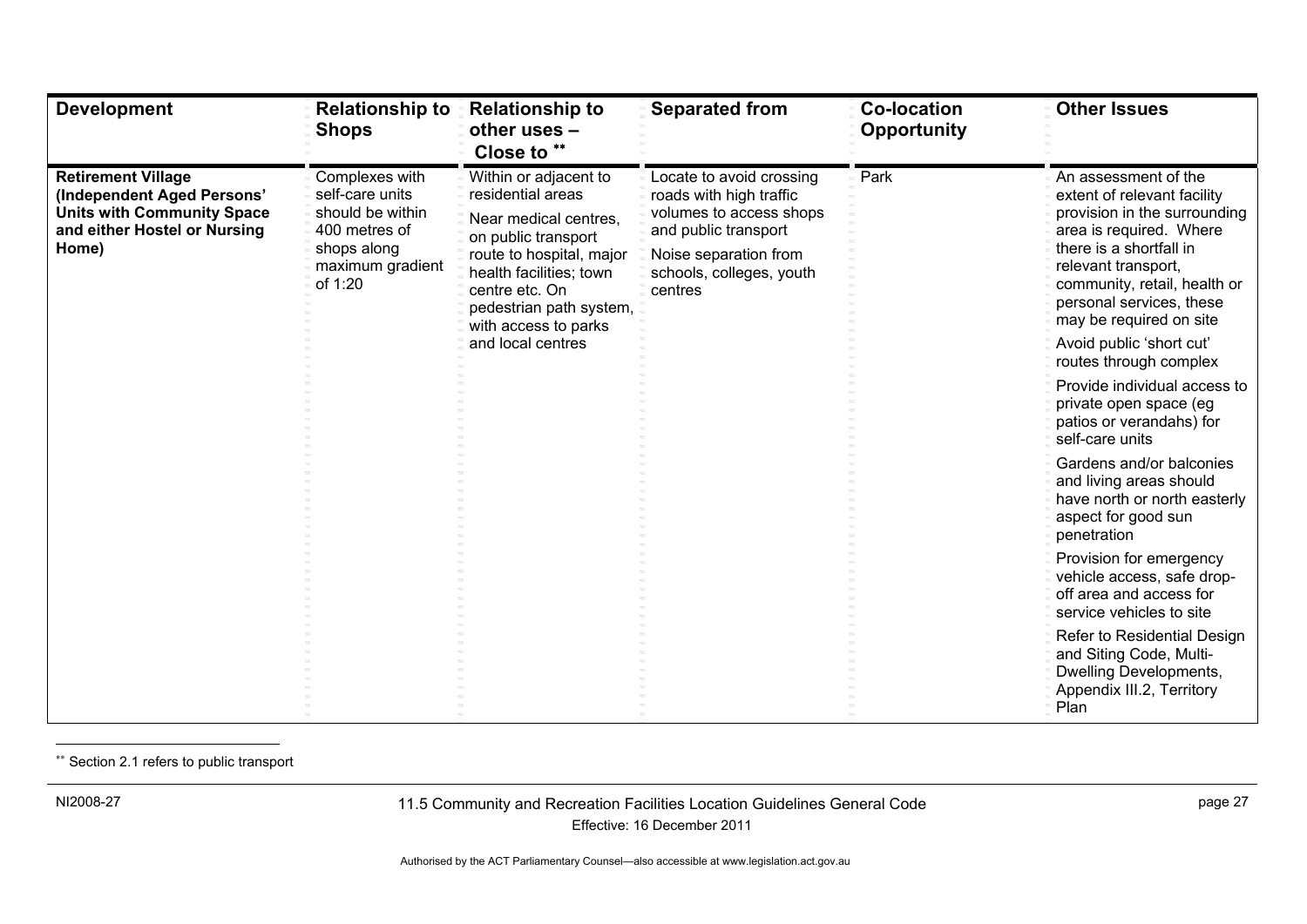| <b>Development</b>                                                                         | <b>Relationship to</b><br><b>Shops</b>                                                           | <b>Relationship to</b><br>other uses -<br>Close to **                                                           | <b>Separated from</b>                                                                                                                  | <b>Co-location</b><br><b>Opportunity</b> | <b>Other Issues</b>                                                                                                                                                                                                                                                      |
|--------------------------------------------------------------------------------------------|--------------------------------------------------------------------------------------------------|-----------------------------------------------------------------------------------------------------------------|----------------------------------------------------------------------------------------------------------------------------------------|------------------------------------------|--------------------------------------------------------------------------------------------------------------------------------------------------------------------------------------------------------------------------------------------------------------------------|
| <b>Aged Persons' Units</b><br>(attached or detached dwellings<br>under the Territory Plan) | 400 metres where<br>maximum gradient<br>1:20; otherwise<br>closer (so that the<br>same effort is | Recreation or<br>community facility;<br>other residential areas<br>to ensure an integrated<br>relationship with | Noise separation or<br>adequately buffered from<br>major and/or continuous<br>sources of noise; not on<br>arterial roads or roads with | Aged persons' hostel;<br>nursing home    | Gardens and/or balconies<br>and living areas should<br>have north or north easterly<br>aspect for good sun<br>penetration                                                                                                                                                |
|                                                                                            | the distance)                                                                                    | required to travel<br>community; existing<br>pedestrian crossing                                                | high traffic volumes, unless<br>safe crossing is provided to<br>access facilities                                                      |                                          | Refer to Residential Design<br>and Siting Codes, Multi-<br>Dwelling Developments,<br>Appendix III.2, Territory<br>Plan                                                                                                                                                   |
| <b>Boarding House, Mobile Home</b><br>Park, Long-stay Caravan Park                         | 400 metres to<br>shops, near<br>restaurants and                                                  | 100 metres from<br>pedestrian links to<br>shops; 400 metres from                                                |                                                                                                                                        |                                          | Communal open space to<br>be provided for all<br>occupants                                                                                                                                                                                                               |
|                                                                                            | cafes where<br>possible                                                                          | parks. Location<br>desirable next to<br>residential areas                                                       |                                                                                                                                        |                                          | For long-stay caravan or<br>mobile home parks an<br>assessment is required of<br>the extent of relevant facility<br>provision in the surrounding<br>area. Where there is a<br>shortfall in relevant<br>community or retail<br>services, these may be<br>required on site |

<sup>\*</sup> Not a defined use under the Territory Plan; refer to index of Common Terminology for relevant definitio<sup>n</sup>

<sup>\*\*</sup> Section 2.1 refers to public transport<br><sup>\*</sup> Not a defined use under the Territory Plan; refer to index of Common Terminology for relevant definition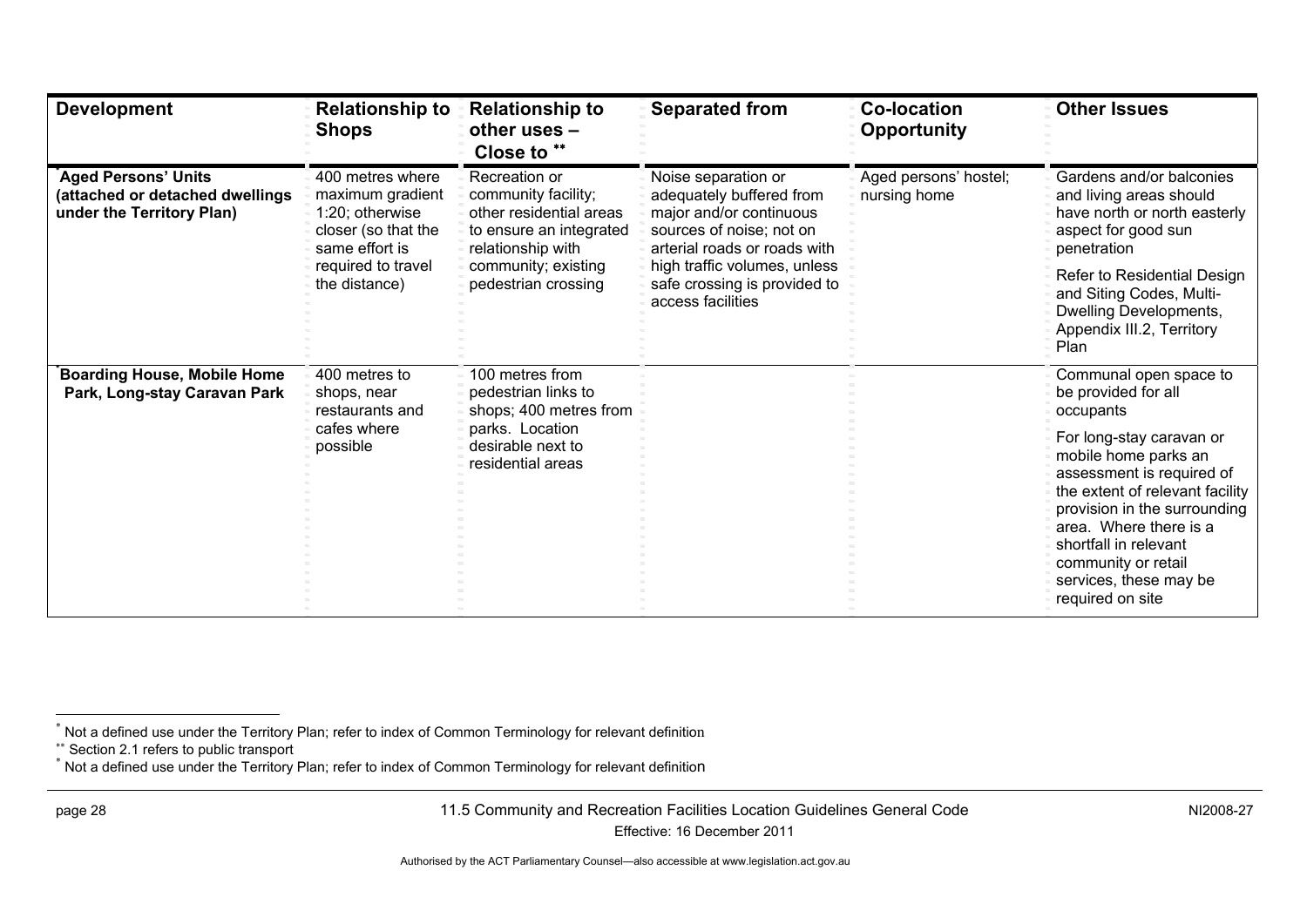| <b>Development</b>                                                            | <b>Relationship to</b><br><b>Shops</b>                         | <b>Relationship to</b><br>other uses $-$<br>Close to **                | <b>Separated from</b> | <b>Co-location</b><br><b>Opportunity</b> | <b>Other Issues</b> |
|-------------------------------------------------------------------------------|----------------------------------------------------------------|------------------------------------------------------------------------|-----------------------|------------------------------------------|---------------------|
| <b>Guest House</b><br>(Youth Hostel, chalet, Lodging<br>House, Tourist Lodge) | 400 metres to<br>shops, near<br>restaurants and<br>cafes where | Locate on or close to<br>arterial roads<br>Near interstate bus         |                       |                                          |                     |
|                                                                               | possible                                                       | depot                                                                  |                       |                                          |                     |
| *Short-stay Caravan Park                                                      |                                                                | Locate on or close to<br>arterial roads. Near<br>interstate bus depot. |                       |                                          |                     |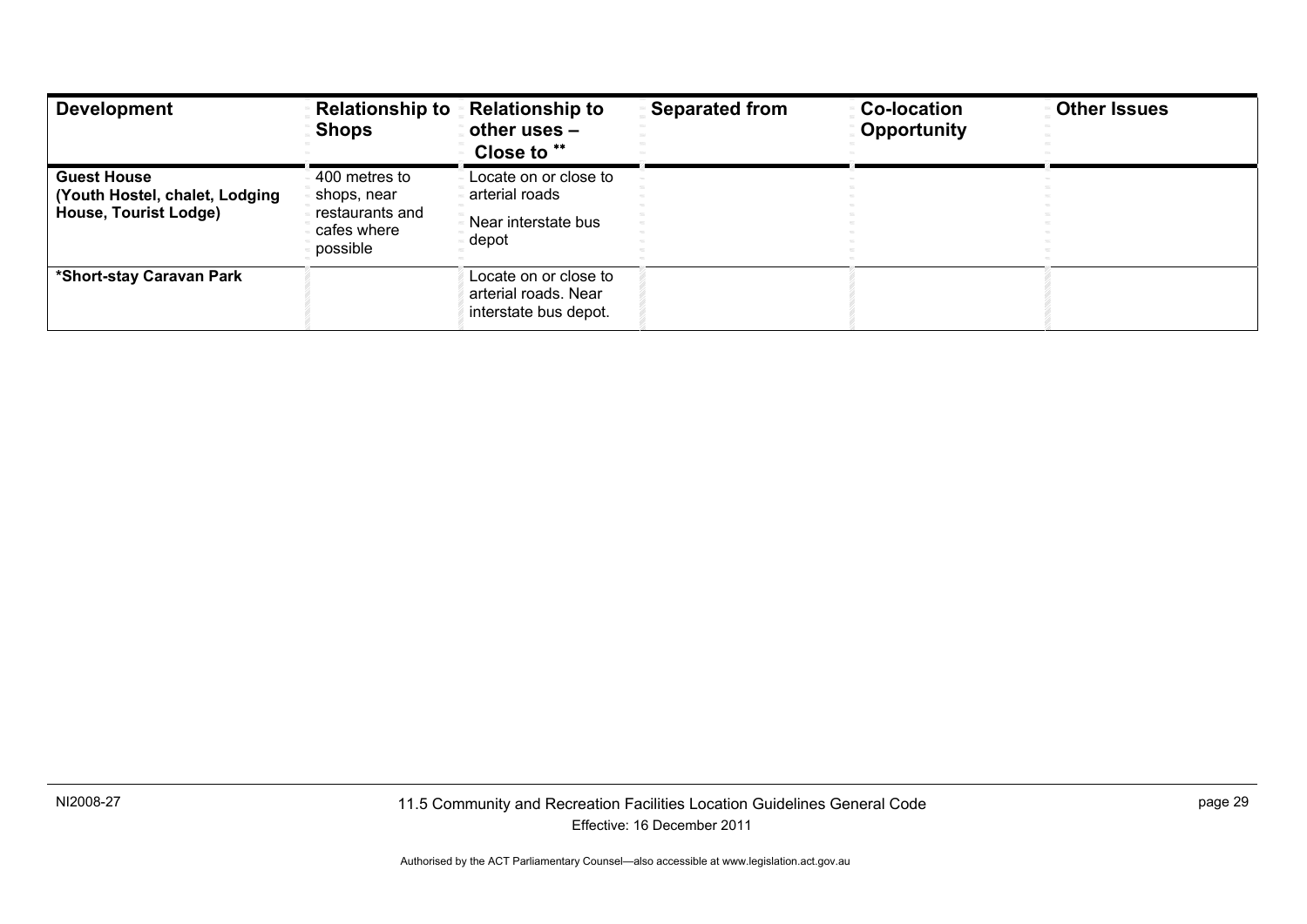# APPENDIX A

## <span id="page-33-0"></span>**Glossary of Terms**

Below are common terms used in this code to describe community facilities, recreation facilities and retail centres:

#### *Hierarchy of Retail Centres*

Retail centres are provided with the following hierarchy of size:

- City Centre the commercial and retail centre of Canberra. Also known as Canberra City and Civic
- Town Centre The commercial and retail centre of a town. Existing town centres are: Belconnen, Woden, Tuggeranong and Gungahlin
- Group Centre an intermediate retail and commercial centres serving a number of suburbs within a town. Examples of existing group centre include Cooleman Court in Weston Creek, Kippax, Jamison Centres in Belconnen and Erindale Centre in Tuggeranong.
- Local Centre a small retail centre serving a local catchment of one or two suburbs.

#### *Hierarchy of Community Facilities*

Hierarchical terms are also used for some community facilities:

- District Family a facility located generally at the town centre level of the hierarchy of centres, providing for a broad catchment of users.
- Outreach/ satellite facility a facility located within a town area, generally either at or near group centres or local centres.

#### *Common Terminology*

Other common terminology used in the code include:

- After hours after hours use or after hours public transport refers to hours outside normal working hours (8am to 6pm)
- Drop off area a drop off area is a safe parking bay designed to allow ease of vehicular access for users wishing to be dropped off on, or near the premises of the community facility. Commonly, a drop off area is a slip lane parallel to a thoroughfare allowing room for one of more vehicles to be temporarily stopped out of the general flow of traffic.
- $\bullet$  High traffic volumes generally volumes of over 4,000 vehicles each day.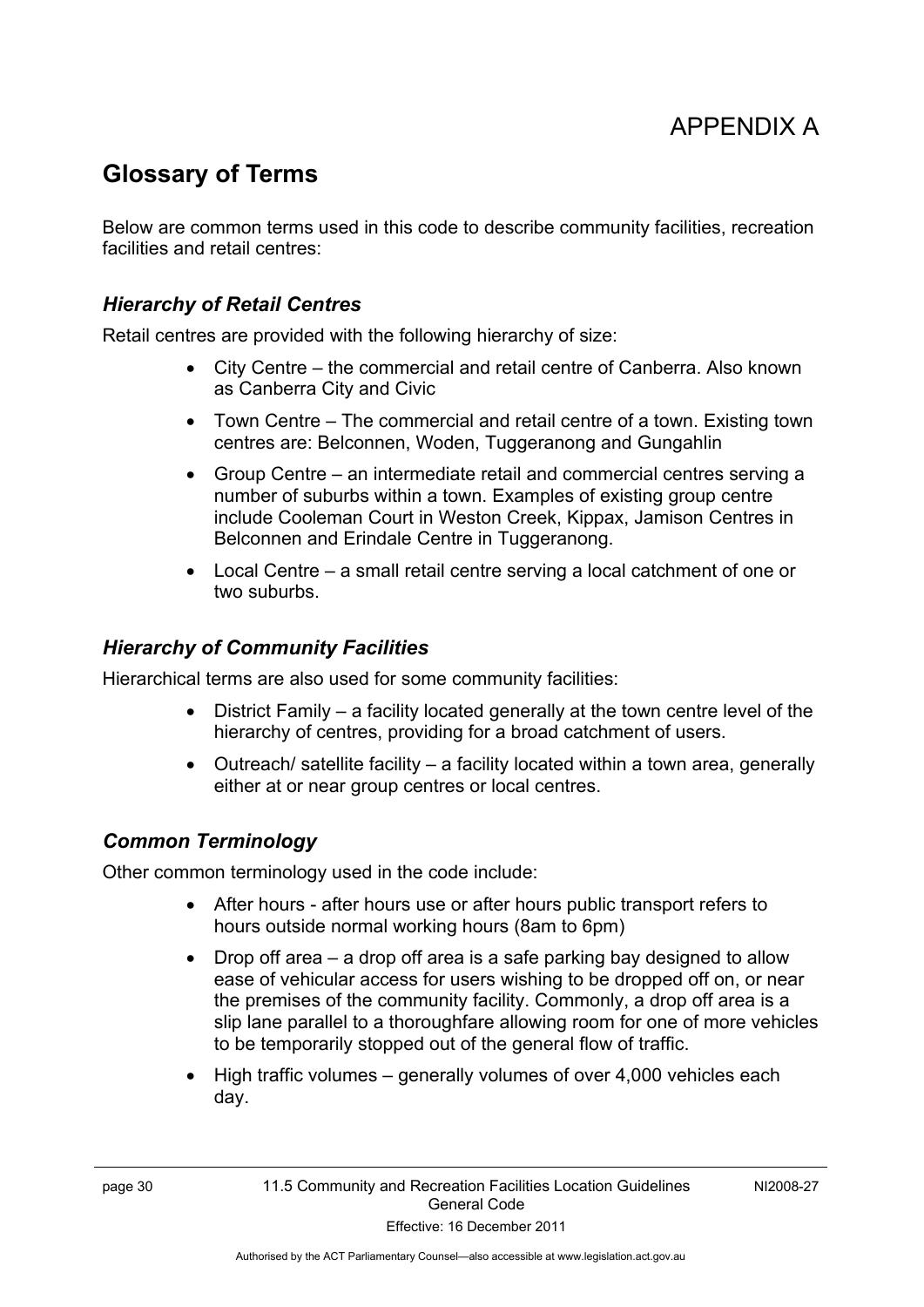## <span id="page-34-0"></span>**Index of common terms and development defined in the Territory Plan**

| <b>Common Term</b>                                              | <b>Development</b>                         |
|-----------------------------------------------------------------|--------------------------------------------|
| Adjunct child care                                              | Community activity centre or ancillary use |
| Adult education centre                                          | <b>Educational Establishment</b>           |
| Aeromodelling                                                   | Outdoor recreation facility                |
| Aged persons' hostel                                            | Special care hostel                        |
| Aged persons' units                                             | Attached house or detached house           |
| Alcohol treatment centre                                        | Special care establishment                 |
| Ambulance station                                               | <b>Emergency services facility</b>         |
| Amusement park                                                  | <b>Tourist Facility</b>                    |
| Amusement centre/ pinball<br>parlour/ arcade                    | Indoor entertainment facility              |
| Archery course                                                  | Outdoor recreation facility                |
| Arena                                                           | Outdoor recreation facility                |
| Art dealer                                                      | Shop                                       |
| Art gallery/ public art gallery                                 | <b>Cultural facility</b>                   |
| Attendance centre (youth)                                       | <b>Corrections facility</b>                |
| Auditorium (community)                                          | Community theatre                          |
| Auditorium (commercial)                                         | Place of assembly                          |
| Baby health clinic                                              | <b>Health facility</b>                     |
| Bail hostel/ transitional release<br>facility/ probation hostel | <b>Corrections facility</b>                |
| Bar                                                             | Drink establishment                        |
| Basketball centre (indoor)                                      | Indoor recreation facility                 |
| <b>BMX Track</b>                                                | Outdoor recreation facility                |
| Boarding house                                                  | Boarding house                             |
| Bowling alley                                                   | Indoor recreation facility                 |
| Bowling green/ lawn                                             | Outdoor recreational facility              |
| <b>Brothel</b>                                                  | <b>Personal Services</b>                   |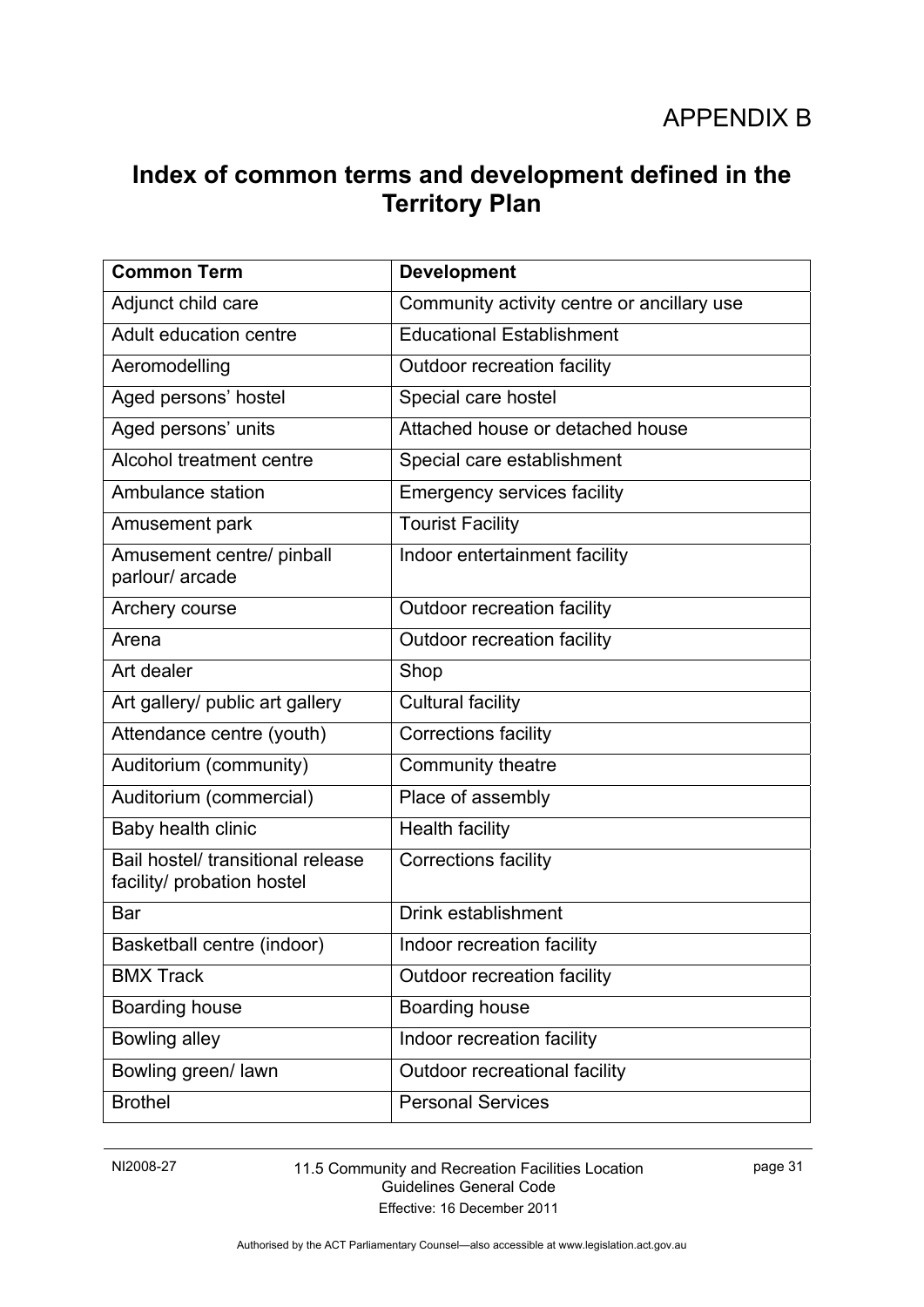| <b>Common Term</b>                                                                         | <b>Development</b>                 |  |
|--------------------------------------------------------------------------------------------|------------------------------------|--|
| Bus interchange/ town centre<br>bus passenger facilities                                   | Public transport facility          |  |
| Cabins                                                                                     | Caravan park/ camping ground       |  |
| Camp(church/ outward bound/<br>school/ YMCA/ youth/ scout<br>guide)                        | Group or organised camp            |  |
| Caravan park (short stay)                                                                  | Caravan Park/ camping ground       |  |
| Caravan park (long stay)                                                                   | Mobile home park                   |  |
| Casino                                                                                     | Indoor entertainment facility      |  |
| Chalet                                                                                     | <b>Guest house</b>                 |  |
| Chapel                                                                                     | Place of worship                   |  |
| Child health clinic/ baby health<br>clinic                                                 | <b>Health facility</b>             |  |
| Child minding                                                                              | Community activity centre          |  |
| Childrens shelter                                                                          | Special dwelling                   |  |
| Church residence                                                                           | Religious associated use           |  |
| Church hall                                                                                | Religious associated use           |  |
| Church                                                                                     | Place of worship                   |  |
| Cinema (community)                                                                         | Community theatre                  |  |
| Cinema (commercial)                                                                        | Indoor entertainment facility      |  |
| Civil defence                                                                              | <b>Emergency services facility</b> |  |
| Club (licensed/ football/<br><b>RSL/leagues club</b>                                       | Club                               |  |
| College, secondary college                                                                 | <b>Educational establishment</b>   |  |
| Community arts space                                                                       | Cultural facility                  |  |
| Community arts centre                                                                      | Cultural facility                  |  |
| Community centre                                                                           | Community activity centre          |  |
| Community services order depot                                                             | Corrections facility               |  |
| Community group space/ multi-<br>agency accommodation for non-<br>government organisations | Community activity centre          |  |
| Community house                                                                            | Community activity centre          |  |
| Community services/ community<br>space                                                     | Community activity centre          |  |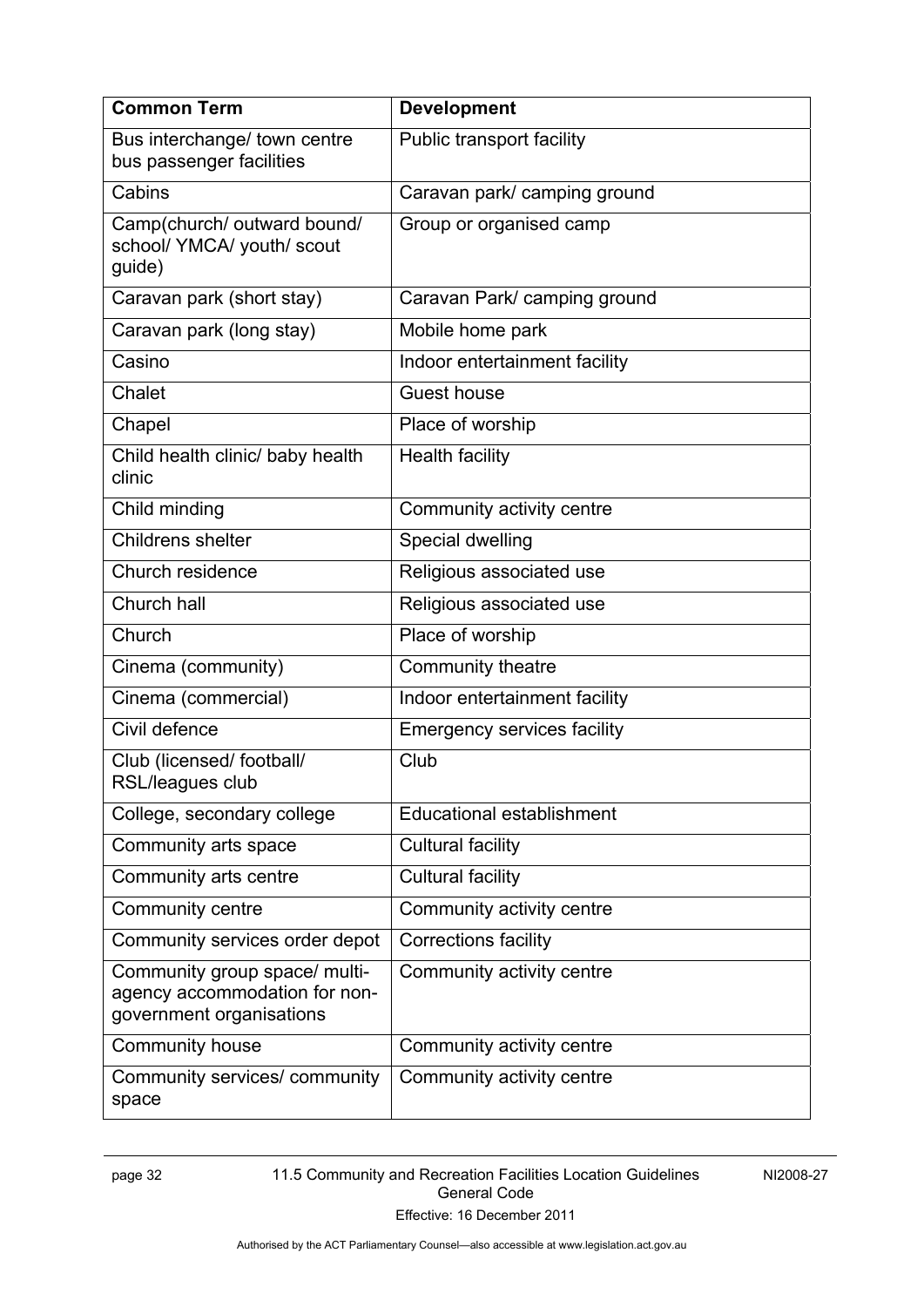| <b>Common Term</b>                                               | <b>Development</b>                 |
|------------------------------------------------------------------|------------------------------------|
| Community theatre                                                | <b>Cultural facility</b>           |
| Concert hall (commercial)                                        | Indoor entertainment facility      |
| Concert hall (community)                                         | Community theatre                  |
| Consulting rooms                                                 | <b>Health facility</b>             |
| Convalescent home/ facility                                      | Special care establishment         |
| Convent                                                          | Religious associated use           |
| <b>Convention Centre</b>                                         | Place of assembly                  |
| Courts                                                           | <b>Civic Administration</b>        |
| Craft dealer                                                     | Shop                               |
| Craft gallery                                                    | Cultural facility                  |
| Creche/ child care centre                                        | Child care centre                  |
| Cricket centre (indoor)                                          | Indoor recreation facility         |
| Croquet green/ lawn                                              | Outdoor recreation facility        |
| Culture and heritage centre                                      | <b>Cultural facility</b>           |
| Custodial complex/ prison                                        | <b>Corrections facility</b>        |
| Dance hall                                                       | Indoor entertainment facility      |
| Day activity/ day care centre<br>(elderly people/ mental health) | <b>Health facility</b>             |
| Dental clinic/ surgery                                           | <b>Health facility</b>             |
| Discotheque                                                      | Indoor entertainment facility      |
| District health centre                                           | <b>Health facility</b>             |
| District playing fields                                          | Playing field                      |
| Doctors surgery/ clinic                                          | <b>Health facility</b>             |
| Drag racing track                                                | Outdoor recreation facility        |
| Drug treatment centre                                            | Special care establishment         |
| Enclosed oval                                                    | Outdoor recreation facility        |
| Equestrian facility                                              | <b>Equestrian facility</b>         |
| <b>Exhibition hall</b>                                           | Place of assembly                  |
| Family care centre                                               | <b>Health facility</b>             |
| Family planning clinic                                           | <b>Health facility</b>             |
| Farmstead accommodation                                          | <b>Guest house</b>                 |
| Fire station                                                     | <b>Emergency services facility</b> |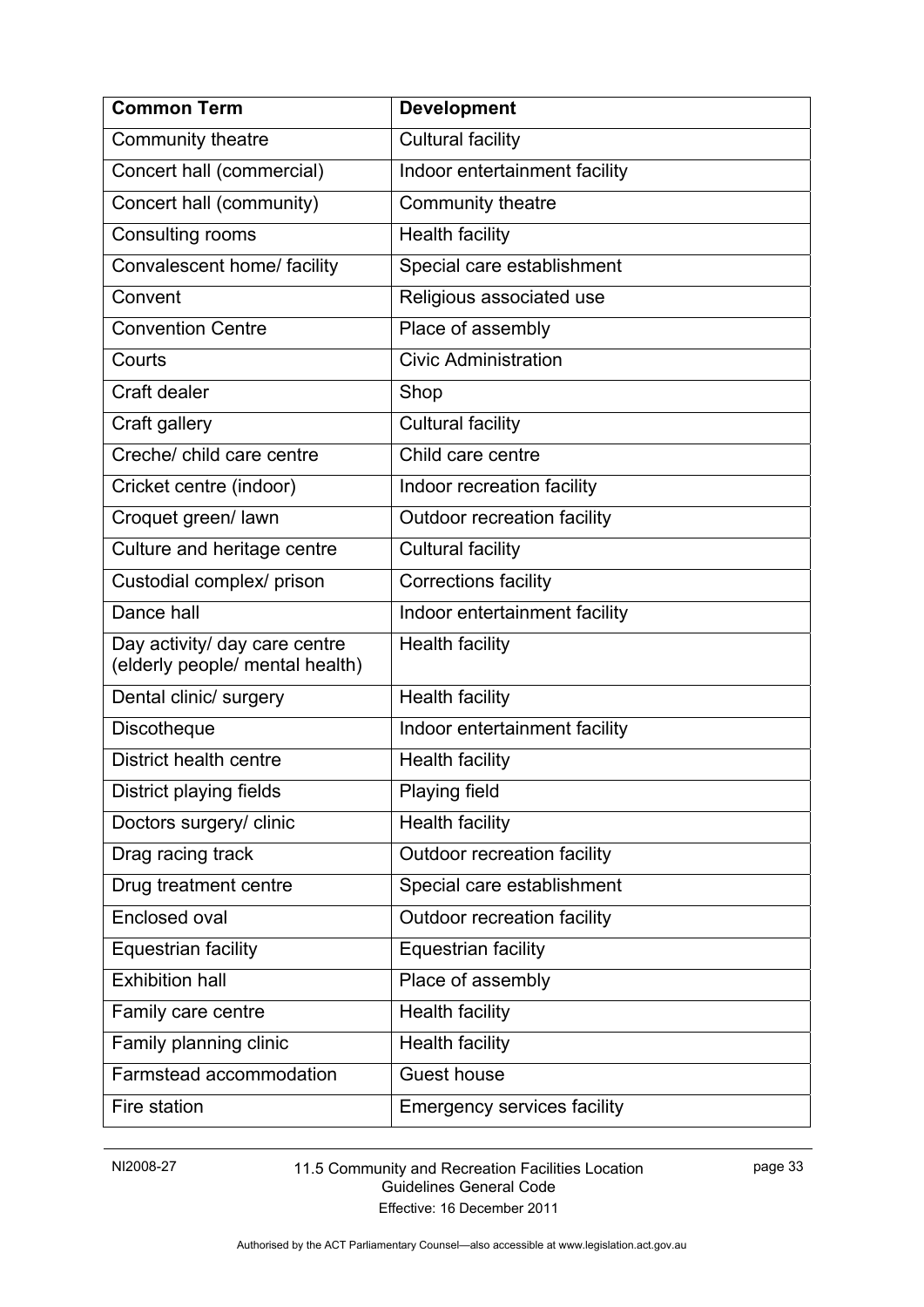| <b>Common Term</b>                                         | <b>Development</b>               |
|------------------------------------------------------------|----------------------------------|
| First aid station                                          | <b>Health facility</b>           |
| Fitness centre/ gymnasium                                  | Indoor recreation facility       |
| Go-karting track                                           | Outdoor recreation facility      |
| Golf course                                                | Outdoor recreation facility      |
| <b>Guest house</b>                                         | <b>Guest house</b>               |
| Guide hall                                                 | Community activity centre        |
| Gun range                                                  | Outdoor recreation facility      |
| Half-way house                                             | Special dwelling                 |
| Hall (scout/ guide/ community)                             | Community activity centre        |
| Health centre (outreach/ district)                         | <b>Health facility</b>           |
| High school                                                | <b>Educational establishment</b> |
| Hockey field                                               | Outdoor recreational facility    |
| Hospice                                                    | Special care hostel              |
| Hospital                                                   | Hospital                         |
| Hostel (aged persons/ other)                               | Special care hostel              |
| Hotel, private hotel                                       | Boarding house                   |
| Ice skating                                                | Indoor recreation facility       |
| Indoor basketball centre                                   | Indoor recreation facility       |
| Indoor cricket centre                                      | Indoor recreation facility       |
| Indoor netball centre                                      | Indoor recreation facility       |
| Indoor recreation centre                                   | Indoor recreation facility       |
| Indoor sports stadium                                      | Indoor recreation facility       |
| Indoor swimming pool/ complex/<br>centre                   | Indoor recreation facility       |
| Inn                                                        | Drink establishment              |
| Institute of technology                                    | <b>Educational establishment</b> |
| Interchange (bus)/ town centre<br>bus passenger facilities | Public transport facilities      |
| Juvenile justice centre                                    | Special care establishment       |
| Kindergarten/preschool                                     | <b>Educational establishment</b> |
| Lawn bowling club                                          | Outdoor recreational facility    |
| Library                                                    | <b>Cultural facility</b>         |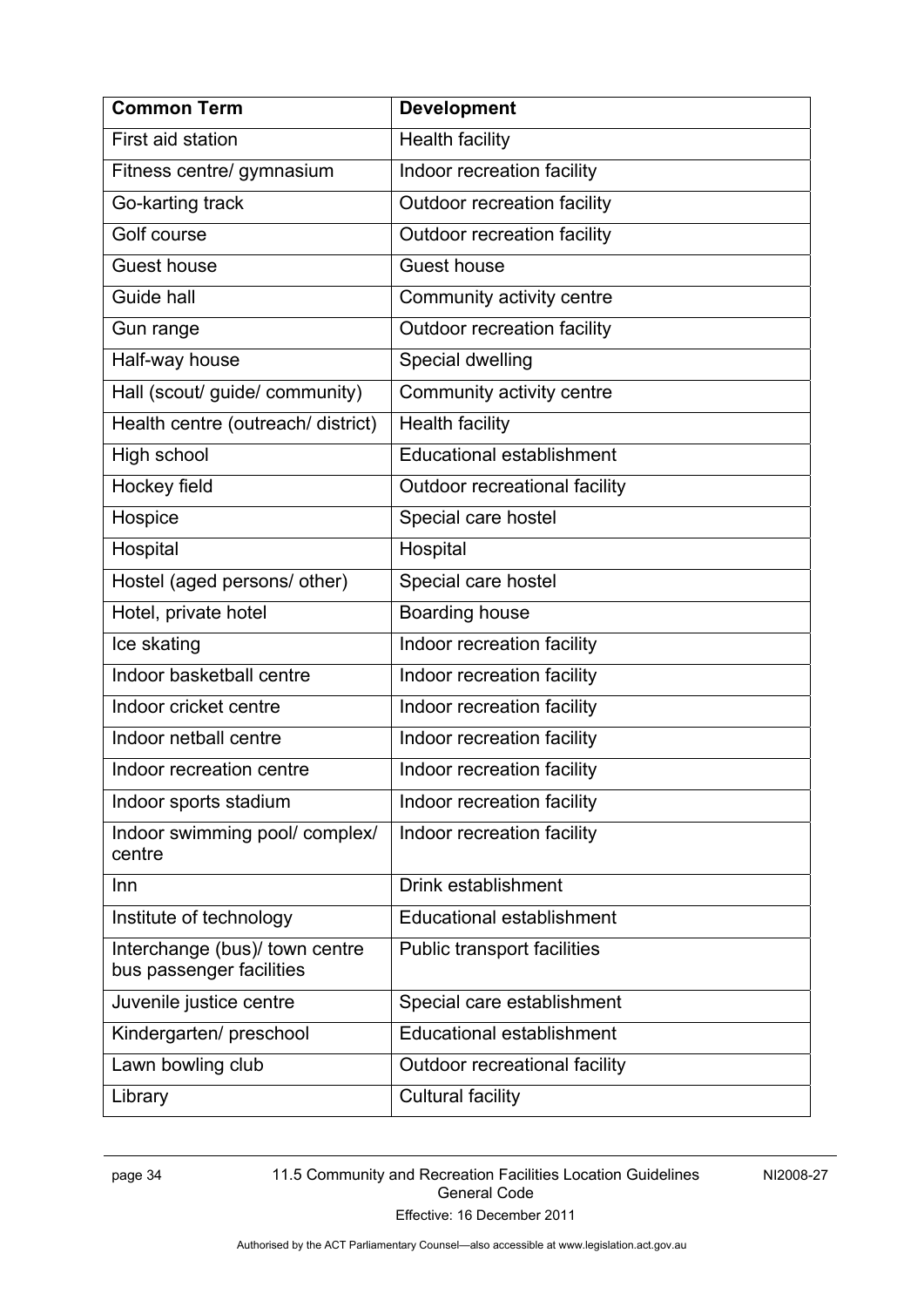| <b>Common Term</b>                                             | <b>Development</b>               |
|----------------------------------------------------------------|----------------------------------|
| Lodging house                                                  | <b>Boarding house</b>            |
| Long day care                                                  | Child care centre                |
| Major theatre                                                  | Community theatre                |
| Manse                                                          | Religious associated use         |
| Medical clinic/ centre/ surgery                                | <b>Health facility</b>           |
| Meals on wheels centre                                         | Community activity centre        |
| Meeting rooms/ community<br>space                              | Community activity centre        |
| Mini bike track                                                | Outdoor recreational facility    |
| Mobile/ transportable homes                                    | Mobile home park                 |
| <b>Model aviations</b>                                         | Outdoor recreational facility    |
| Monastery                                                      | Religious associated use         |
| Mosque                                                         | Place of worship                 |
| Motor racing track/ circuit                                    | Outdoor recreational facility    |
| Motor bike track                                               | Outdoor recreational facility    |
| Multi-agency accommodation for<br>non-government organisations | Community activity centre        |
| Museum                                                         | <b>Cultural facility</b>         |
| Music hall                                                     | Indoor entertainment facility    |
| Heighbourhood centre                                           | Community activity centre        |
| Netball court/ centre/ complex<br>*(indoor)                    | Indoor recreational facility     |
| Netball court/ centre/ complex<br>(outdoor)                    | Outdoor recreational facility    |
| Night club                                                     | Indoor recreational facility     |
| Nursing home                                                   | Special care establishment       |
| Occasional child care centre                                   | Child care centre                |
| Outreach health centre                                         | <b>Health facility</b>           |
| Oval (neighbourhood)                                           | Playing field                    |
| Park (local/neighbourhood/<br>district/ town)                  | Parkland                         |
| Park and ride centre                                           | <b>Public transport facility</b> |
| Pathology centre                                               | <b>Health facility</b>           |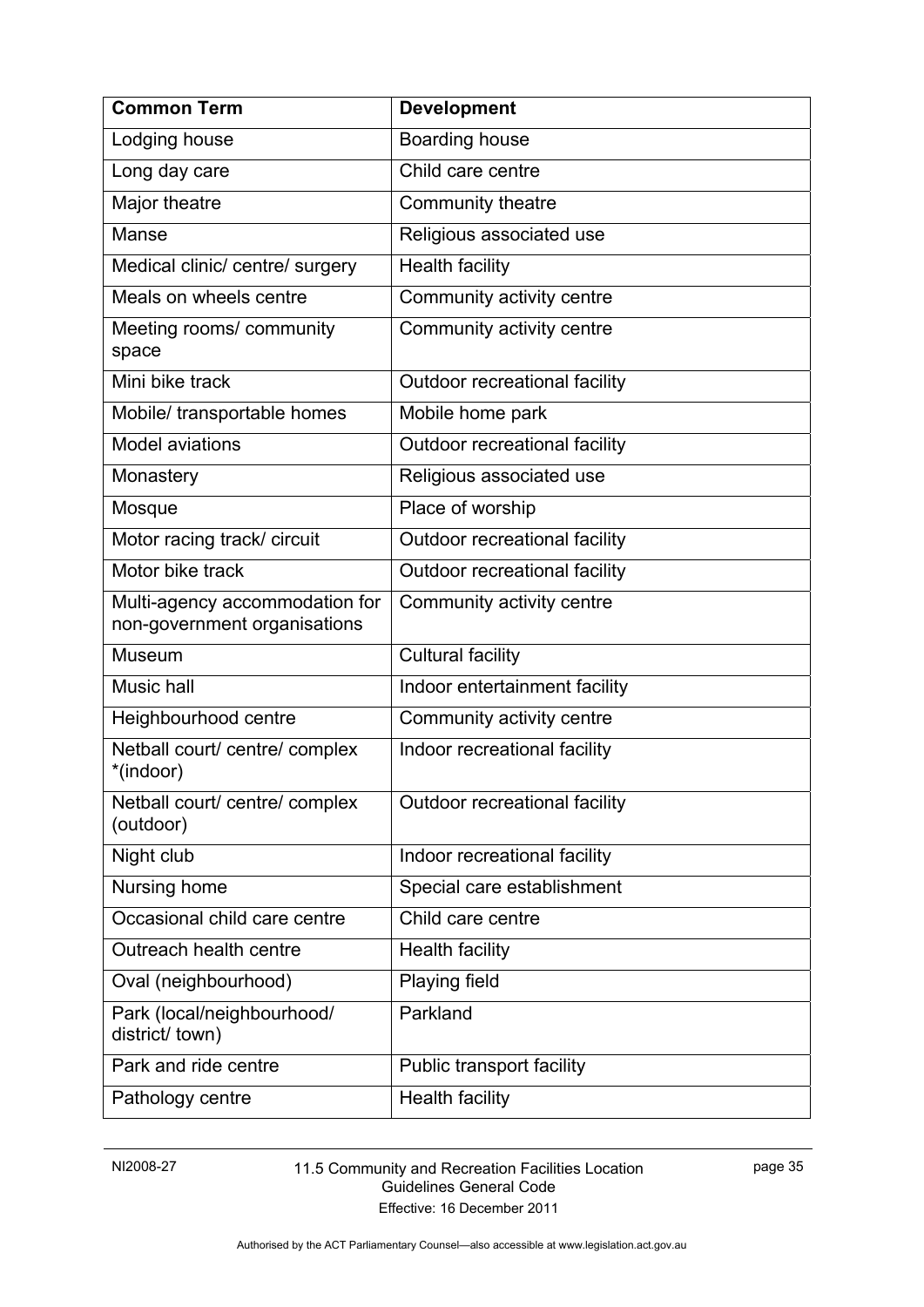| <b>Common Term</b>                                                  | <b>Development</b>                 |
|---------------------------------------------------------------------|------------------------------------|
| Periodic detention centre                                           | <b>Corrections facility</b>        |
| Pinball parlour/ amusement<br>centre                                | Indoor entertainment facility      |
| Place of worship                                                    | Place of worship                   |
| Playing field/ district playing field                               | <b>Playing field</b>               |
| Playschool/ child care centre                                       | Child care centre                  |
| Police shopfront                                                    | <b>Emergency services facility</b> |
| Police station                                                      | <b>Emergency services facility</b> |
| Pony club                                                           | <b>Equestrian facility</b>         |
| Post office/ retail post shop                                       | Public agency                      |
| Post box                                                            | Ancillary use                      |
| Presbytery                                                          | Religious associated use           |
| Preschool                                                           | <b>Educational establishment</b>   |
| Primary school                                                      | Educational establishment          |
| Priory                                                              | Religious associated use           |
| Prison/ custodial complex                                           | <b>Corrections facility</b>        |
| Private hotel                                                       | Boarding house                     |
| <b>Probation hostel Transitional</b><br>release hostel/ bail hostel | <b>Corrections facility</b>        |
| Professional arts work space                                        | Craft workshop                     |
| Public art gallery/ art gallery                                     | <b>Cultural facility</b>           |
| <b>Public toilets</b>                                               | Ancillary use                      |
| Public telephone                                                    | Ancillary use                      |
| Racecourse                                                          | Outdoor recreational facility      |
| Racing track (motor/ horse/<br>greyhound/ trotting)                 | Outdoor recreational facility      |
| Reception rooms                                                     | Place of assembly                  |
| <b>Recital hall</b>                                                 | Community theatre                  |
| Rectory                                                             | Religious associated use           |
| Refuge                                                              | Special dwelling                   |
| Rehabilitation centre/ facility                                     | Special care establishment         |
| Religious retreat                                                   | Group or organised camp            |
| Remand centre/ shelter                                              | <b>Corrections facility</b>        |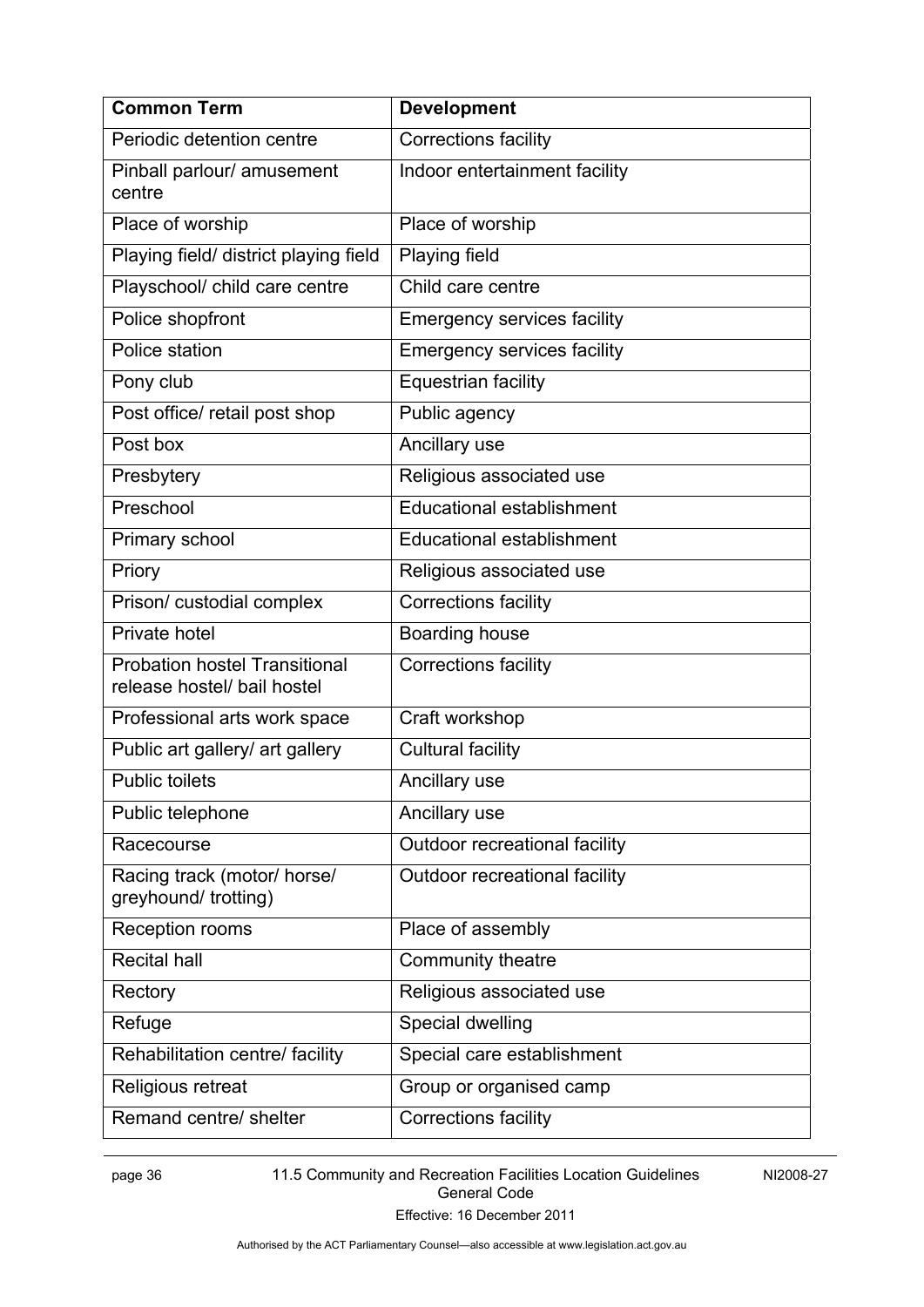| <b>Common Term</b>                            | <b>Development</b>               |
|-----------------------------------------------|----------------------------------|
| Residential treatment unit                    | Special dwelling                 |
| <b>Retirement Village</b>                     | <b>Retirement Village</b>        |
| Riding school                                 | <b>Equestrian facility</b>       |
| Rifle range                                   | Outdoor recreational facility    |
| Road safety education centre                  | <b>Educational establishment</b> |
| Roller skating rink                           | Indoor recreation facility       |
| Scout hall                                    | Community activity centre        |
| Sculpture dealer                              | Shop                             |
| Sea scout hall                                | Community activity centre        |
| Secure mental health/<br>corrections facility | Special care establishment       |
| Senior citizens centre                        | Community activity centre        |
| Serviced room                                 | Boarding house                   |
| Sheltered worship                             | <b>Educational establishment</b> |
| Showground                                    | Outdoor recreation facility      |
| <b>Shrine</b>                                 | Place of worship                 |
| Skateboard arena/ facility                    | Outdoor recreation facility      |
| Ski run (grass/snow)                          | Outdoor recreation facility      |
| Special care establishment                    | Special care establishment       |
| Special care hostel                           | Special care hostel              |
| Special dwelling                              | Special dwelling                 |
| Sports institute                              | <b>Educational establishment</b> |
| Sports hall                                   | Indoor recreation facility       |
| Sports ground                                 | Outdoor recreation facility      |
| Squash court/ centre                          | Indoor recreation facility       |
| <b>Stables</b>                                | <b>Equestrian facility</b>       |
| Stadium                                       | Outdoor recreation facility      |
| Swimming pool complex (indoor)                | Indoor recreation facility       |
| Swimming pool complex<br>(outdoor)            | Outdoor recreation facility      |
| Synagogue                                     | Place of worship                 |
| Synthetic hockey field                        | Outdoor recreation facility      |